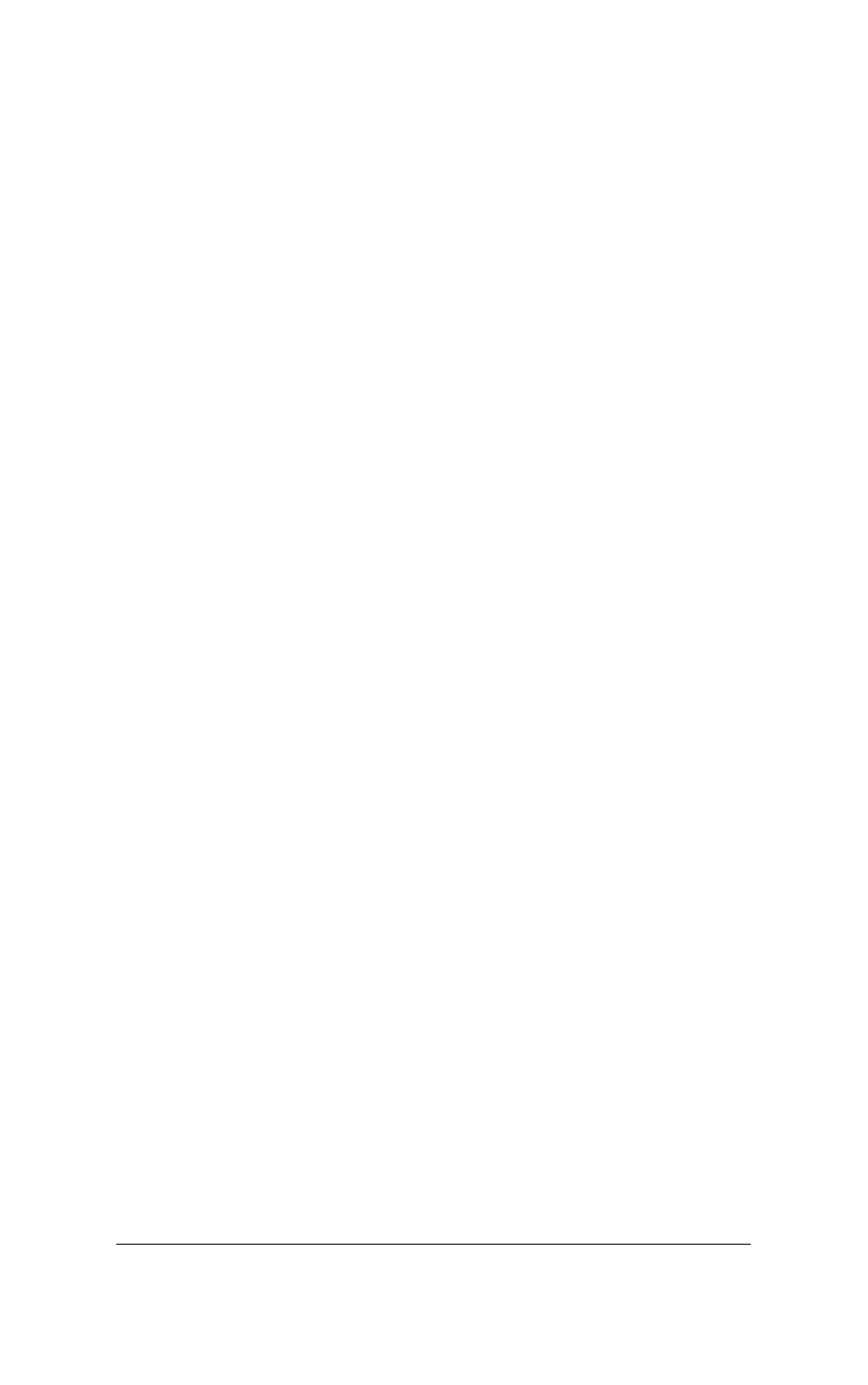by the same author

GUY RULES

365 REASONS NOT TO MOVE TO WALES

THE MISSING LOVESPOON Case Study: An Allergy To Wool

THE 7th STONE Case Study: Vampire Zombie Aliens and the Bachelor Farmers of Honey Island

AGE OF RECKONING

## POETRY

SWEET DREAMS - STOLEN KISSES

THE WILD WINDS OF WALES

## PLAYS

WHAT WERE YOU THINKING?

PRETTY GRIMM STUFF

MR SPOCK AND THE PEE THRITTLE IGS

THE ADVENTURES OF MRS BEETON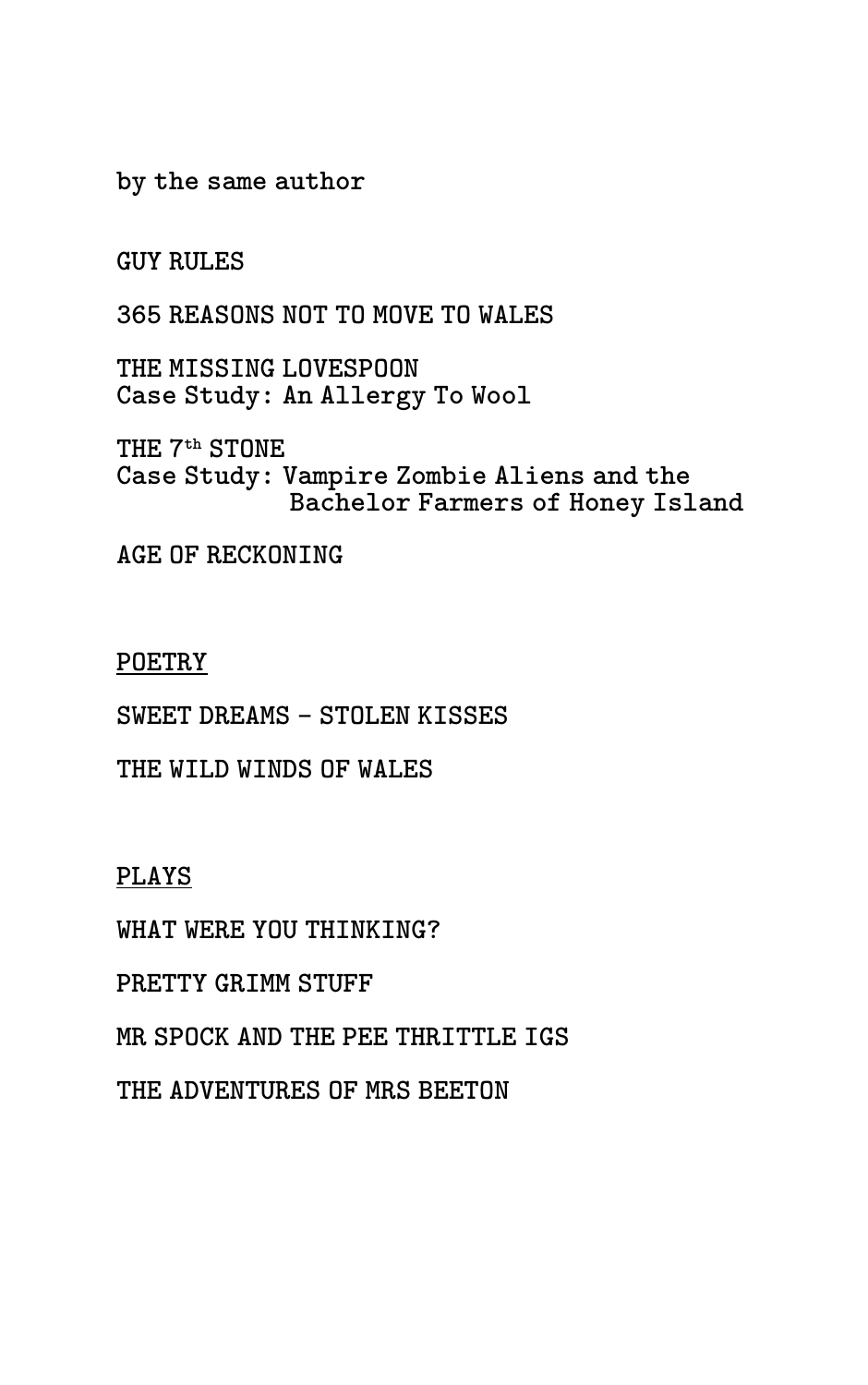

## by PJ McCue illustrations by Ruby C Burgess McCue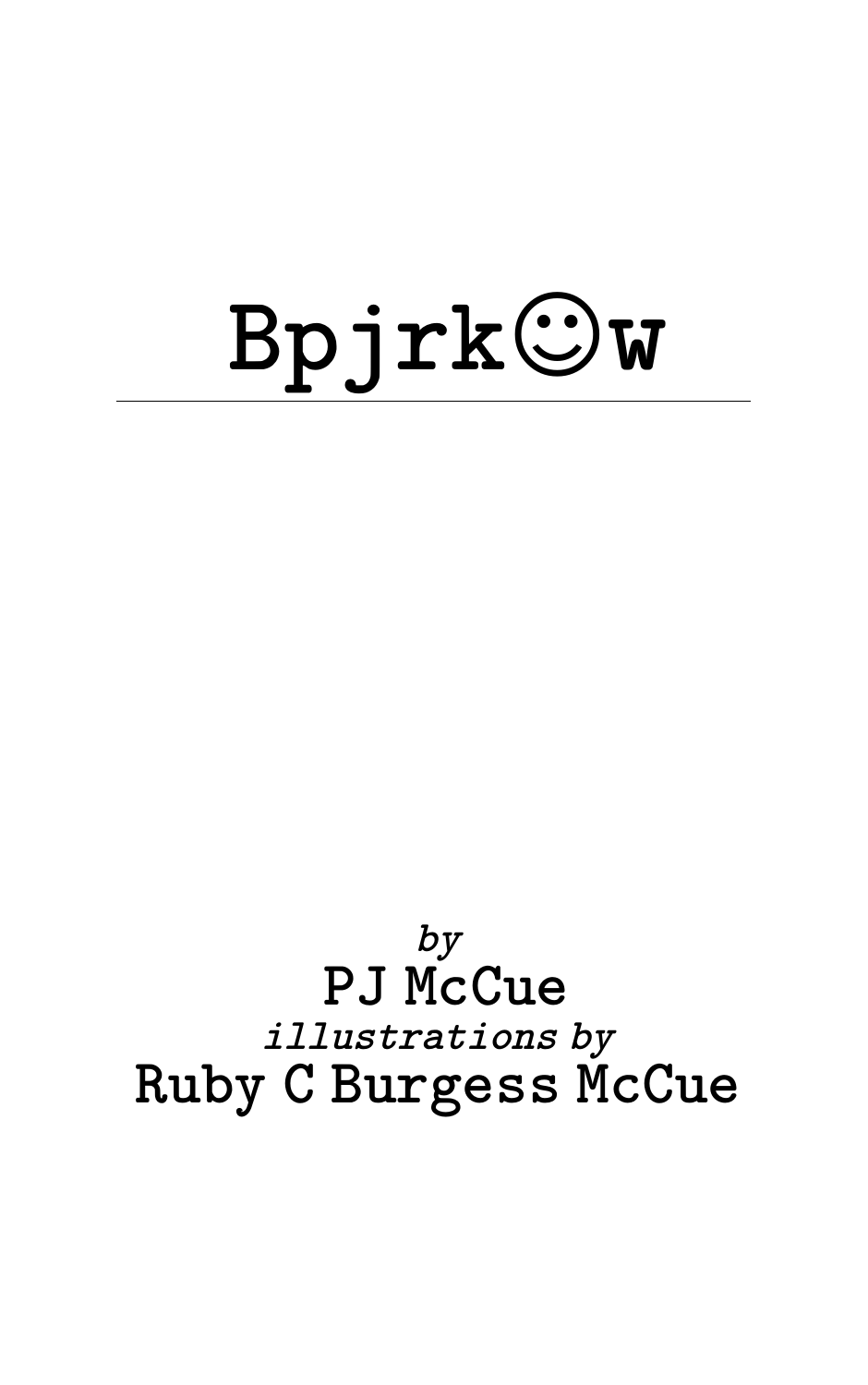copyright©PJ McCue

first published: 2019

Apart from any use permitted under UK Copyright law, this publication may only be reproduced, stored, or transmitted,in any form, or by any means, with prior permission in writing of the publishers or, in the case of reprographic production, in accordance with the terms and licenses issued by the Copyright Licensing Agency.

The moral right of the author and illustrator have been asserted. All characers and scenarios in this publication are fictitious and any resemblance to real persons, living or dead is purely coincidental.

Direct any enquiries to: pjmcq57@rocketmail.com

British Library Cataloguing in Publication Data.

A catalogue record for this book is available from the British Library.

Published by PushPullPress. pushpullpress.co.uk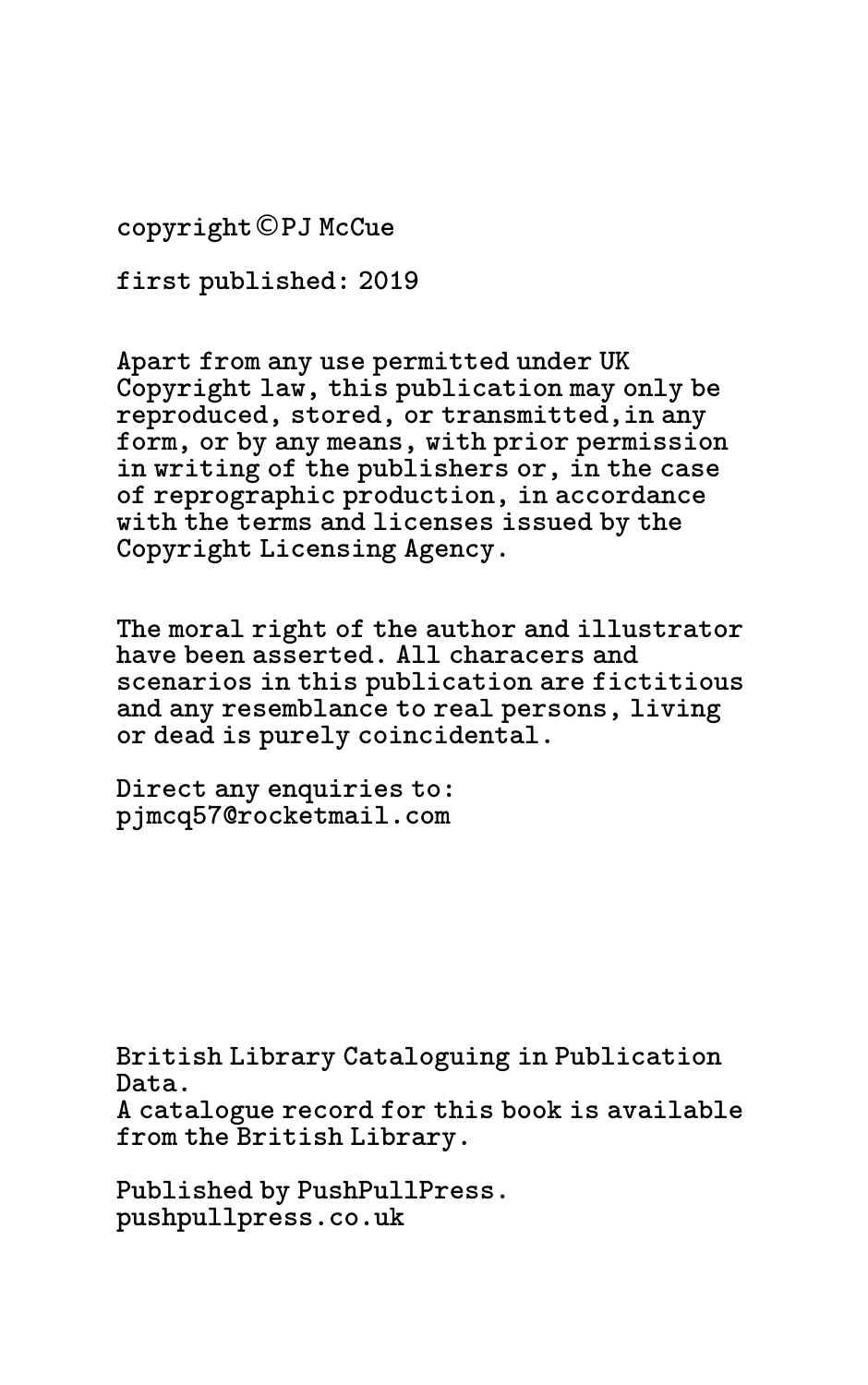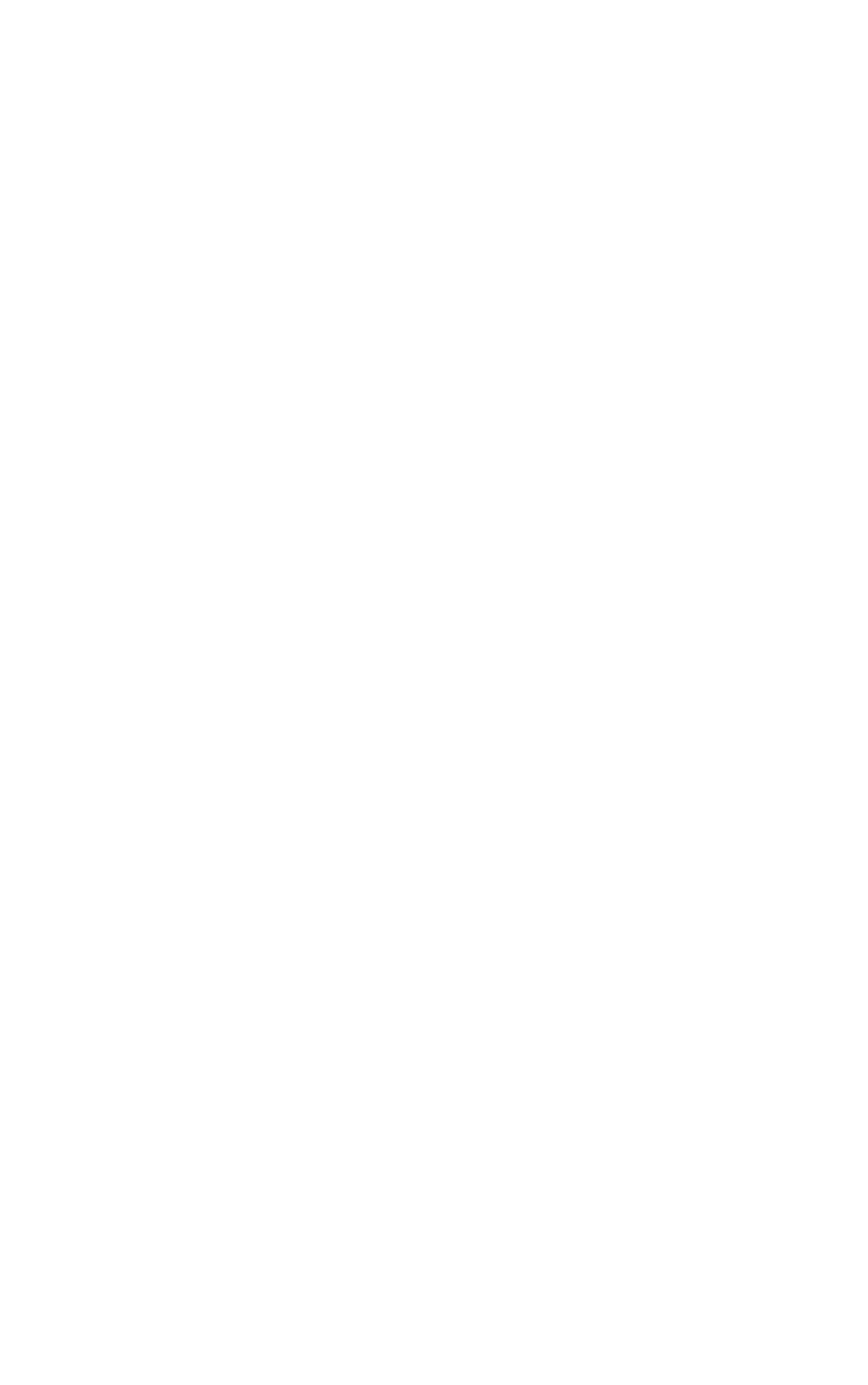The island of Bpjrk $\mathbb{C}$ w is situated about twenty miles off the coast of Flmp and halfway betwen Dwtr and  $\text{Gw}\mathcal{D}\text{m}$ . It's not a big island. About six miles wide and two miles long. And it's shaped like a potato. You probably haven't heard much about it because, quite honestly, not much goes on there. Even if Bpjrk $\odot$ ws were boasters, (which they're not) they really don't have that much to boast about. Except typewriters, of course. (more on that later) Since it rains fairly often,  $(most \; days)$  and when it's not raining it looks as if it's going to any minute, it has never been what you might call a tourist destination.

It's also pretty cold in winter, and summers can be brutal. But Bpjrk $\mathbb{C}$ ws seem to love it. Well, maybe tolerate it would be more accurate. And, just like a lot of other people who live on islands, they have some funny ways of showing it. Of course, they have the usual stuff, like flags, (a picture of a raining cloud on a grey background) an annual parade featuring a special display of umbrellas, and any number of fairs. Their most celebrated dish is a kind of potato-based guacamole made from mashed potatoes and is always a big hit at the Potato Fair.

They also have an anthem, in which they praise all the things of Bpjrk $\mathbb{C}_W$ , one for each of the 57 letters of their alphabet. It's not the easiest thing to sing. Actually, only a handful of Bpjrk $\mathbb {C}$ ws know all the verses. It goes something like:

Oh, we the people of Bpjrk $\mathbb{C}$ w We love our island in so many ways Let us tell you all the ways B is for the bulba we grow outdoors P is for the planks on our floors...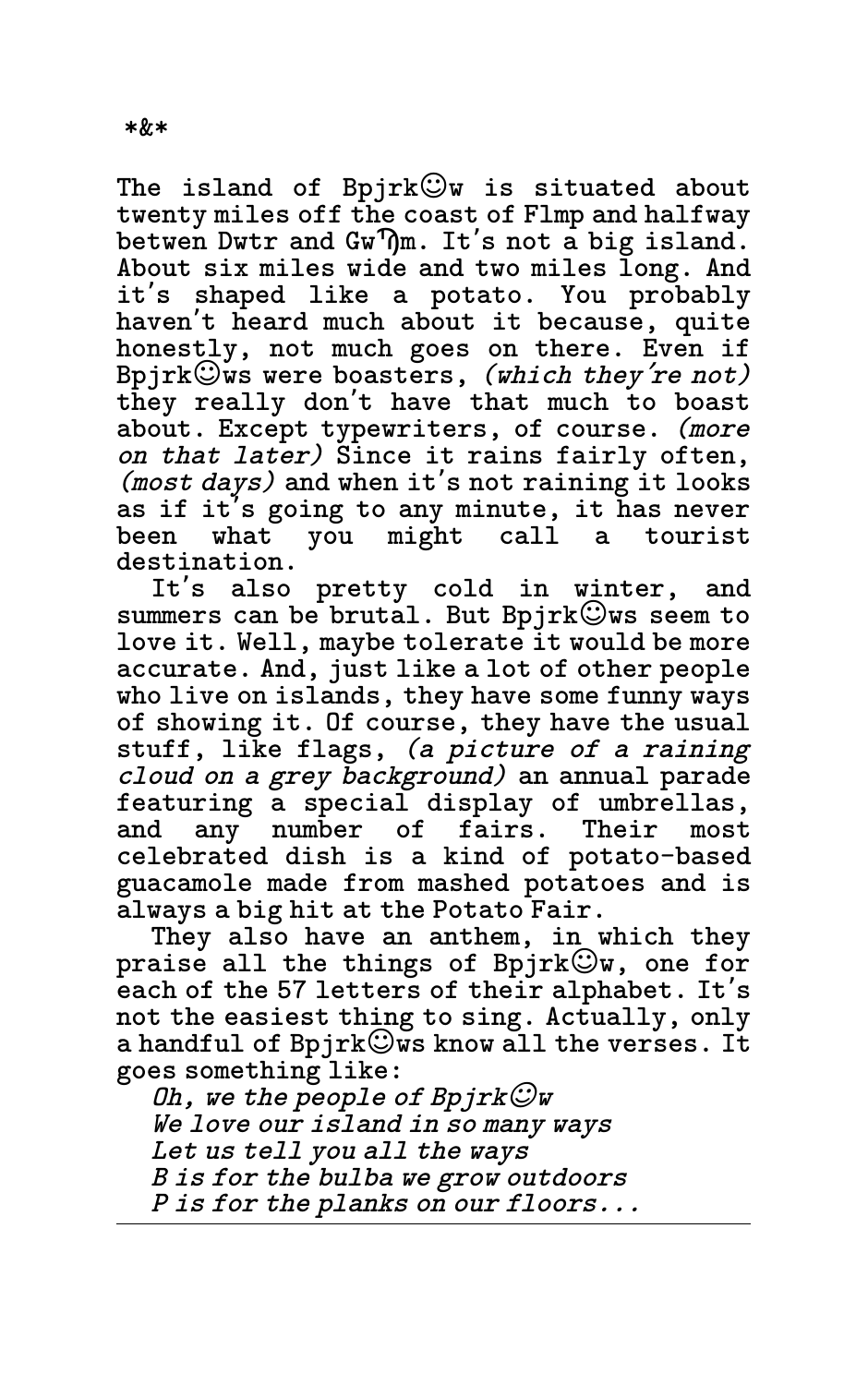and so on. Once it's gone through all the letters in the name, it then goes on to list another fifty greatest things about the place. Even most Bpjrk $\copyright$  ws admit describing all of them as 'great' is stretching it a bit.

Like most anthems it gets a bit tedious, particularly when you don't know all the verses, which most don't. Instead they just mumble through pretending they do. There was a suggestion a few years ago to shorten it. Some thought it should be replaced with something more modern. Maybe something by Madonna or Ed Sherran. There was also the problem of which of the fifty seven greatest things should be left off. No one could agree on anything. Nor did anyone seem that bothered that technically you could only have one greatest thing – not fifty seven. In the end nobody could agree what to cut out, or whether to modernise it, so they just left it as it was.

In fact, not agreeing on anything is one of the main reasons hardly anything ever changes on  $Bpi$ rk $\odot$ w.

You might call it something of a tradition.

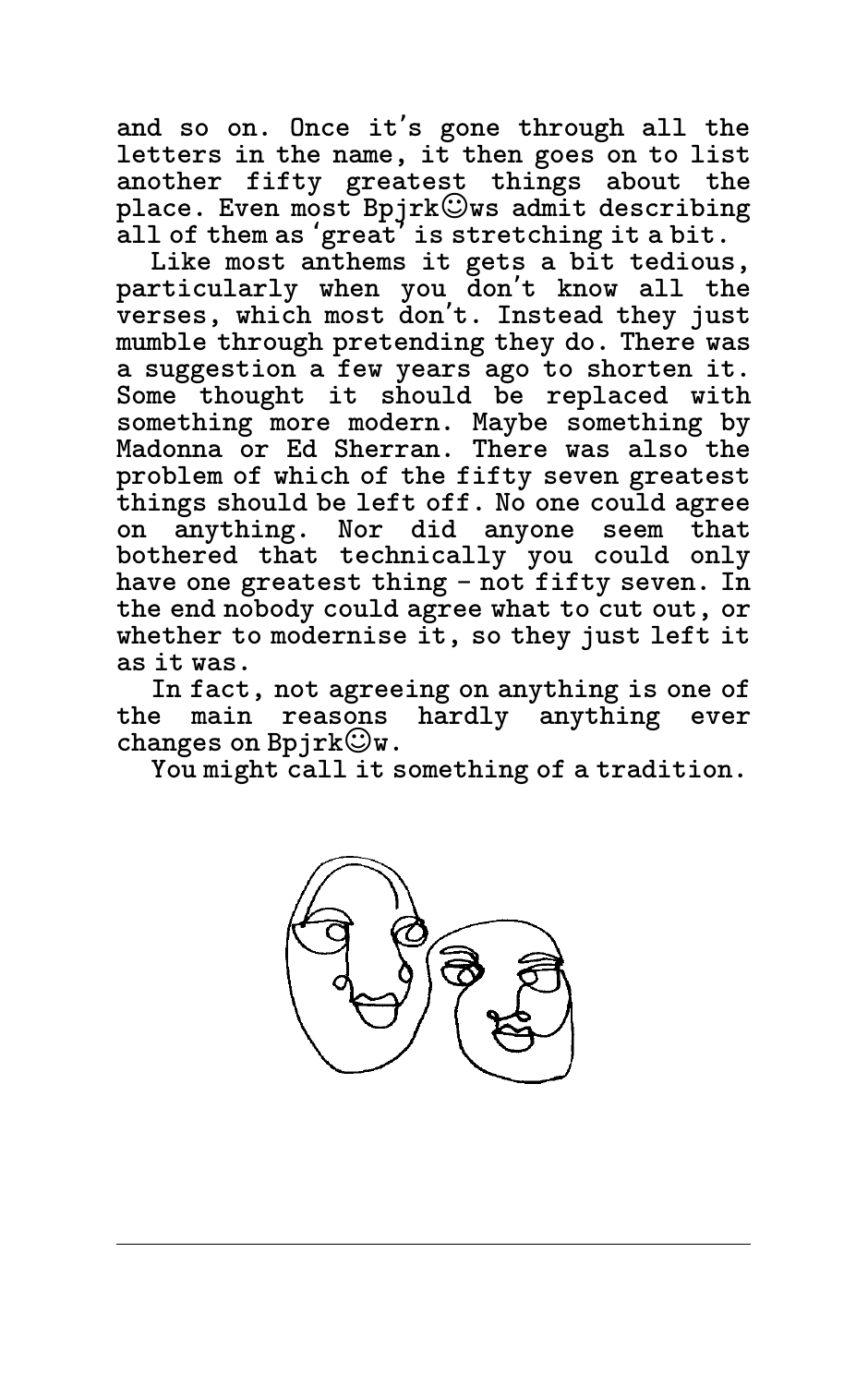I've said nothing very exciting ever happens on Bpjrk $\mathbb{G}_W$ , but that's not entirely true. (well, it sort of is - depending on your meaning of the word exciting)

For instance, many Bpjrk $\mathbb{C}$ ws thought it was very exciting when Mrs Frm Xp won first place at last year's Annual Potato Fair. (admittedly, most of the judges were Mrs  $Frm$  $\mathcal{H}p$ *'s relatives*) Then there was the time when the umbrella repair shop had to close for a couple of days on account of someone had misplaced those little bits that sit on the end of those metal parts that stick out. Eventually someone found them in a closet. But it had been something of a scare.

One thing everyone agrees on as the most exciting thing that ever happened was the day a shipping container full of typewriters washed ashore. Since Mr PWhjv was the first to see it, the law of the land said that he had the right to claim them. Which he did.

It took awhile to get them all back to his place, but with some help of some neighbours they eventually did so. It turned out there were 3,476 of them. Fortunately, he had a barn next to the house where he could store them all. Otherwise they would have filled the house, and he didn't think Mrs PWhjv would take that sort of thing lying down.

Well, it wasn't long before word got out, and people began to wonder just what  $Mr P\mathbb{W}$ hjv was going to do with all his typewriters.  $(I)$ should have said, this happened long before the internet and smart phones)

The truth is, he didn't know. Mind you, that didn't stop people from telling him what they thought he should do with them. Soon, he was receiving letters and phone calls from all over the place suggesting any number of ways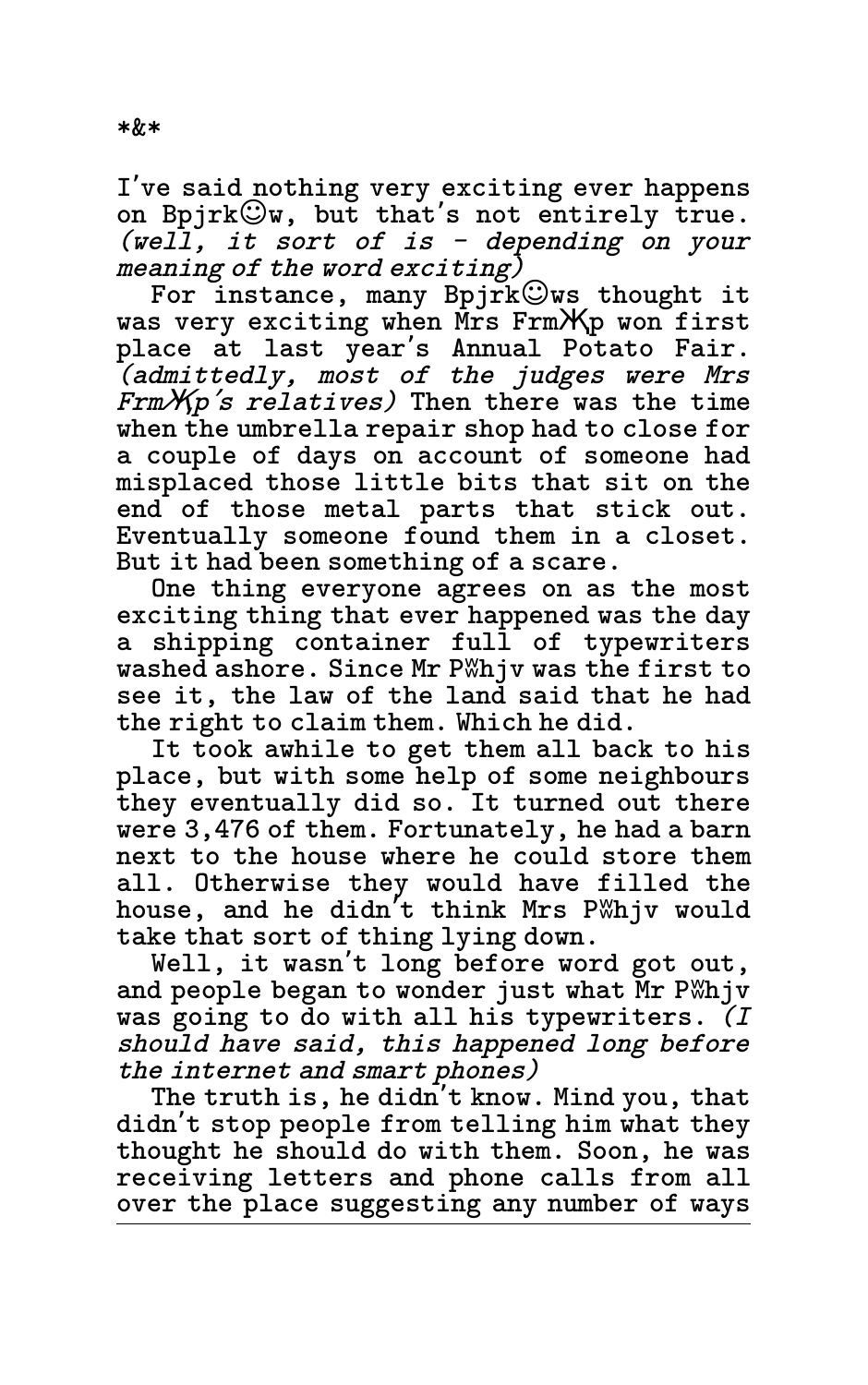he could put them to use. A few seemed good ideas. Others not so.

Someone thought he could make a lot of money by selling them. Others told him he should make a sculpture out of them and become a famous artist. Several others thought he should just leave them in the barn and not worry too much about them.

But Mr PWhjv did worry about them. Well, maybe not worry, but he was a bit concerned. And they were taking up an awful lot of space. Many a night he sat in the barn staring at them and thinking "What the heck am  $I$  going to do with all these typewriters?"

In the end he decided to give them away. He took out an ad in the Bpjrk $\mathbb{G}_w$  GzQzt which read:  $\frac{SW*GTSN}{\setminus \cdot}/L\,\acute{K}$  - roughly translated: FREE TYPEWRITERS - COME AND GET 'EM.

And that's exactly what happened. Over the next few weeks all the typewriters were claimed. Of course, after awhile the ribbons started wearing out. But the good people of  $Bpirk\mathbb{C}$ w are a resourceful lot and they weren't going to let something like a worn out typewriter ribbon stop them. Eventually they found a way to recycle the old ones. Which is the reason why there are so many typewriters and recycled typewriter ribbons on Bpjrk $\mathbb{G}_w$ to this day.

It's also the reason why almost everyone on  $\mathtt{Bpjrk}\mathbb{G}$ w voted against having broadband installed when it was proposed. (one of the few times there was general agreement on anything)

"What the heck do we need broadband for? We ve got typewriters, " people said.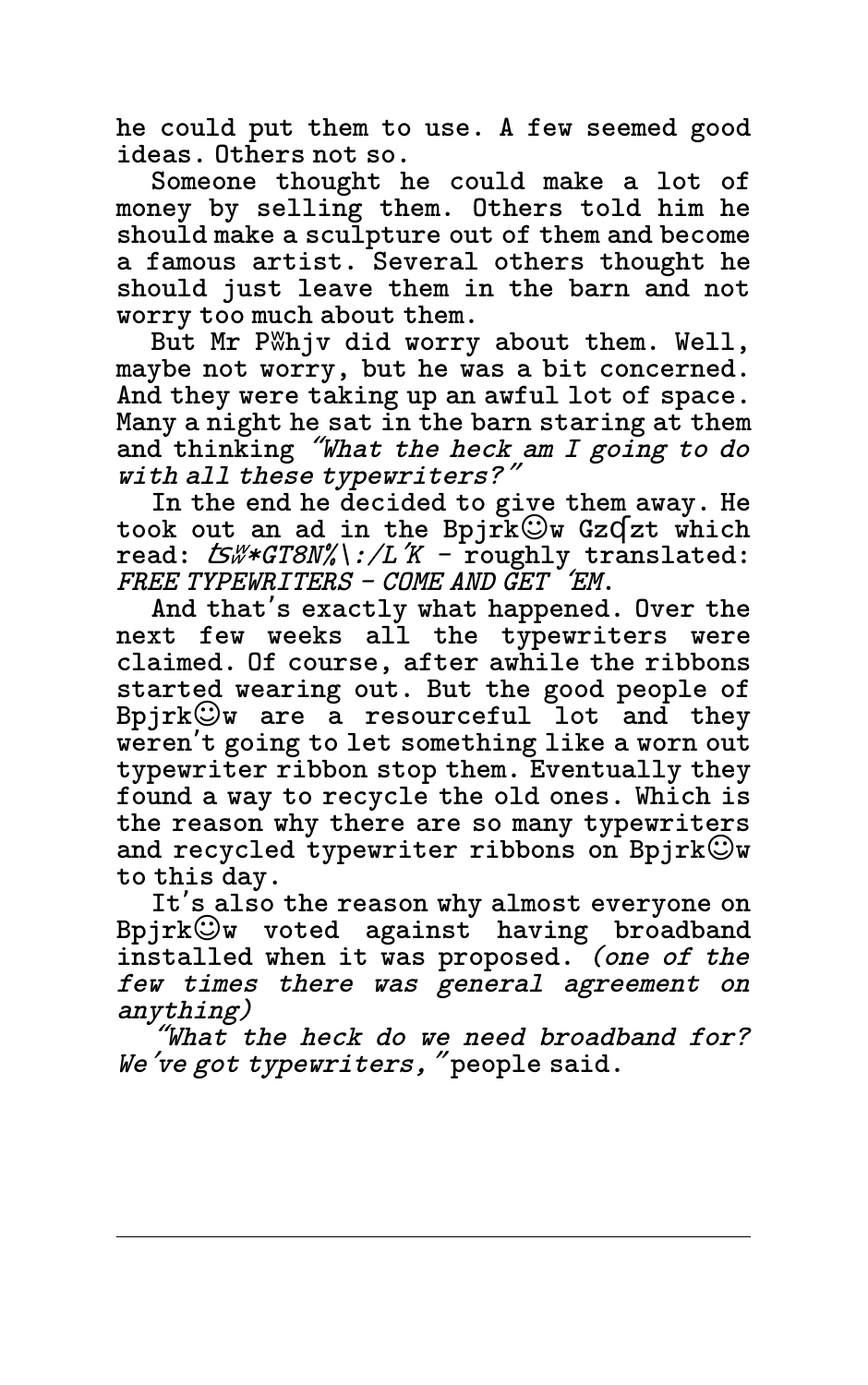When all those who claimed a typewriter discovered the joys of having one in their own home, (or several, depending on the number of family members) it wasn't long before they found themselves typing. For many Bpjrk $\mathbb{C}$ ws typing became something of an obsession. People who had once relied on the humble pencil and paper were suddenly hitting the keys any chance they got. And I mean anytime.

Shopping lists, personal notes, poems, songs, stories, songs about stories, stories<br>about songs, phone books, telephone books, telephone transcripts, memoirs, historical fictions, historical non-fictions, sci-fis, who-doneits, who-didn't-do-its, real and made up diaries, craft ideas, novellas, novels, hygiene tips, serving suggestions... you name it, somebody had typed it. Those who had been meaning to organise their family recipes, or extol the virtues of owning a  $f$ lz $\tilde{\zeta}$ w no longer had any excuse not to. Walking around the island, day or night, the sound of typewriters clacking away could be heard 24/7.

Of course, not everyone was happy about this new development. Anyone who wanted to get a good night's sleep were more than a little miffed. But then, they couldn't complain too much on account of that they, or a close family member, would probably be typing up something in the not too distant future when somebody not far off would be trying to get some sleep as well. For those who seemed to take it personally, well, some people are just like that. We've all met them. The typewriters just gave them another excuse to be grumpy.

And then there were those who were unhappy because they soon discovered they didn't have all that much to say. Having bashed out all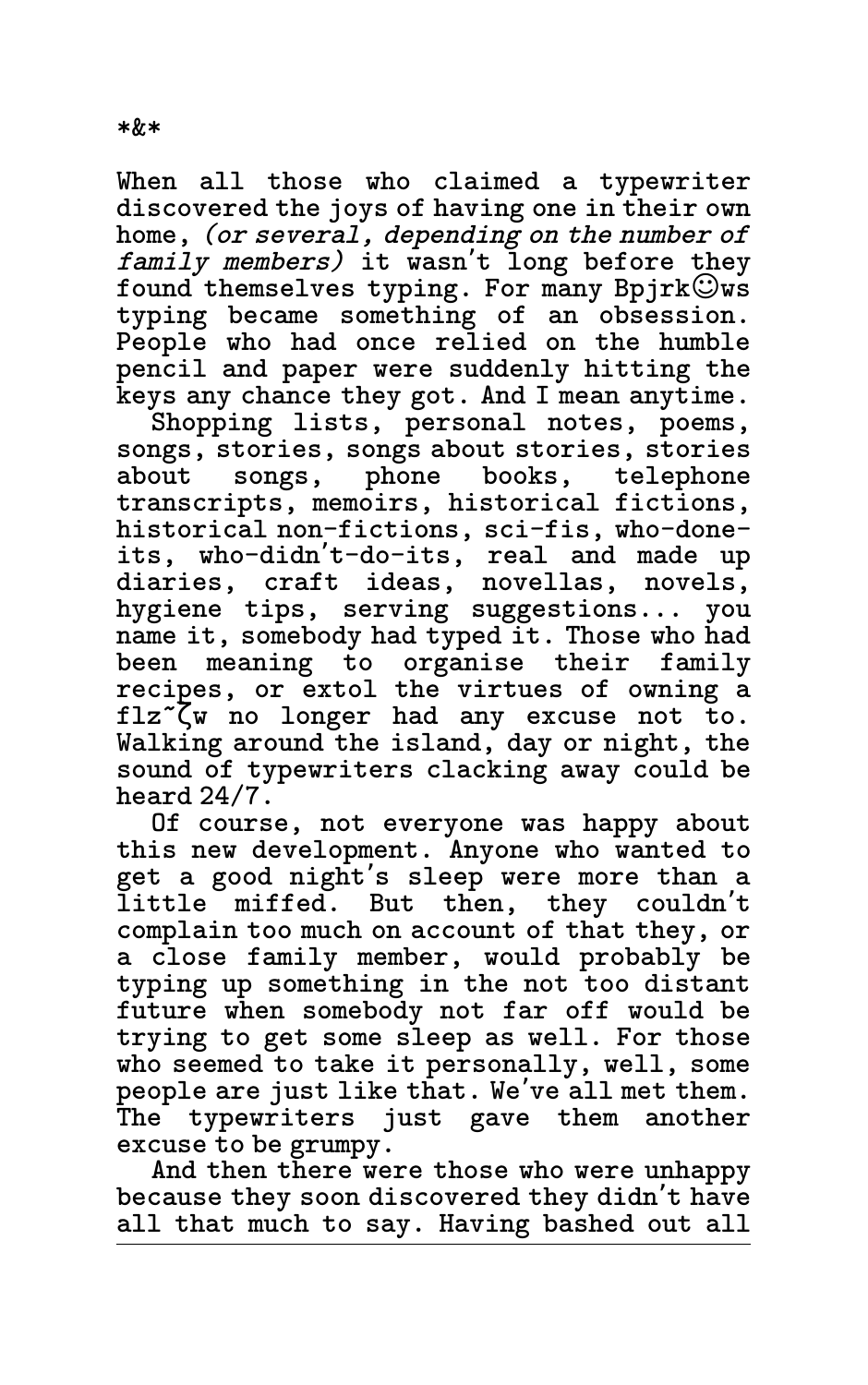their family's recipes and shirt sizes, the internal workings of a ‰L Dps engine, the history of cats on the island, or the main reason they found it hard to type anything else, they experienced what was commonly referred to as JBlg, or typers' block. Fortunately, there were any number of selfhelp books that had been typed up on just that subject.

Teachers were particularly happy since most of the assignments their pupils handed in were now being typed, which meant they could actually read some of them. Chemists were happy too. Finally, they could decifer what the doctors had been scribbling all this time. Students and practioners of psychology were also tickled pink given the amount of self-reflection their fellow islanders were now committing to the typed page. But none were so over the moon as the shopkeepers who sold typing paper. Business had never been so good. Some even retired earlier than they had planned.

All in all, things had turned out pretty good for the people of Bpjrk $\mathbb{O}$ w. With the exception of those few grumpy-pusses, (who let's face it, would have been grumpy anyway) the day those typewriters washed up on shore was one of the best days of their lives. Of course, the very best day was when  $Mr$  P $Whjv$ decided to hand them out to anyone who wanted one. Somebody suggested they mark the day and declare it a public holiday and Mr PWhjv an official hero. In the end they decided they d' just leave things as they were. Instead, they presented him with a gold watch, which he actually preferred.

Being a somewhat private person, the watch suited him more than being declared a hero. To tell the truth, he didn't really consider handing out a bunch of typewriters he found on the beach as anything heroic. Most folks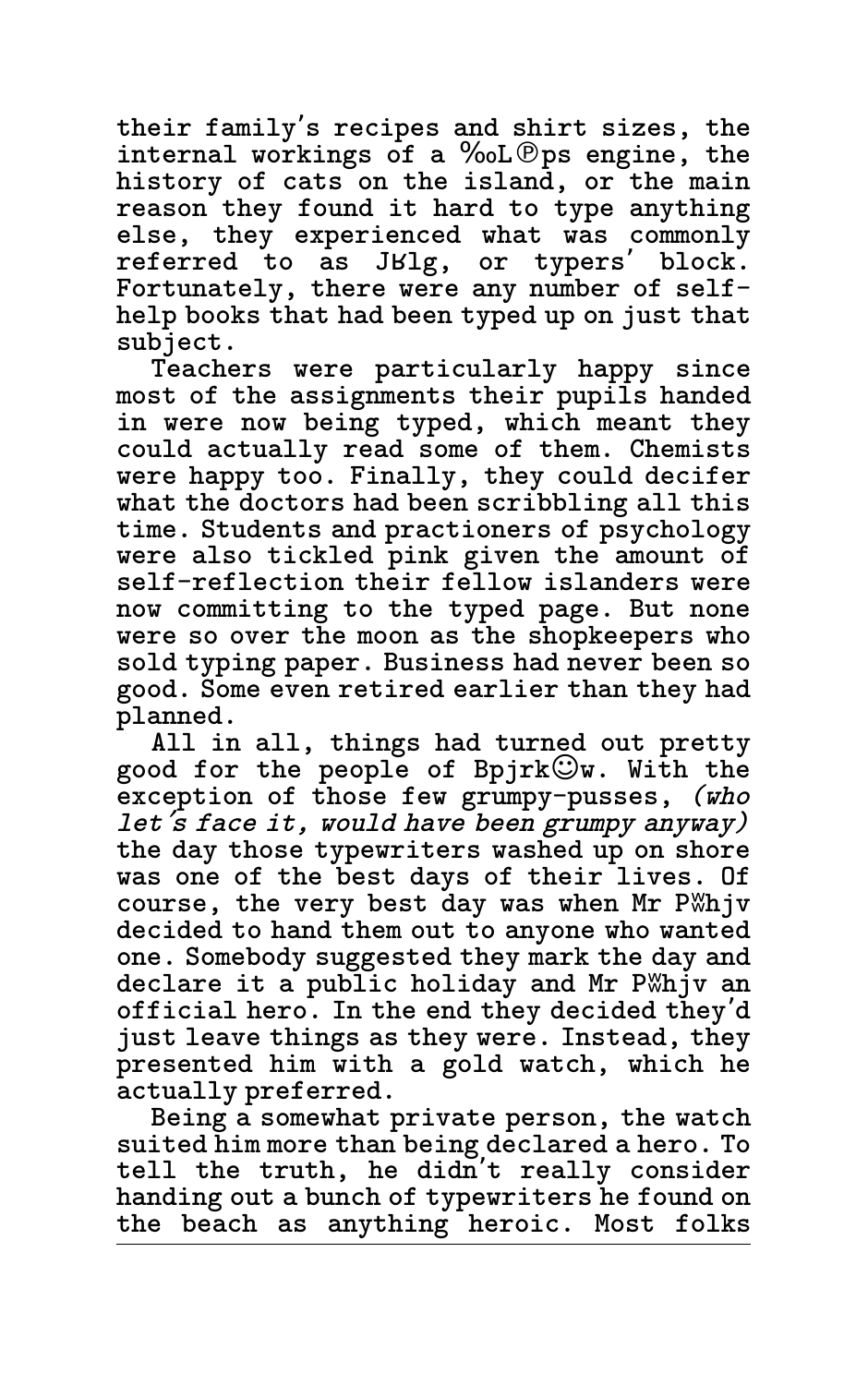would have done the same. Well, maybe not most, but quite a few. Honestly, he was quite happy to get rid of the damn things. A container full of anything could prove a burden on anyone. But typewriters. No, he was far from a hero.

As the years went by the amount of typed papers became t<sup>~</sup> (pls. This proved to be more of a problem than anyone had first realised. It wasn't long before hundreds of thousands of typed papers had filled up notebooks, filing cabinets and bookshelves all over the island. Carpenters and shelf makers were in high demand. So too were notebook makers, proofreaders, and book binders. In fact, anyone who had anything to do with anything related to typing was suddenly very busy.

A couple of villages built extensions onto their libraries in order to accommodate all the donated work. But even they couldn't keep up with what was fast becoming a mountain of paper. O%D><u village council decided to set up a recycling centre specifically for typed paper. Since it was the only one on the island, they soon became inundated. The idea was that people would drop off their scrap papers and have them turned back into reuseable paper. That was the theory at any rate. Another village decided the best way to deal with all the unwanted paperwork would be to pack it up in watertight containers and store them in a nearby cave on the north end of the island. The intention had been to preserve the paperwork for posterity, but everyone knew once it was in that cave there was little chance anyone would ever see it again. And that was ok by them.

Of course, some folks weren't quite so sentimental. They just burned it. What with the winter months being so harsh, it was not uncommon for any number of Bpjrk $\copyright$  ws to roll up the spoiled papers and popped them into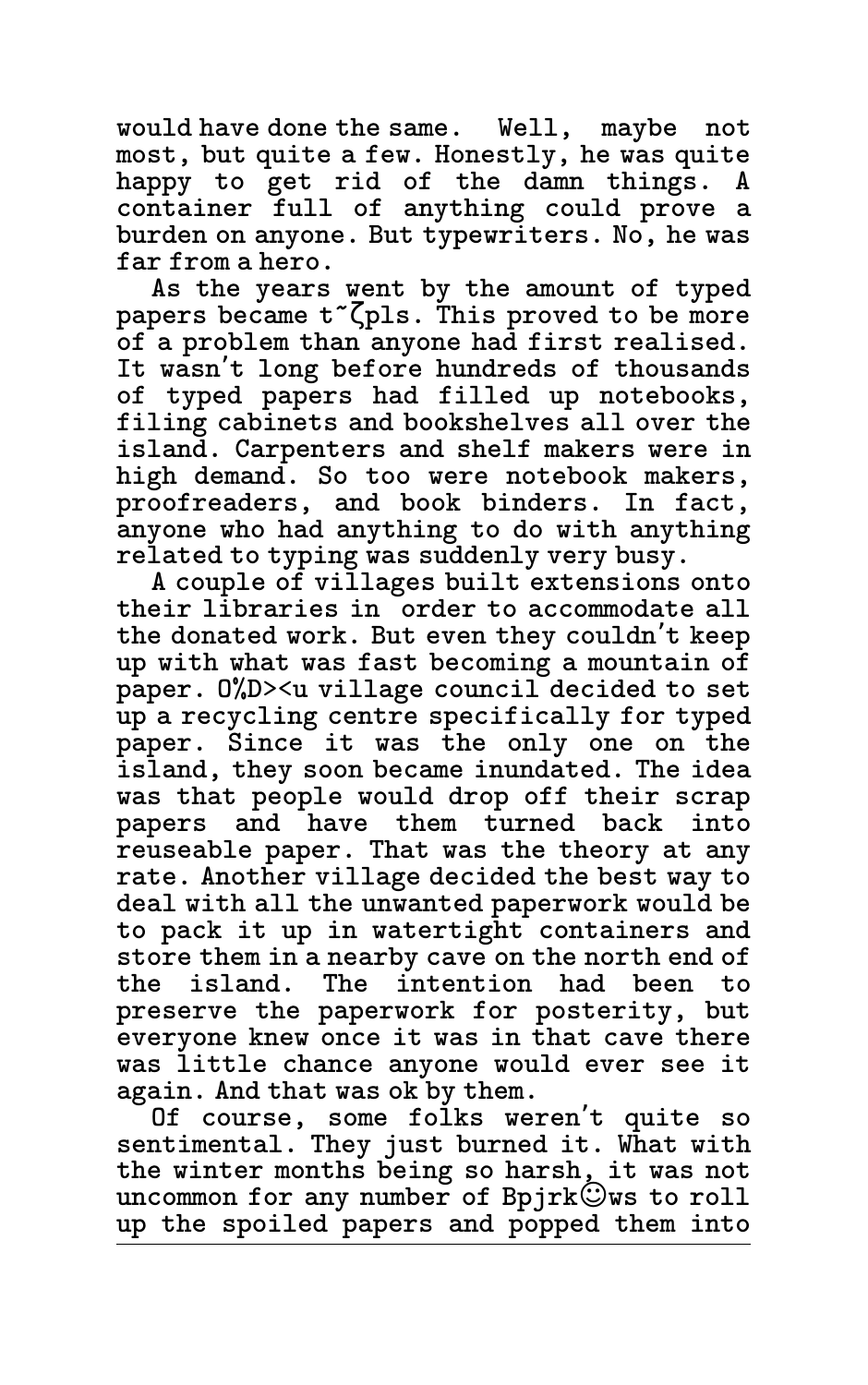their woodstoves on those cold winter nights. Others would shred the unwanted papers and use them as bedding for their guinea pigs and rabbits. One man from the village of VcBv found a way to remove the ink from the page and reuse the paper without having to mush it down into pulp and reform it. Many people were interested in finding out how he did it, but he refused to tell anyone his secret for a long time. (it turned out he was trying to patent the idea until his wife pointed out the island didn't have a patent office) In the end he just typed up a bunch of instructions on how to do it, and went around sticking them into people's letter boxes.

By far the very best thing that happened as a result of all those typewriters washing up on shore and Mr PWhjv giving them away for free was that the island's literacy rates shot through the proverbial ceiling. Teachers were the first to notice. But it wasn't just school kids. Adults as well could be found typing up their thoughts, or chatting by the water cooler, (that whole bottled water thing never really caught on) and rushing off to type down their coversation. Not everyone of course, but quite a few. Whether it was about dissecting a US, how to treat pf%m, or preserving gf  $\mathcal{B}$ bs, everyone was talking and typing about what they were really interested in.

It really was quite something, especially since before the typewriters arrived most people kind of kept to themselves.

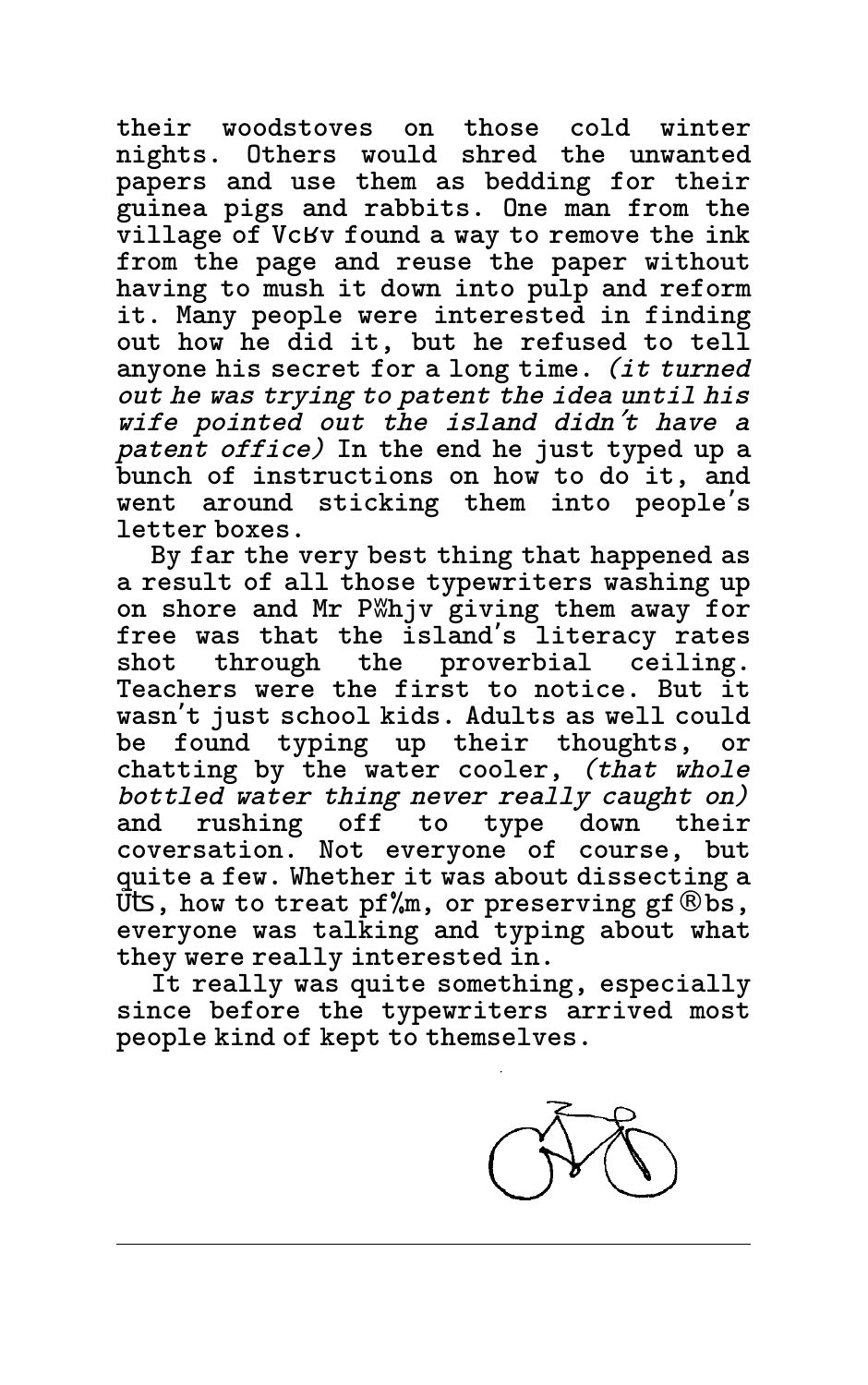If for some reason you ever do visit Bpjrk $\mathbb{C}$ w, the first thing you'll notice (besides all the umbrellas and the sound of typewriters, of course) is just how green the place is. And while the people of Bpjrk $\mathbb{C}$ w take great pride in their gardens, they don't tend to spend a whole lot of time in them. No doubt this is down to the rain. It also means you're unlikely to see anyone having a barbeque.

That's not to say people don't sit out in their gardens, but it's usually on a gHUm, which looks a bit like a combination lawnchair and umbrella. Something few homes would be without.

Of course, what with it always being so rainy, there was a time when most gardens were mostly green. Which meant there weren't that many flowers. A lot of greenery, but not much in the way of colour.

As for trees, they'd been mostly green as well, many of them conifers that had been planted after the Great War. These days there are more broadleaf varieties scattered about, so it's no longer green the whole year round, but even by most standards, it's still pretty green. And while there's been considerable research showing the effect of the colour green on calming the nerves, there is a limit as to just how calm you want everyone to be all of the time. Especially on an island. In fact, some people believe it's one of the reasons so little changes here.

One of those who thought being surrounded by so much green might not be all it's cracked up to be was PftB  $Crksn\mathbb{C}$ w. He's the son of Mr and Mrs Crksn $\mathbb {O}$ w who live in the village of  $ZcvFv.$  When PftB was eighteen he went to university on the mainland, like many his age. Fewer do it these days, what with the costs and all, but of the ones that do, most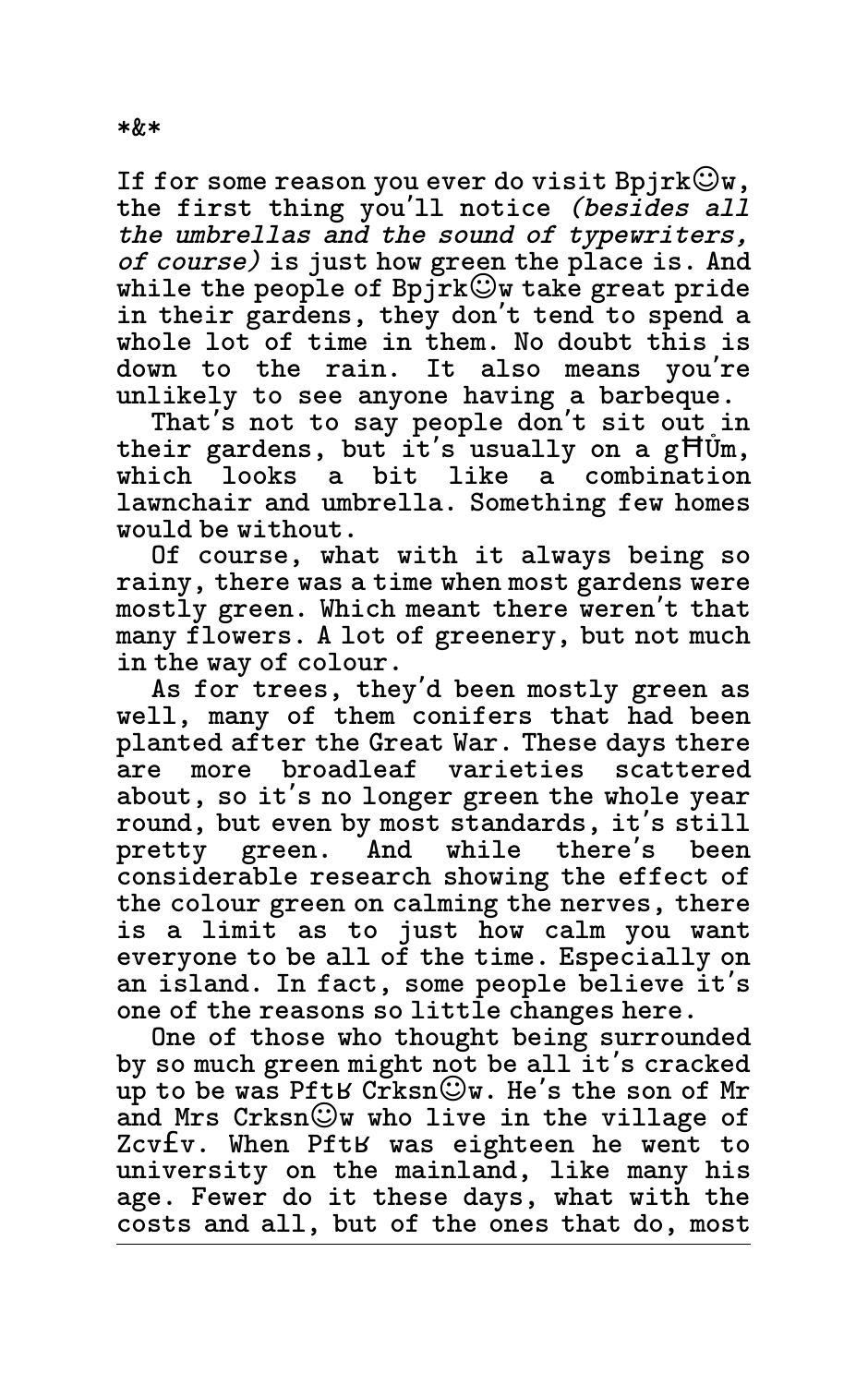eventually find their way back home. That said, there are always a few who never do.

After PftB finished his studies he spent a year travelling around before returning to  $\texttt{Bpjrk}\mathbb{G}\texttt{w}$ . Once they've returned most kids usually get involved with the family business, or else start up one of their own. But not PftB.

During his travels PftK noticed what a bit of colour (other than green) could do to liven up a place. As far as he was concerned the island was just a little too green. His parents thought it was a phase he was going through. A kind of readjustment to island life, or as they called it: "B $pjrk9r$ " - "the real world". The only problem was, his " readjustment" seemed to be taking a heck of a long time. And it wasn't that big a house.

Eventually, he moved into a shed at the bottom of the garden. (which, to be honest, suited everyone) It was in that shed that his brain began to percolate. Having picked up a few saplings on his travels, it wasn't long before he started ordering more from a mainland supplier. Having filled his parents' garden with these new varieties, he soon took to hill and dale, and, well, as they say, the rest is history.

That was twelve years ago. During that time he managed to get some of the schools involved and that really moved things along. Soon whole families were out planting trees on the weekends. Altogether they must have planted thousands of them.

The strange thing was no one seemed to ask why. Or if they did, they didn't ask him. Like a lot of things that happen on Bpjrk $\mathbb{C}$ w, most people just fall in line if they see something they like, and planting trees was definitely one of those things they seemed to like.

By the time the first trees he'd planted had grown a bit, there really wasn't much anyone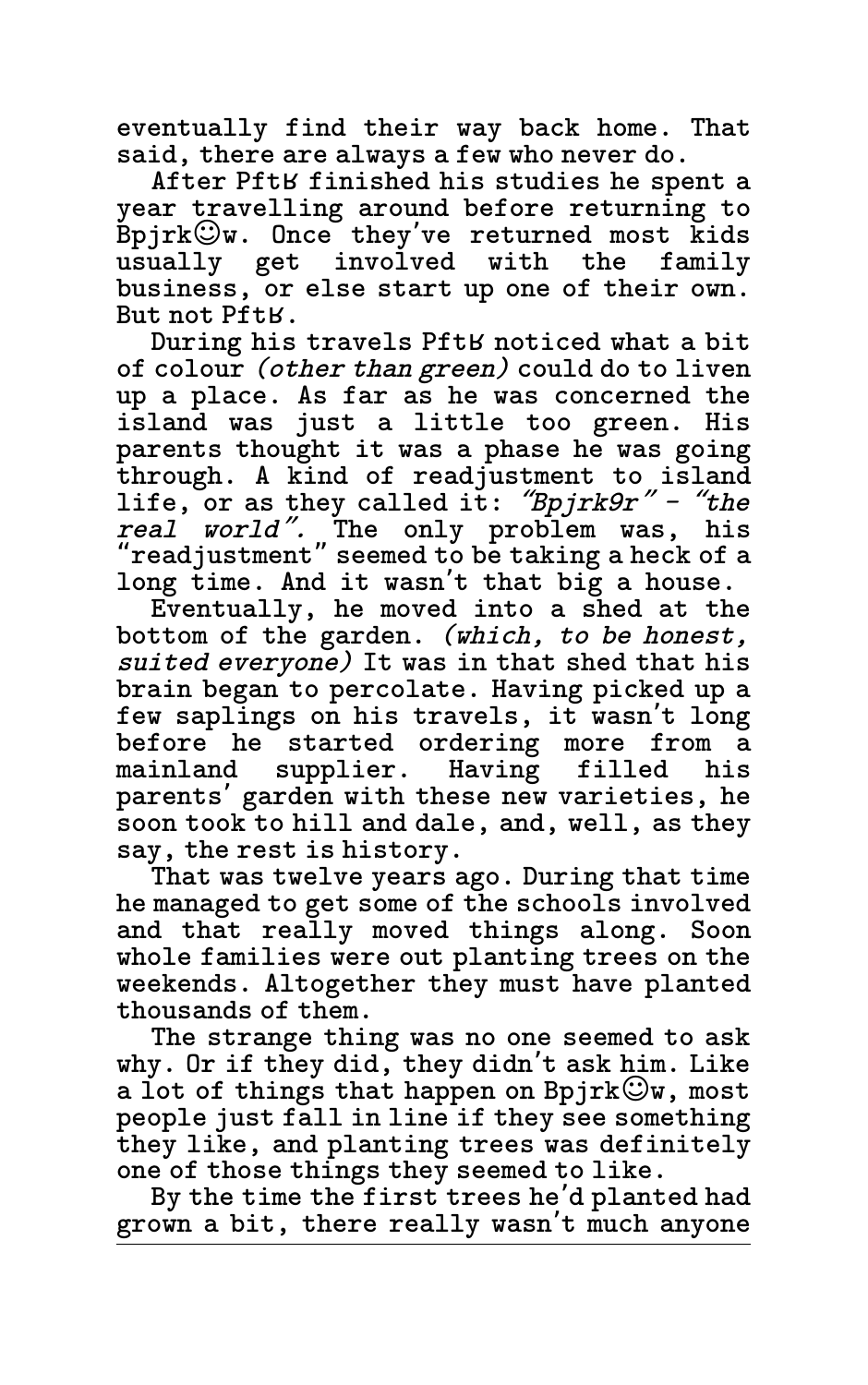could do about it anyway. And, if anyone had objected (they'd have to have been crazy to do so) the colour of the leaves turning in autumn would have convinced even the crotchiest old coot that having a splash of colour among all that green was not a bad thing. Not a bad thing, indeed.

And it wasn't just in autumn. Spring was pretty spectacular as well. Who would have thought there could be so many different shades of green? And the colours were brilliant. More than brilliant. Absolutely brilliant. Or as many would say,  $\sqrt[r]{r}$   $\sqrt[r]{r}$  $Hv$ / $\mathcal{H}$ !" which basically means "Brilliantly Absolutely" depending on the intonation. (it can also mean something quite rude if pronounced incorrectly)

During those months when the leaves were turning, you'd often see people out with sketch pads and watercolour sets desperately trying to capture the magnificence of those  $f_i$ ery reds and oozing oranges. " $Fr\gamma$ -br"  $\mathit{Hv}\mathscr{H}$ ! "you'd hear them cry. Few did manage to capture their magnificence, but you had to admire their effort.

And then there were the photo boffins. Snapping away every hour of the day, hoping to nail down the definitive shot. They too rarely produced the desired results. Somehow what they'd captured just didn't do the colours justice. Once framed and secured behind a piece of glass, they often hung lifeless over a mantlepiece or in the bathroom. Eventually, they'd turn up at a tabletop sale, or in one of the secondhand shops. A bit like those amazing stones you find on the beach which once you get them home just turn out to look like ordinary rocks.

And of course, there were reams and reams and reams of typed poems and stories, not to mention quite a few learned texts about the taxonomic classifications of each and every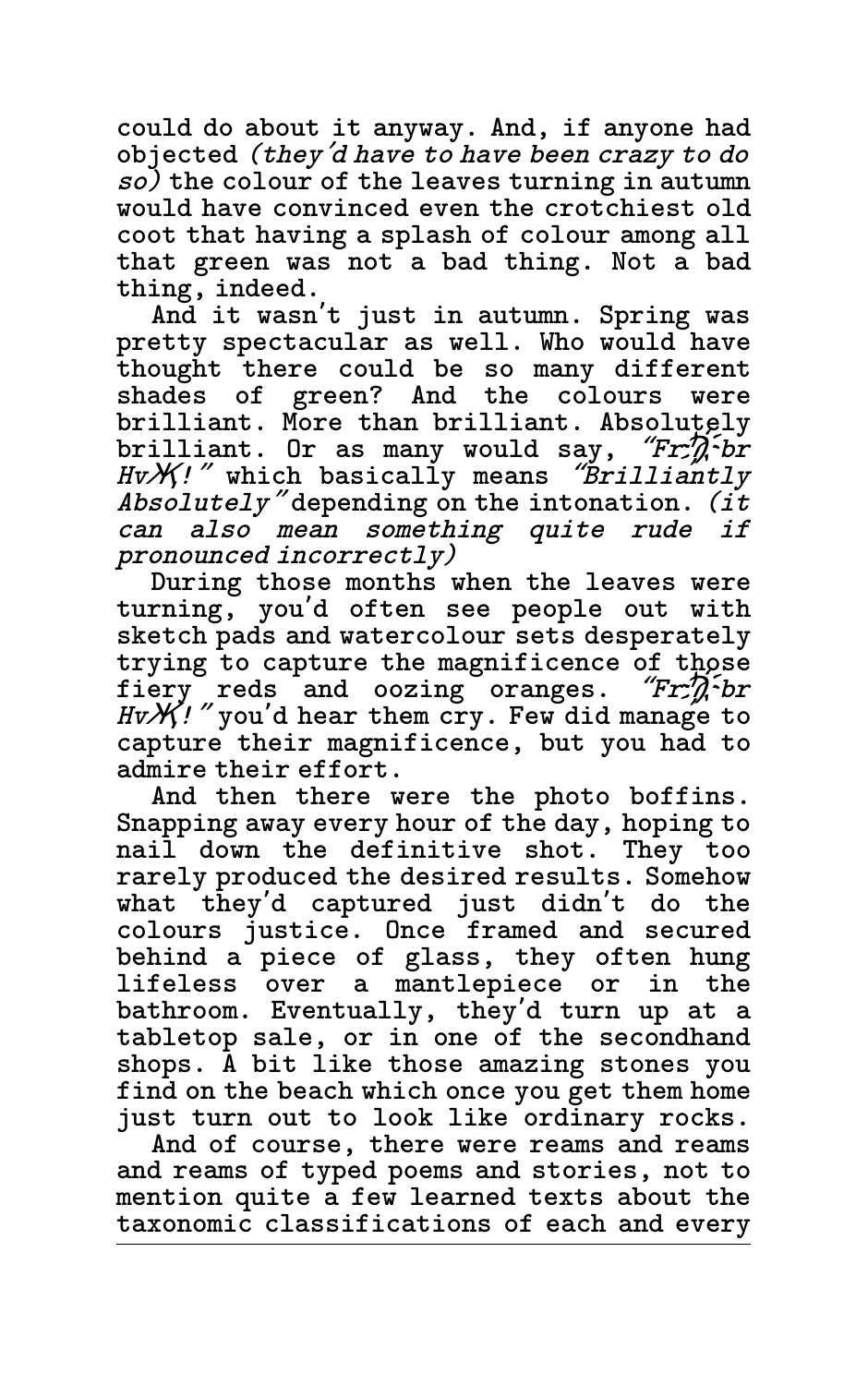species. And when smart phones started appearing, endless selfies in front of blazing flames, many looking like the subject's hair was on fire. (with no internet connection, the smartphones were <sup>a</sup> bit superfluous, but those who had ventured to  $the$  mainland just couldn't resist)

As for PftB, he started a nursery business and, in time, moved out of the shed. It didn't bring in much income, but it was enough to live on. More importantly, it cemented his reputation across the island as someone who knew a few things about growing stuff. Eventually he married Prt $_{\rm \oplus r}$ , the eldest Flwmp daughter. Not long after they had twin girls they called Prtp and Pffk who preferred building robots to planting trees. But that was ok with PftB and  $P$ rt $\forall$ pr. Just so long as they were healthy and relatively happy.

The funny thing is, nobody seems to remember that it was PftB who started the whole tree planting business. They all know he's handy with plants, but tree planting was just something they did. And being the easy going sort of guy he is, he isn't about to spill the beans. Some folks are like that.

In fact, a lot of folks are like that on Bpjrk $\mathbb{G}_W$ . Maybe it's something in the water. Or maybe it's down to growing up surrounded by so much green. Whatever the reasons, it seems most people just get on with things and don't make too much a fuss about it. Which, when you think about it, isn't such a bad thing.

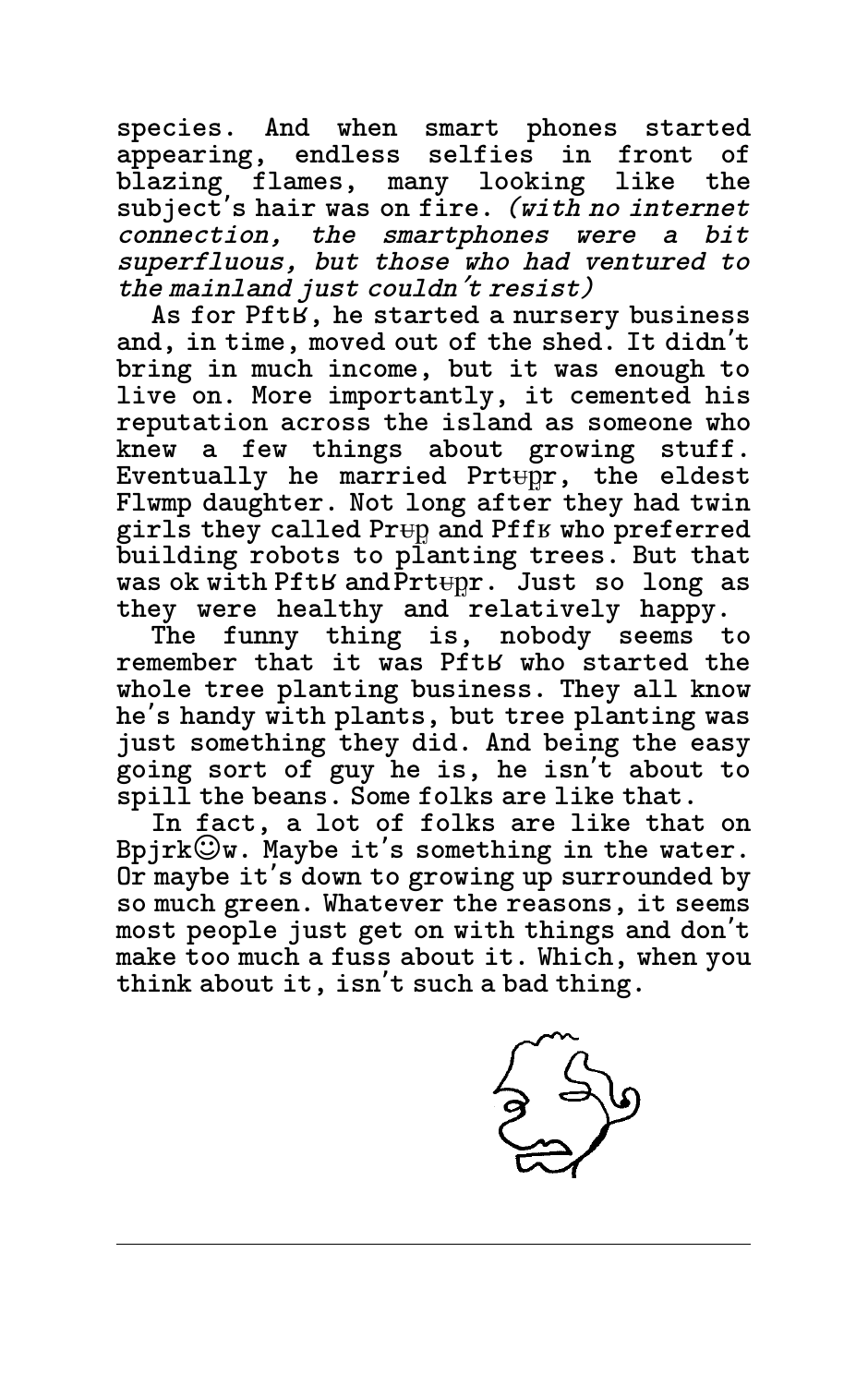One thing you can say about the people of  $Bpi$ rk $\mathbb{C}$ w is that you pretty much know where you stand with them. They're no shrinking violets, even if they don't always appear so to the casual observer. Not that there are many of them around. Casual observers, that is. Or violets, for that matter. Shrinking or otherwise. What with the weather and all.

Of course, there was a time when more tourists came to the island. Not that they stayed very long. They tended to be daytrippers unless they missed the last boat back.

It was the dolphins they'd come to see, and perhaps walk around the island before the next boat sailed. Arriving just around the Festival of Noodles, they'd hang around for a few days, *(the dolphins)* and then be off to who knows where (both the dolphins and tourists).

Mvr^n Str+=kl, the ferry owner, *(it was* really just a big boat) would put on extra trips once the dolphins arrived, often as many as six a day. The usual service was once a week. Weather permitting, of course.<br>The boat could carry up to

boat could carry up to twelve passengers, and on those days when the dolphins were around, most of the seats were<br>filled. The best place see them (the filled. The best place see them dolphins) was usually close to the village of  $GL+Xk$  where the ferry docked. If you were lucky enough you could see them from the pier, that way ensuring you got a place on the return trip. If you happened to miss the last boat back, you might find someone to let you sleep in their shed, but most likely you'd have ended up shivering the night away in the dunes. It wasn't that the islanders were mean. They had just never gone in for that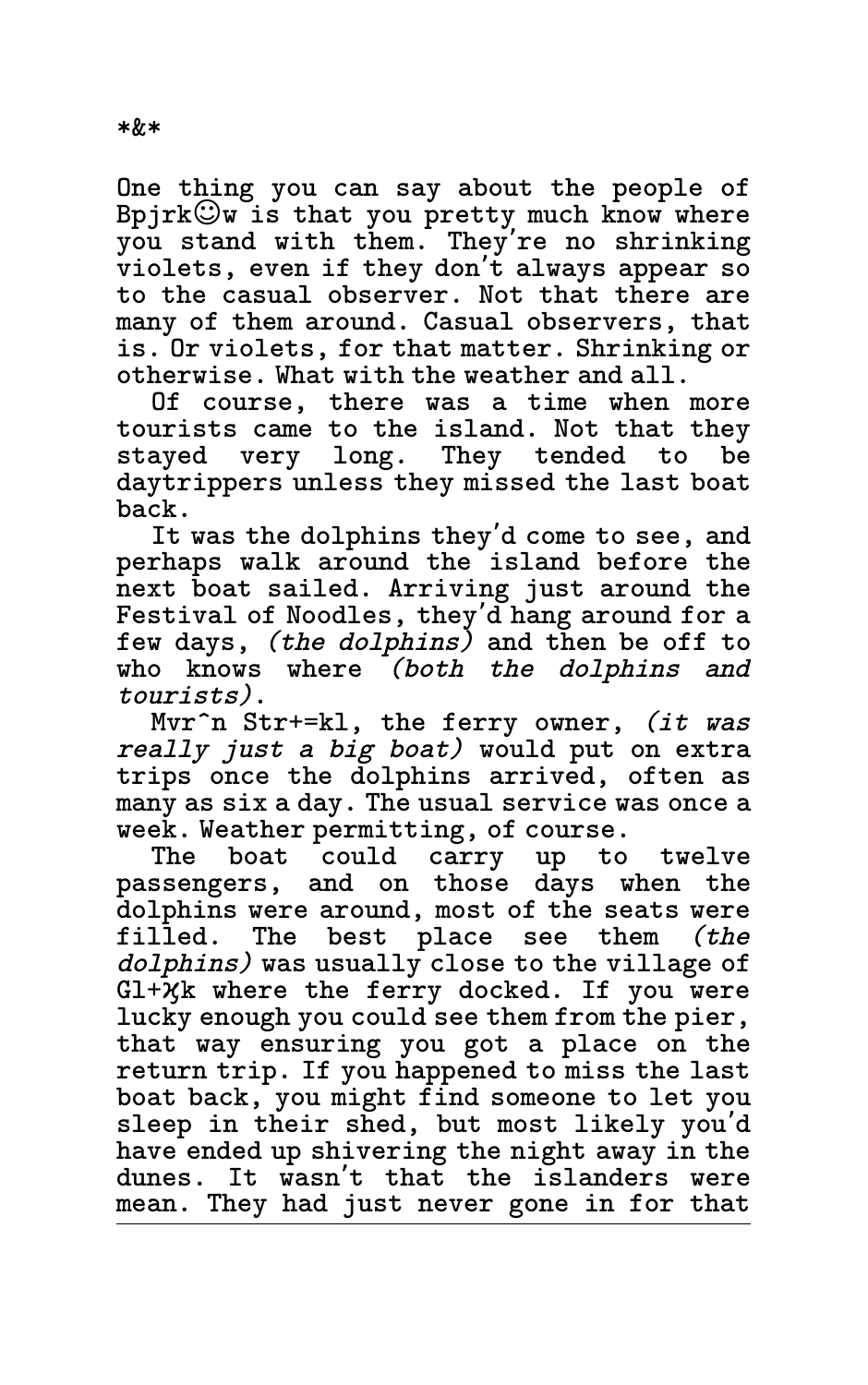whole hospitality malarky. Even if there had been a spare bed going, few would have been that keen to have a perfect stranger sleeping in it.

The dolphins were the bottlenose variety. Mvr^n was quick to point out their proper name: tS\gZng:)Zng (*otherwise known as* Tursiops Truncatus). But most islanders just called them ZngZngs for short.

As you might expect, a busload of pamphlets had been typed up, each providing some relevant information about the animals' behaviours, their historical significance, their eating and mating habits, and, more often than not, an account by the author recalling some personal encounter that may or may not have actually occurred.

There were also half a dozen novellas on the subject, printed up by some of the more industrious residents. And of course, shelves and shelves in all the island's libraries, heaving with essays, in-depth treatises, fictious and non-fictitious accounts devoted to the slippery beasts.

No one can remember when the dolphins first appeared. *"For as long as anyone can* remember, "was the usual response if anyone asked. Leaping out of the water seemed to be their main party trick, though a few did that thing where they shoot out of the water, stand on their tail, and then travel backwards. It was always a good show. And it was free. And if the rain held off, well that was just icing on the cake.

Not that these 'performances' were only geared for tourists. Most Bpjrk $\overset{\sim}{\bigcirc}$ us would down tools (not that many Bpjrk $\mathcal{\mathcal{Q}}$ ws worked with actual tools anymore), and head over to  $GL+Xk$  to see the spectacle. Teachers would drop whatever lesson they were in the middle of and bring their classes down as well. Of course, it wasn't like the dolphins performed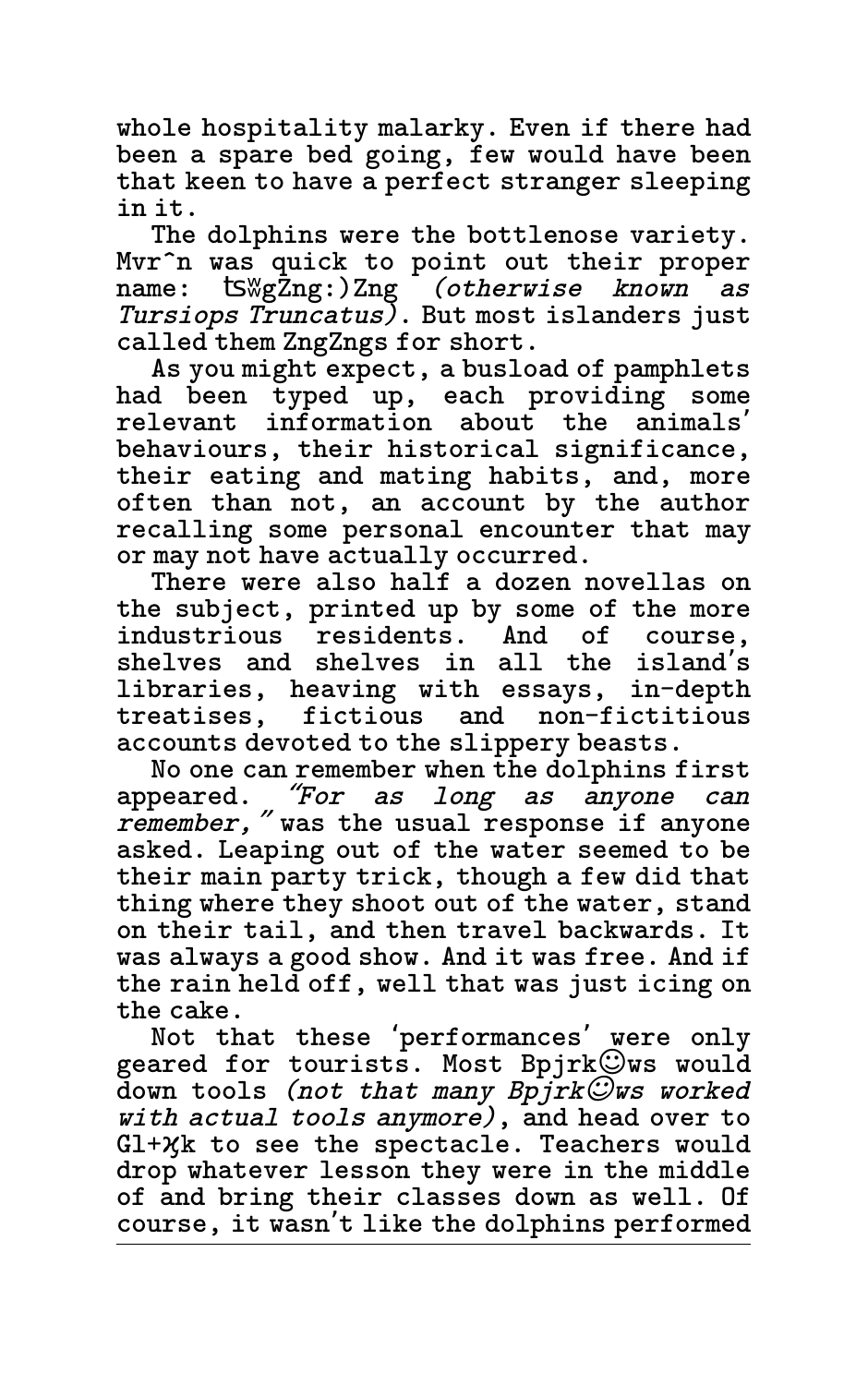on command, or even at regular intervals, so it was a bit hit or miss whether you'd see them or not. But since the island wasn't that big, if you didn't see them on your first visit, you'd probably catch them the next time around. All in all, it was a pleasant enough diversion from the daily grind. Especially if it wasn't raining.

That is it was until the year the dolphins didn't show up. It was two weeks after Mrs J $\zeta$ w had scooped First Prize at the Festival of Noodles with her classic 'roof of the mouth destroying' Garlic Chilli Chicken and Grapefruit Noodle Supreme. One of the judges, Mr HgB from the island's most popular vegan cafe, The Happy Snappy, was rushed to A&E on account of having lost consciousness after tasting it. Since it was the last of the entries, the other judges decided to skip the tasting part, and instead awarded Mrs  $J\zeta w$ with the trophy right then and there.

While no one expected the dolphins to come on any particular day, as one week ran into the next people began wondering what the heck was going on. Of course, Mvr<sup>n</sup> Str+=kl was more interested than most. For her it was the difference between spending the holidays with her sister in Thailand and not spending the holidays with her sister in Thailand. A lot was riding on those dolphins appearing.

Prospective daytrippers had been calling for weeks hoping to book their ferry ticket. At first she asked them to call the following day, since no dolphins had been sighted yet. After the third week had come and gone, she dug out her old answering machine and put a message on it saying something to the effect that no news was good news. By the end of the month, she unplugged her phone.

No one said much about it at first, but you could sense the whole island had slipped into something of a collective downslide. Of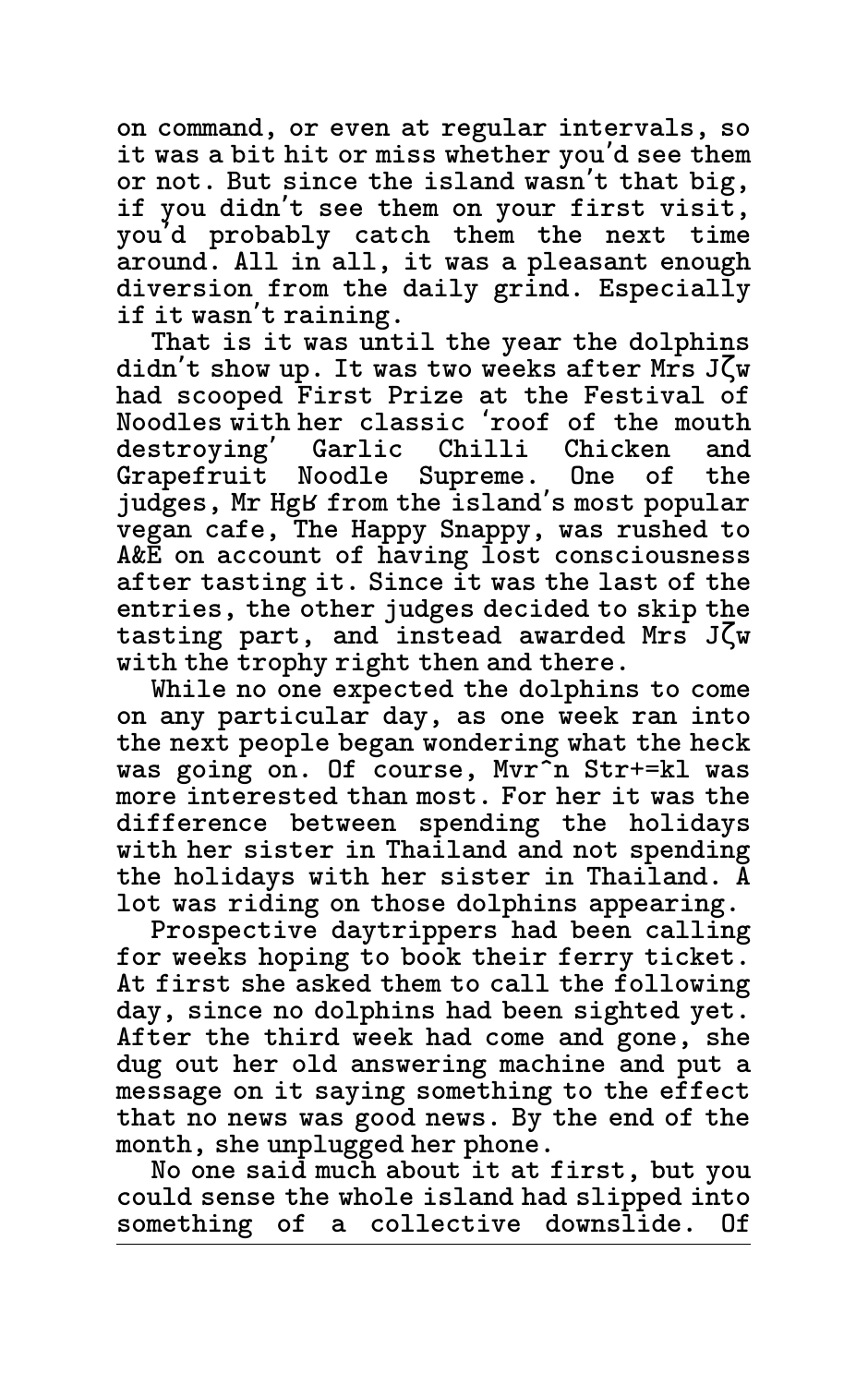course, the rain didn't help. And boy, did it rain. And rain. And while there wasn't anything specific you could put your finger on, it was as if a cloud of pea soup had descended over the entire island. If you met someone on the street, or in a shop, there was a kind of vagueness about the encounter. Even family members seemed to go around as if they were on some kind of medication.

Some said it was probably due to global warming. Or maybe they had just decided to take a break and stay wherever they were. One of the more creative minds started putting it about that they wouldn't be surprised if the dolphins had been killed by those fishing for tuna. When some of those who made their living out of fishing for tuna heard this they were none too happy. In fact, they made it pretty darn clear in no uncertain terms that if the certain clever clog who'd been spreading the rumour didn't knock it off they'd be knocking something off him.

And that was about it. There were no dolphin sightings that year or the next. Or the one after that. After awhile most everybody had become resigned to the situation.

 $\H{M}$ aybe next year,  $''$ you $'$ d hear someone say.  $\H$ a, maybe next year.  $\H$  But few believed it.

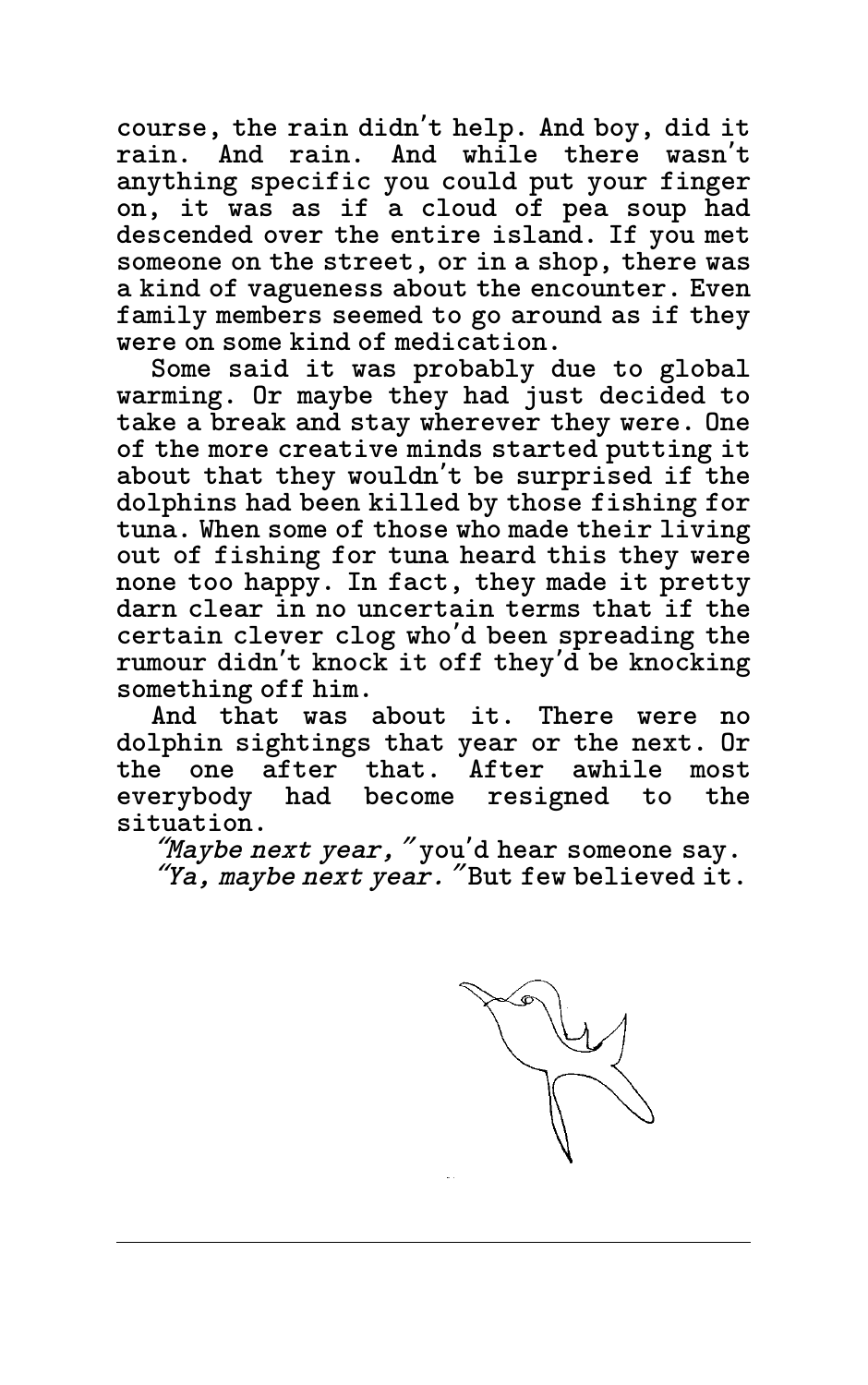Last weekend was the Annual Flower and Vegetable Show. Some years ago the somewhat contentious proposal to allow handmade crafts to be included was begrudgingly agreed on, but the real stars of the show have always been the flowers and veg. Actually, it's less of a show, more of a communal blood letting, but in the nicest of ways.

Among the traditions is the time honoured one of nepotism, along with the time honoured accusations of nepotism. Which isn't all that surprising given how small the island's gene pool is. It's no secret that in years gone by it wasn't uncommon for close family relatives to have carnal relations with each other. Some of them ended in marriage, though certainly not all. And while everybody says that rarely happens these days, a quick look around one of the school playgrounds might lead you to think otherwise.

Owing to the fact that there are only six towns on the island, it's become the custom that a different town host the 'show' each year. This year was Cw Clyyt's turn. Over two hundred interested parties submitted their humble offerings with the intent of wiping the floor with their competing neighbours.

Situated on the western most end of the island, Cw Clyyt bears a striking resemblance to a Mediterranean seaside town, if that town were situated in the North Atlantic and subjected to gail force winds and torrential rains most days of the year.

Bearing every description of floral arrangement and vegetable mutation known to man, all those entering are required to do so by noon. Judging normally takes about two hours, with a tea break sandwiched in half way. Once the judges have made their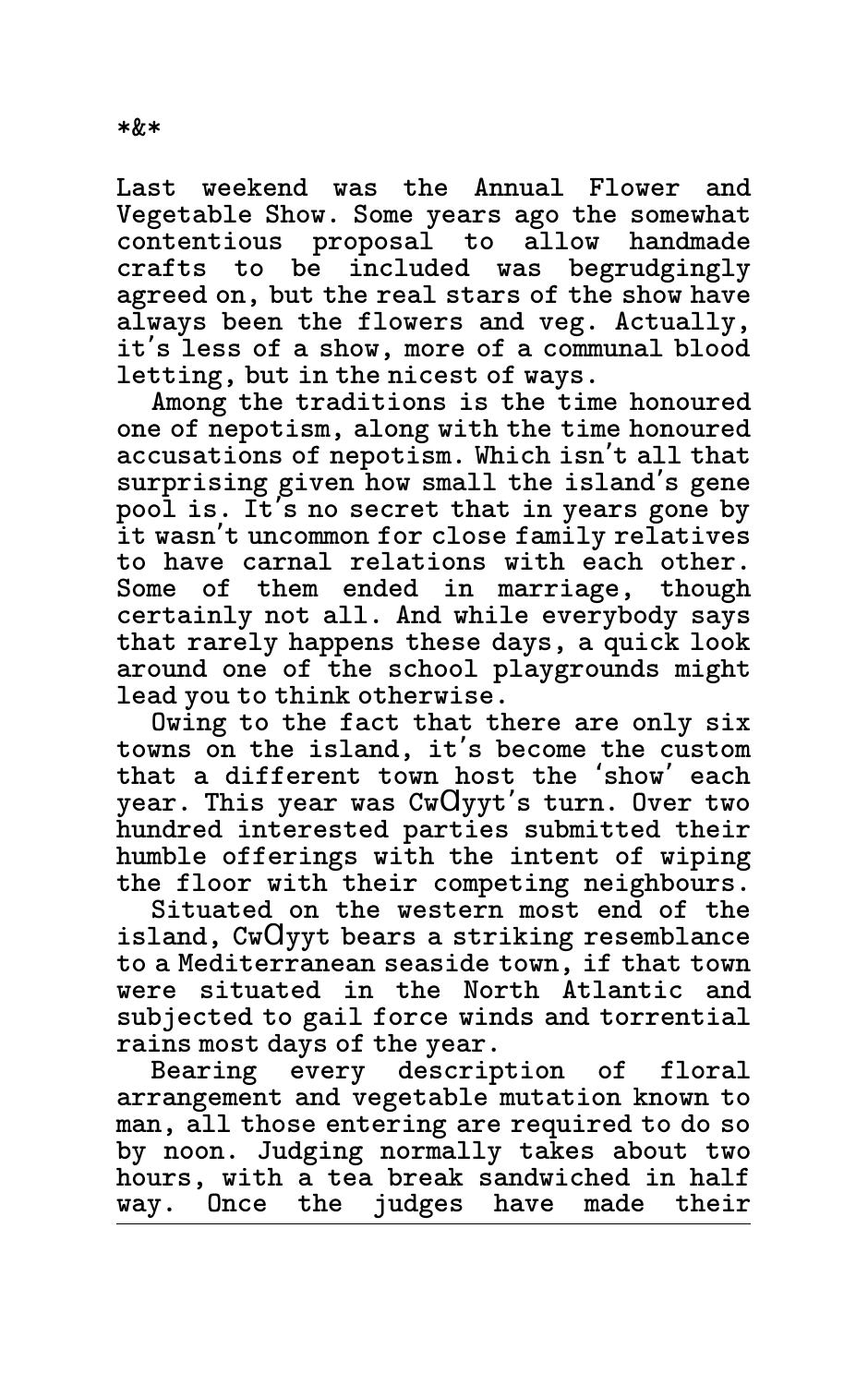decisions the doors are flung open and anyone prepared to pay the modest entry fee is free to wander around for an hour or so. The winners are then announced and presented with their trophies.

It often takes about two hours to get through all the prizes and commendations, which means that by five o'clock you'll be lucky to see any more than a handful of eager beavers waiting to accept their award. By the close of ceremonies most people will have already gone home, or headed for a pub.

Such was the case on this particular occasion when those who had won something had made their way down to the RB $\zeta_{\overline{1}}$   $\downarrow$  m, the town's only pub. Here they had spent the last couple of hours knocking back their celebratory drinks and enjoying a few heartfelt slaps on the back. And while many of those who had not walked away with a prize had buggered off home to be miserable in private, a few had also made their way down to the RE $\zeta$ <sub>TT</sub> $\gg$  intent on drowning their sorrows in public. Most of those celebrating victory knew only too well what it meant to spend months nurturing a RBUTE REFIRE ONLY TO have it rated second best by the judges. So on the whole the winners kept a healthy distance from those whose entries hadn't cut the mustard. No sense rubbing salt in somebody's wound if it could be avoided.

Among this year's top winners were Brtn  $PknQ$  for her orchid display, and Mnbl Fgj) rch for his four foot three inch  $\mathcal{H}$ ц́⊕bth, which is a kind of vegetable that looks like a cross between a rutabega and a parsnip with fur. It was so heavy Mnbl had to use a wheelbarrow to transport it. Now it sat in place of honour on the bar.

Most judges have learned to stay well clear of any pubs after the show. Experience has shown some losers can get a bit touchy once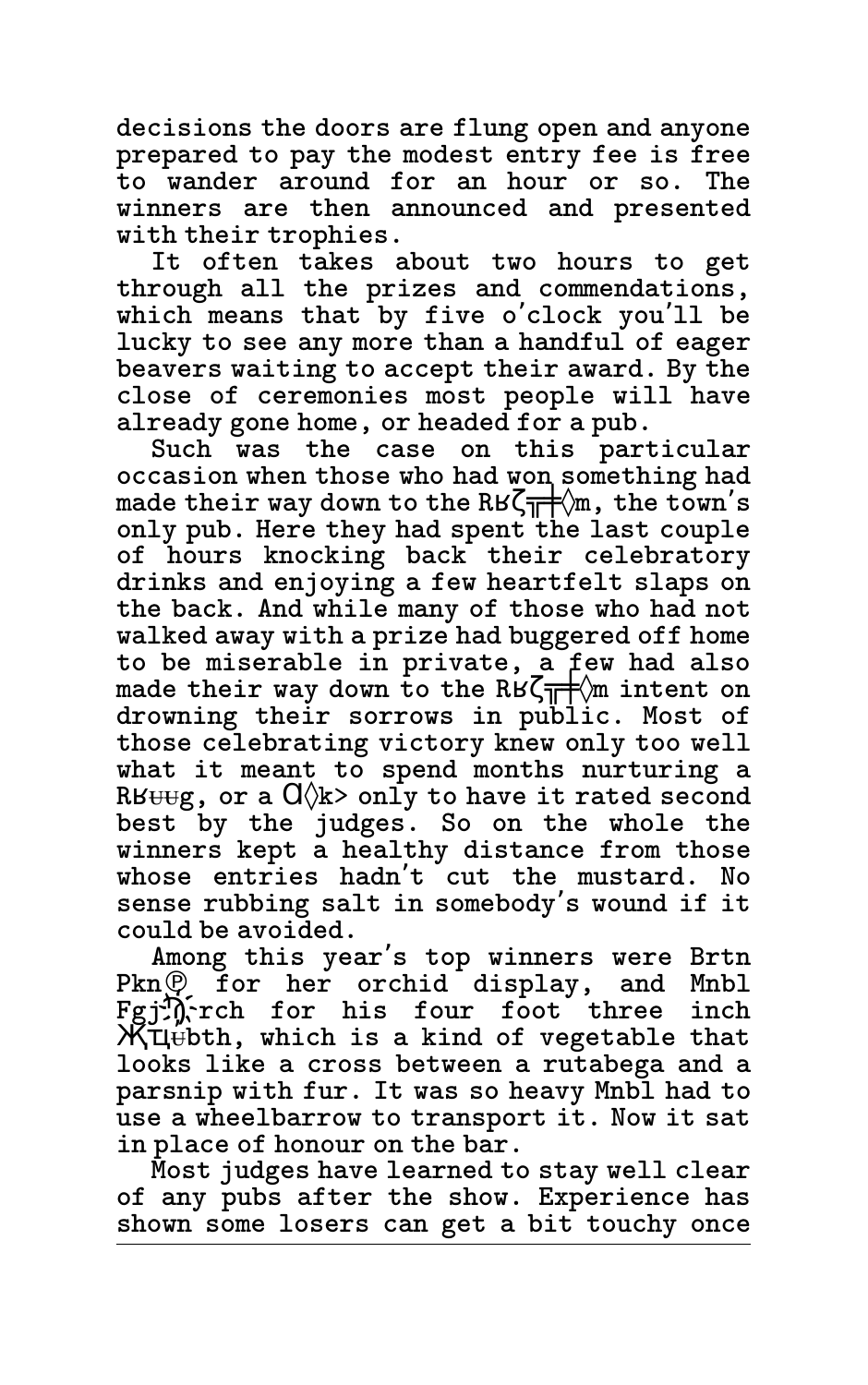they've got some fire in their bellies.

Normally the judges do not go by size alone, but Mnbl's  $\mathcal{H}$  u+bth was exceptional. Everyone agreed on that. Even so, the fact that both Brt and Mnbl came from the same village as two of the three judges raised more than a few eyebrows. Particulary since all four looked as if they had more in common than just a postcode. (their identical monobrows were the root of much speculation)

Eventually, a scuffle broke out between those celebrating and those commiserating which was soon put down by the pub's landlady, Mrs Thwp. A formidable woman, all the more so when wielding a cricket bat which she had done so on this occasion, her intervention could not have come soon enough. After a not so veiled promise that the next person to throw a punch would be limping home, things settled down more or less instantly.

The following week dozens of neatly typed letters appeared through the letter box of the Bpjrk $\mathbb{C}$ w Gz $\sqrt{z}$ t. Mrs Krf)-t, the paper's editor, chose six of the most representative and included them in the Letters to the Editor section of the paper. Three commented on how well the show had been organised and praised the judges for all their efforts. Two gave differing accounts as to how the tussle at the  $R B \subset \mathbb{R}$  started, although they both thanked Mrs Thwp for the professional way she diffused the situation. The last suggested it might not be a bad thing if the organising committee were to consider bringing in some outside judges next time so as to avoid any future accusations of cronyism. (say what you will about the Bpjrk $\mathbb{\mathbb{C}}$ w Gz $\mathbb{\mathbb{C}}$ zt, it's editor does not shy away from controversy)

The centre spread was devoted to photos of some of the winners holding up their trophies, as well as two closeups of Mnbl's smashed  $\mathcal{H}$ lebth. Mrs Krf)-t wrote a short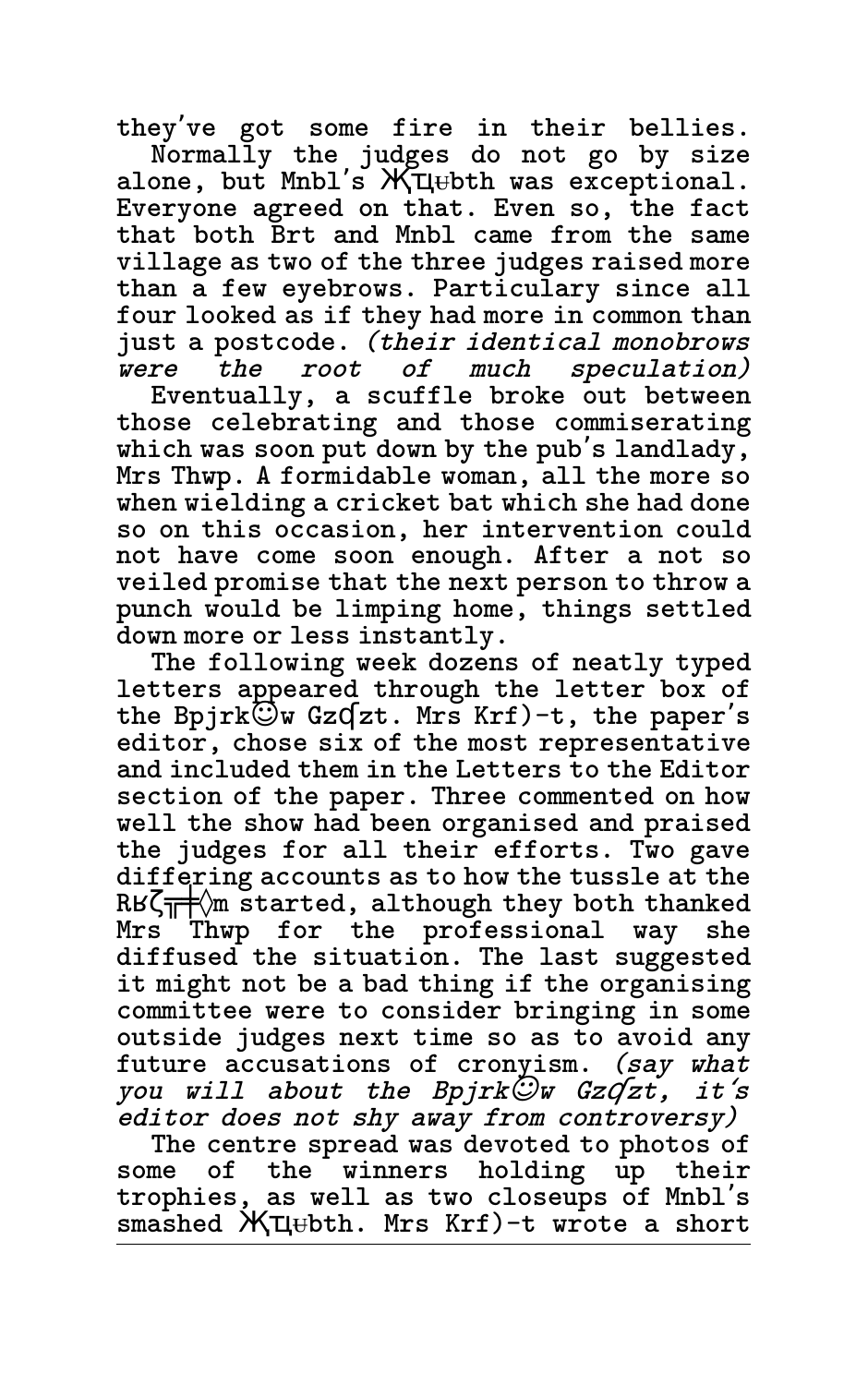editorial thanking the organisers for yet another successful year, noting that the burden of work often fell on the shoulders of a few committed Bpjrk $\mathbb{C}$ ws, and that anyone interested in helping out next year would be more than welcome.

The other main news item was an update on the aluminium table that had gone missing the previous week from Mr and Mrs Ffpt's patio. Initially, there had been suggestions of a possible burglary, and readers had been advised to keep a sharp eye out for any suspicious goings-on. The article went on to say that the Fftpt's had recently confirmed that their table had been found and safely returned. The police report concluded that the most likely culprit had been the high winds the island experienced the previous weekend, and that there was a more than even chance the table had blown over the fence into the K $\Delta$ Lk's garden. As the K $\Delta$ Lk's had been away attending a wedding, the discovery was not made until after their return.

While the Bpjrk $\mathbb{G}_W$  Gz $\zeta$ zt is not a thick newspaper, (most editions have four pages) it does attempt to cover the significant events taking place on the island. In addition to business adverts (which keep the paper afloat), the paper regularly features upcoming and recently past events, current news items *(if there are any)*, and Letters to the Editor (which there are always plenty). Other items might include recipes, tips on decorating sheds, advice for the lovelorn, and any sporting activities deemed worthy of mention. Since the island doesn't have an official sports team, sports items rarely appear. (though it had been proposed that the island should have one, no one could agree on which one) On those rare occassions when a homegrown  $Bpi$ rk $\mathbb{G}$ w has been discovered climbing, running, swimming, or cycling up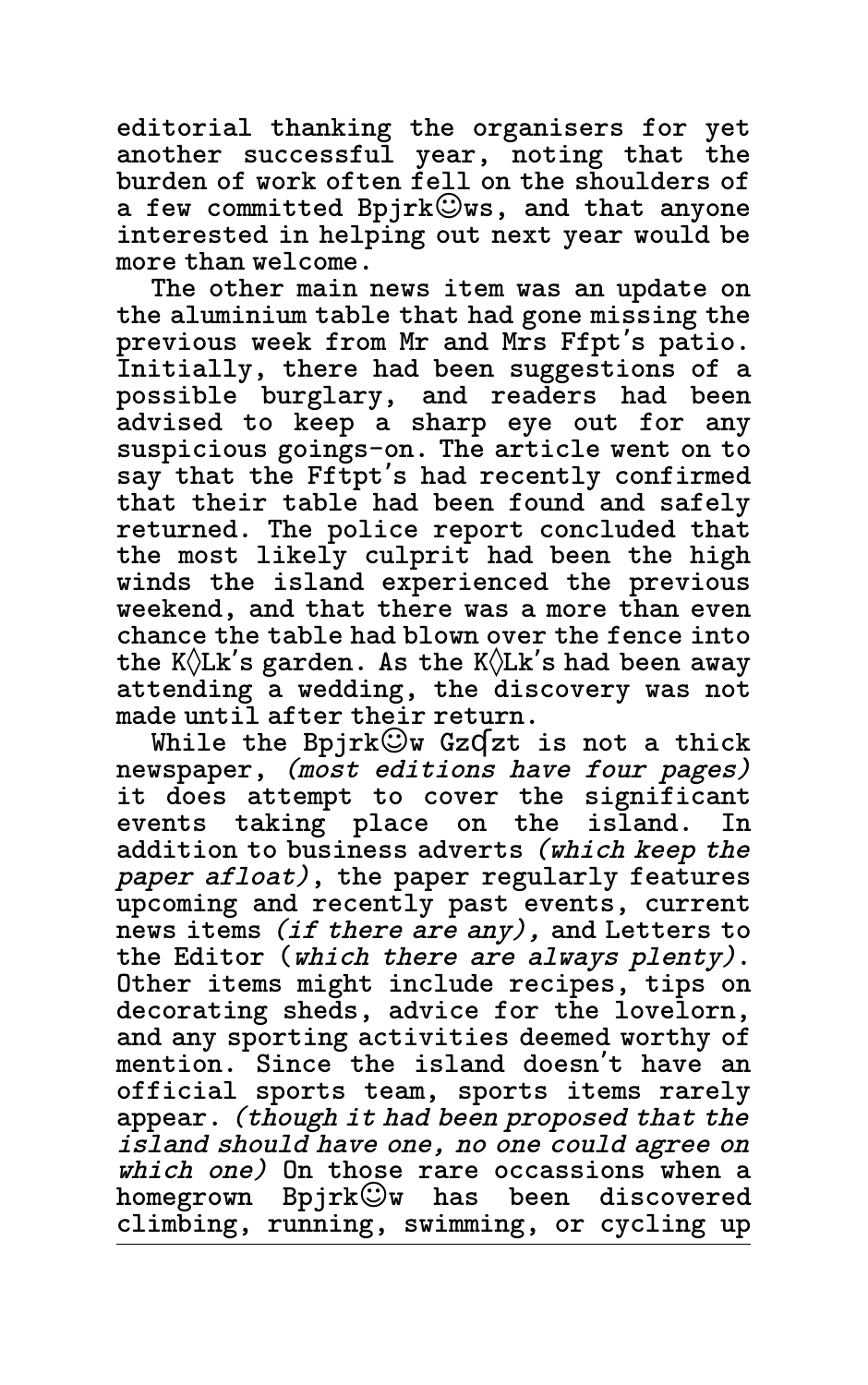and down or across a mountain range, desert, or ocean on the other side of the globe, it usually finds a prominent place.

One such account was that of Kpl-nk  $\text{Plnkb}\bar{\zeta}'$ s successful attempt at breaking the island's swimming record to Gw7m. The previous record of had been set by Kpl-nk's biological father, Pl-kn Plnk Βζ, twenty years before, which as circumstances would have it, coincided with his last sighting.

Kpl-nk had decided to make the attempt the previous November, not the warmest time of year to contemplate jumping into anything wet, least of all the sea. That he intended to swim the fifteen miles wearing nothing more than a pair of Speedos and some goggles, most people thought was just plain nuts.

But Kpl-nk PlnkB obviously didn't think like many people, and so, slipping into the icy water, he proved it could be done. That said, his mother had noticed a slight change in his ability to use a knife and fork after his historic swim.

When asked by a reporter why he chose the month of November, Kpl-nk said, "I didn't really think it would be that cold." Everybody who knew Kpl-nk had a good laugh about that. The GzGzt featured photos under the headline: N@@S 1 KPL-NK!

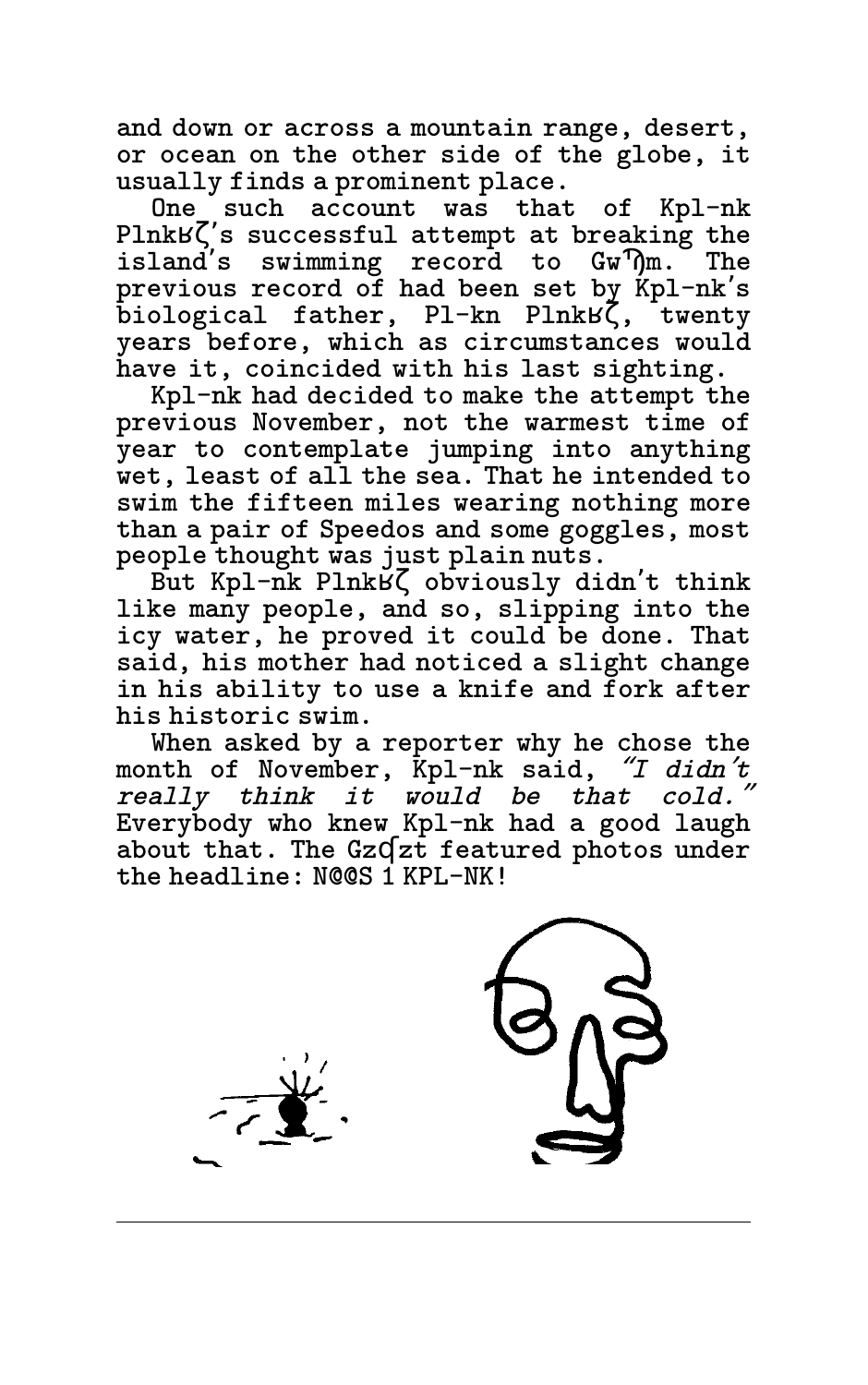It's not hard to imagine life on an island the size of a large potato might not be everyone's cup of tea. In fact, tea is about the last thing you'll find on the island. For some reason, it never really caught on. Coffee is much more popular. And gin. Gin is very popular, and it's not unusual to be offered a small glass of it should you visit someone. Whatever the time of day. Some of the old geezers continue to distill their own. A holdover from times gone by.

Running a business on Bpjrk $\mathbb{C}$ w is no walk in the park either, as many have found out. These days there's very little produced in the way of what one would consider useful items. Those that do exist are more likely to be cottage industries at best, catering for a small clientele. Among the more popular of these items are tea cosies (somewhat ironic, given the absence of what they're meant to cosy), toilet roll cosies (often with either a doll's upper torso or a dog's head attached for some reason poodles feature more than other breeds), hand-tooled wooden objects, and knick-knacks (some useful, most purely decorative and useless).

Of course, following the arrival of typewriters, not to mention the generosity of Mr P\\hjv, the written word, be it prose or poetry, has also begun to feature among the island's exportable commodities. Leading the pack has been a marked rise in crime fiction. This seems somewhat unusual to anyone who has either lived or visited Bpjrk $\mathbb{G}_{w}$ , since the island has been virtually crime free for as long as anyone can remember.

That is to say, any sort of serious crime. Naturally, there are the odd punch ups at one of the pubs, or incidents involving mistaken identities, but generally speaking few would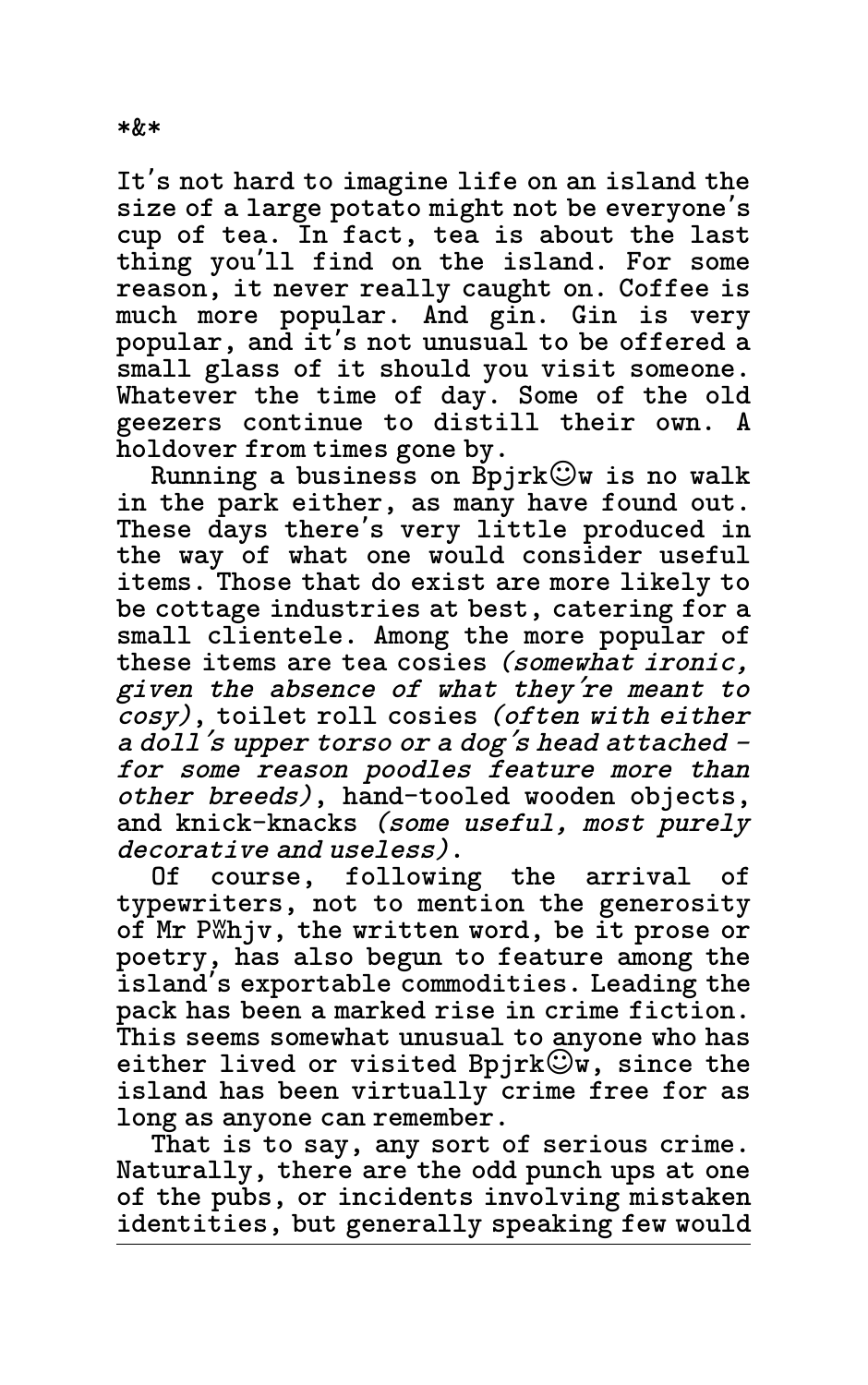describe Bpjrk $\mathbb{G}_W$  as the domain of gun molls and grifters. Although there was the time Mr Crtz $\breve{K}$  took Mrs W $\breve{W}$ j's electric bicycle and crashed it into the back of Mr Jrtq> $\langle v' \rangle$ s milk float. Even that turned out to be more a case of mistaken identity than serious crime, since Mr CrtzK had a similar electric bike, though to be fair his was orange (Mrs  $WWj$ 's was blue). A doctor's note attesting to his colour blindness had been the clincher in his defence. Not only had he not noticed the colour difference, he was totally unaware that Mr W<sub>W</sub> j had fiddled with the electrics on his wife's bike enabling it to go twice as fast as the manufacturer had designed. Police reports stated Mr CrtzK must have been barrelling along at close to 40 mph before hitting the back of Mr Jrtq><v's milk float.

In the end, all charges were dropped against Mr CrtzK. On the other hand, Mr  $\bar{W}$ was found guilty of tampering with a vehicle with the intent of making it go faster. He was ordered to restore the bike to its factory specifications along with twenty hours of community service at the recycling centre.  $\texttt{Mrs}\,$   $\texttt{WWjj}$ , having knowingly engaged said vehicle, also got twenty hours at the centre.

Details of the case were highlighted in the Gz (zt, under the headline:  $\textit{M}\%o\textit{BS}$  Cp $\textit{Cyh}\ll\textit{S}$ , (OLD GEEZER NEARLY KILLS NEIGHBOUR). A full page spread of photos accompanied the article. These included one of a smiling Mr CrtzK, two of the shamefaced  $WW$  is, another of a grimacing Mr Jrtq><v, and closeups of the  $m$ ilk float's backend.

Of course, there have been other criminal activities over the years, but most of them have been relatively minor. Even describing them as minor requires something of a stretch. A case in point was the time young Br@Op Tk $\mu$ H's nicked the Lkjkr's morning milk delivery (two pints and a tub of cottage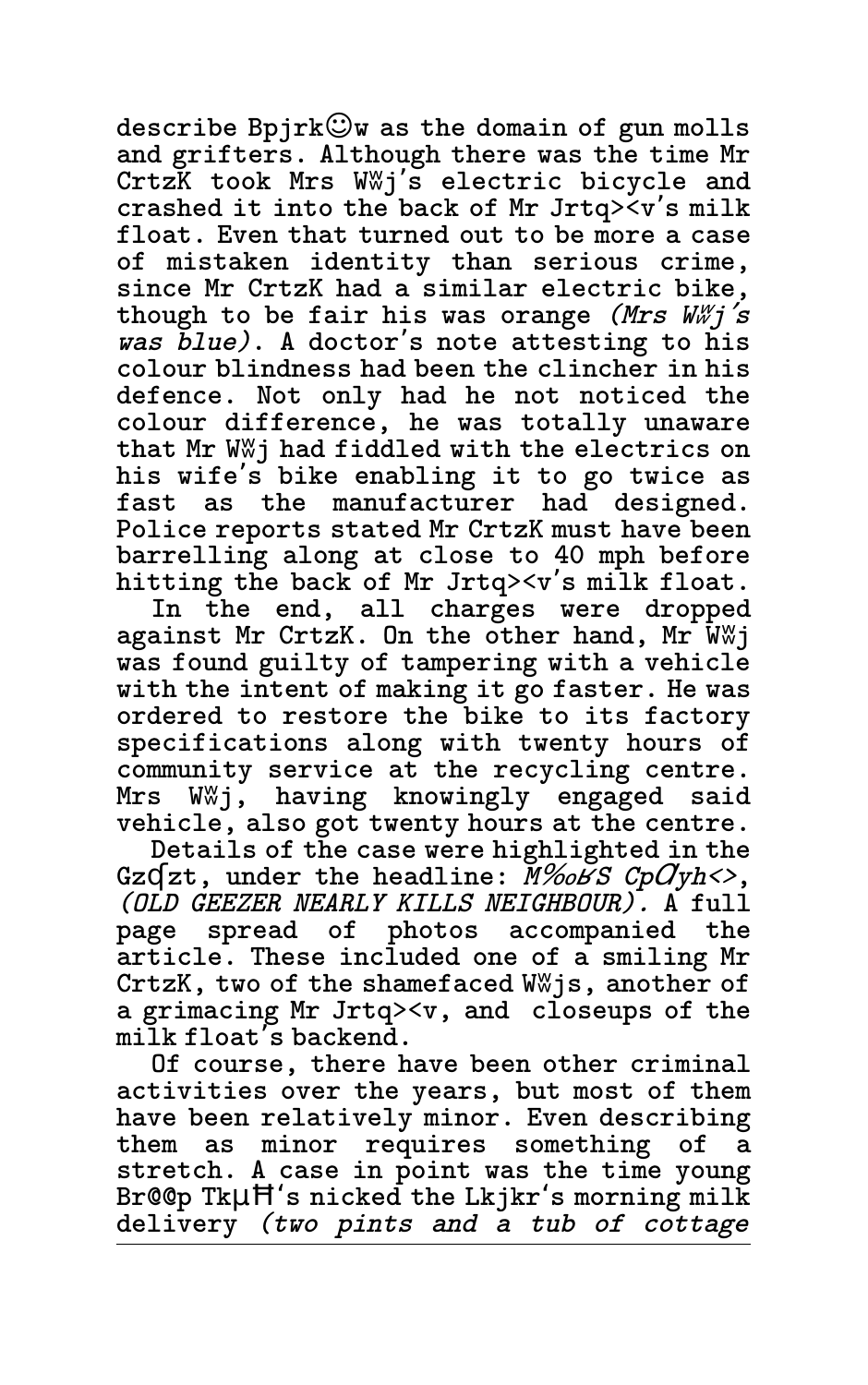cheese). Br@@p was found with the goods, or at least what he hadn't already consumed. The case was settled out of court.

What does remain something of a mystery is how such a minor crimes could prove to be the compost for some of the gruesome murders that fuel C]P C/8wid's runaway bestseller, Qnm  $PvQzt Qnm$ .

Of those who know C]P, most would agree he is a hard worker and devoted husband. In an interview with the  $GzGzt$ , Mrs TWP, his former primary school teacher, said C]P always had a pretty wild imagination. But even she had to admit there's a big difference between a wild imagination and a psychotic disorder. Not, she was careful to add, that she had any medical qualifications, *"But teachers can* sense when something isn't quite right. That's not to say he was the only one. Every class has a few. "

And there was plenty of evidence to prove her right. Not only did crime fiction flourish - Bpht Hrshfld#'s *YmYm Dwndl YnYn,* and Jn(n  $\forall$ tch's page turner V /rr\M gave testament to that, but all sorts of other creativity flourished as well. That said, it was the crime fiction that sold. Whatever the reasons, growing up on the island provided some of its inhabitants with just the sort of mental stimulation that encouraged grizzly descriptions of mutilated bodies, serial killers and diabolical hostage situations usually involving psychopathic nutjobs.

Of course, without typewriters, an endless supply of recycled ribbons, and some of the foulest weather this side of anywhere, most of those fertile imaginations would never have seen the light of day. But, that's just the way things happen sometimes. A couple of chance encounters, like Mr PWhjv coming upon that container, combined with his generosity of spirit, and someone figuring out how to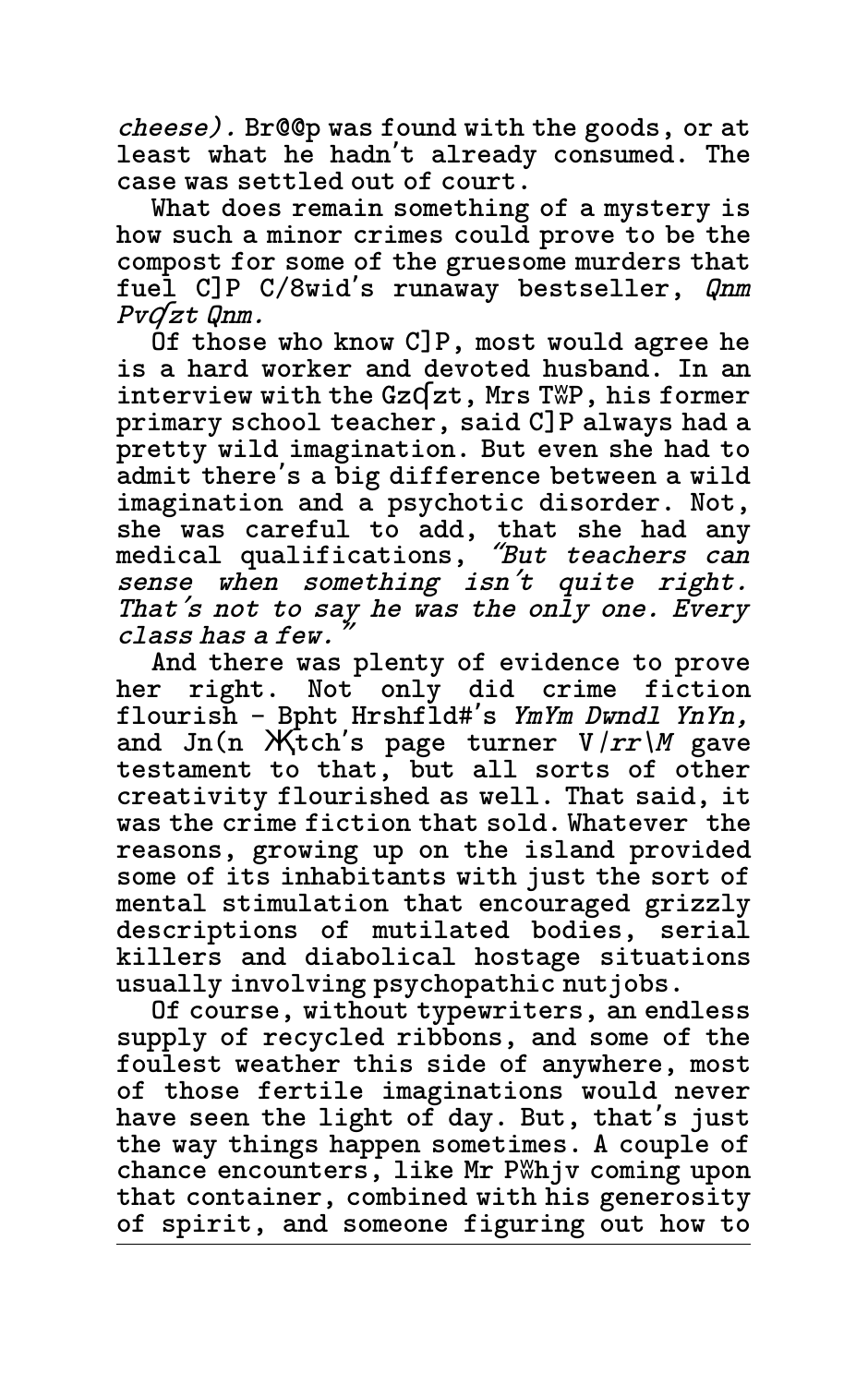recycle typewriter ribbons - and well, the next thing you know someone gets it in their noggin to describe a serial killer gone mental on a small island.

Not that crime novels are the only moneyspinners when it comes to the written word. There are plenty of cookbooks that have been churned out over the years as well. Always popular, their authors appear to be extremely clairvoyant, since quite a few of the same recipes often feature in other cookbooks. Most confine themselves to those treasures passed down from family members over the generations. Of course, given the close family ties, it's not that surprising there'd be duplications. And while many of those considered to be the more traditional recipes hardly vary from book to book, there is often a disclaimer accompanying each stating that this was indeed the original one lovingly passed down from the author's great, great grandmother, or in some cases a great, great grandfather, now deceased, never forgot, may she/he/they rest in peace and bless her/his/their immortal soul/s. And, as if to prove some sort of authenticity, it is often noted that the said recipe had been handed down on parchment, or in some cases papyrus.

In addition to the more traditional dishes, a number of recent cookbooks also offer variations on what are described as 'modern meals'. The recipe for Fish Crackers Without Fish, winner of last year's Fish Awards, features in Mrs Pngdsh's reprint of her wildly popular: PH>-:>S\/H, which she has dedicated to her late great, great, great, great grandmother who had passed down so many beloved recipes on whale bone.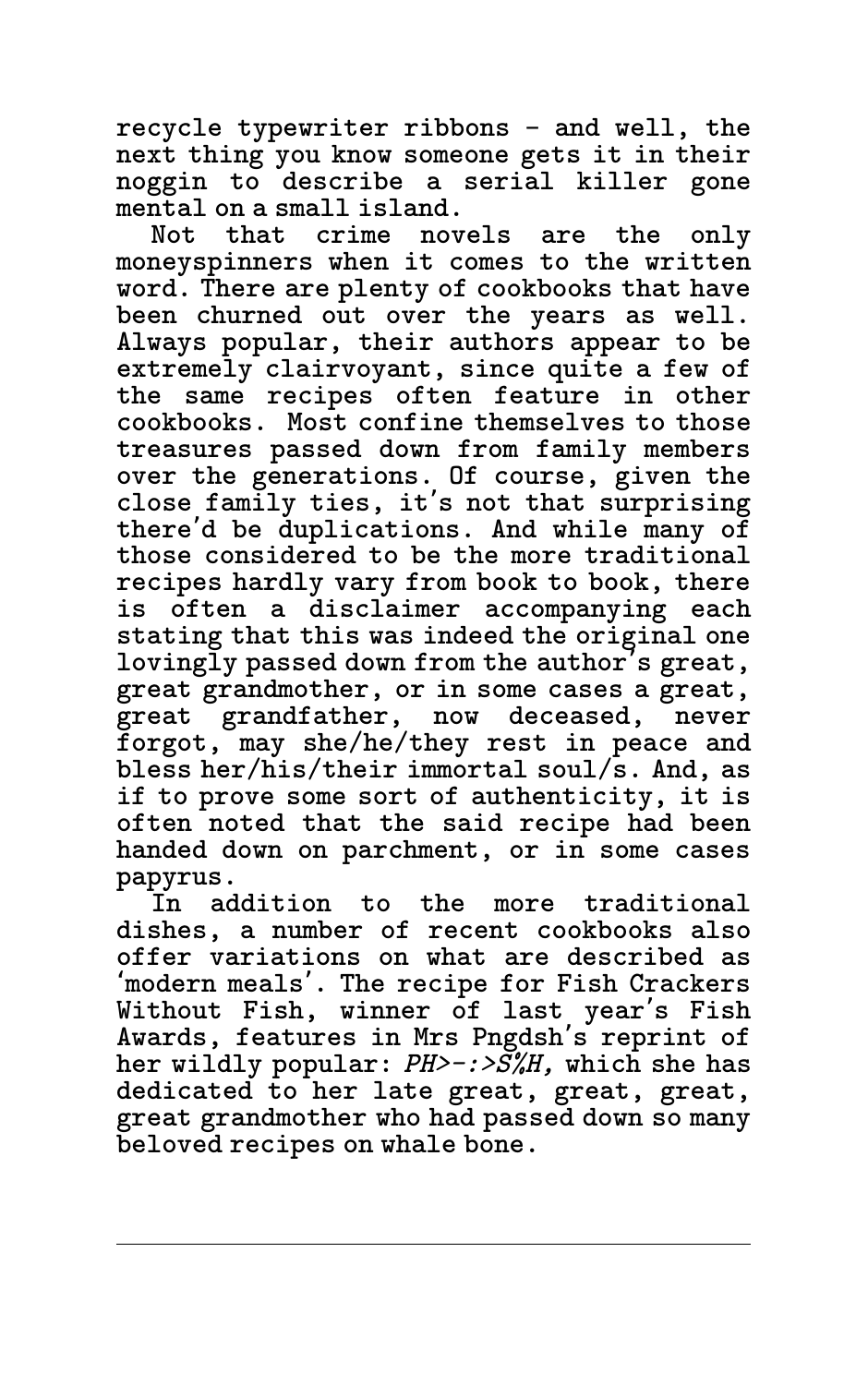There's an old saying on Bpjrk $\mathbb{C}$ w: " $Gr\mathcal{O}\%$ o mh $O$ yv $\neq$  $\forall$ td tf $\mathring{U}$   $\mathscr{W}$ m" which means, "If you find yourself in a boat, sooner or later you 'll get wet". That's not to say all those who live on the island are particularly argumentative by nature. Some are, of course. But by and large, most islanders would prefer to sit in a bucket of ice water than have to express their opinion. Particularly if the one in the boat happens to hold a different view. Not that this is limited exclusively to aquatic situations. It's more a universal truth.

Considering that for most Bpjrk $\mathbb{C}$ ws their universe is limited to the six by two miles of rock and sand they inhabit, it goes without saying the majority of folks try to avoid getting into a boat with someone, both figuratively and literally. For visitors to the island this has been known to leave the impression that many of the natives are downright unfriendly. Nothing could be further from the truth. That said, outward expressions of friendliness are not exactly high on anyone's To Do list. While some visitors regard this as indifference, it's really little more than a genetic trait that has been passed down through the ages.

By and large most Bpjrk $\mathbb{C}$ ws get on well enough, though there have been a few times when someone does get 'wet'. One such occasion involved members of the island's Heritage Society, commonly known as the  $\check{U}$ ts\ldggggallonggallonggallonggallonggallonggallonggallonggallonggallonggallonggallonggallonggallonggallonggallonggallonggallonggallonggallonggallonggallonggallonggallonggallonggallong Normally it's just the executive committee that meets, but since they now make up the entire Society they no longer feel the need to make the distinction.

At present there are three members- Chair: Mrs Fmpn ZQz, Treasurer: Mrs RҴ $\rm H$ k Rdf $\rm t$ m, and Secretary: Mrs Nt WK Fndslngr. Mrs Nmpn, who had been on the committee up until last June,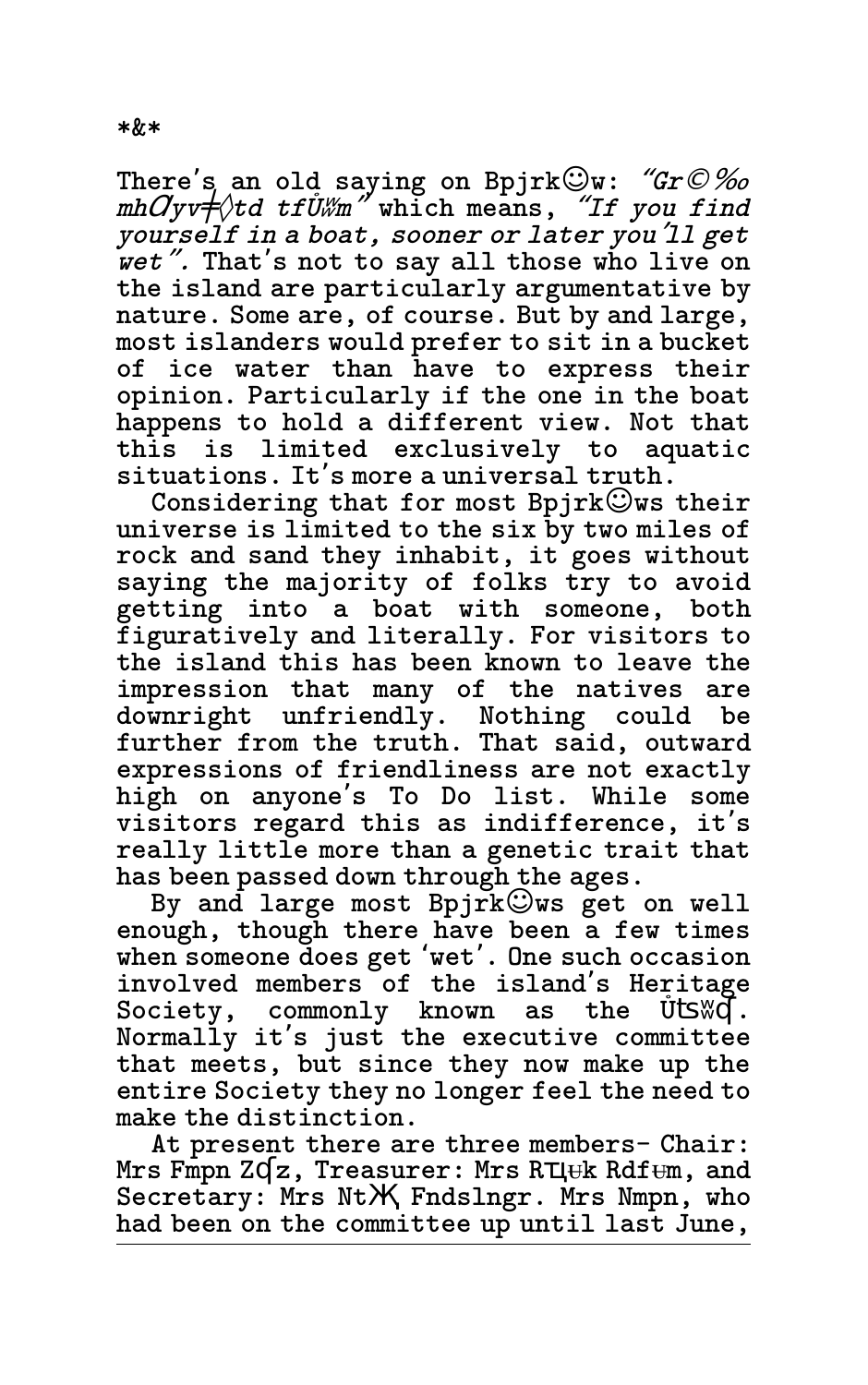had resigned due to irrevocable differences between herself and the Chair, who as chance would have it, was also her sister-in-law.

Normally, the committee meets once a month at the Nhl $\zeta$ , a pub in the village of Dwrf Frwd which is situated a mile east of Glmp>k. Starting time is usually set for seven o'clock on the dot. However, on this particular occasion it had been pushed back to  $7:15$ . This was on account of Mrs RTHK Rdf Hm running late from a meeting she had with her daughter's teacher after she'd been found fooling around with a Bunson burner and half a bottle of nitroglycerin in the Science lab. (her daughter, not the teacher)

Once the minutes of the previous meeting had been accepted, the first item on the agenda was the issue of the Ljg. For the past year this had always been the first item on the agenda. In fact, for the past year it had been the only item on the agenda.

The Ljg had been commissioned by the Society two years before from an artist who used to live on the island. It was to be a graphic representation of the lineage of all the families who had ever lived on the island. Everyone said it was a bit ambitious, but the Uʦʬʠ Ů would hear none of it, and just plowed ahead. Not only was it a bit ambitious, it also turned out to be larger than they anticipated. It measured 4.7 by 3.2 metres.

Finding a suitable home for it was no picnic. In fact, it proved to be more difficult than anyone ever imagined. As it turned out, its size was not the only problem. It also weighed a ton. And while ordering a frame hadn't been difficult, (Prd  $Gm\mathcal{D}t$  had knocked one out over a weekend), getting a piece of glass to fit was proving to be more than life itself was worth.

Originally the committee had thought the Ljg could travel around the island, spending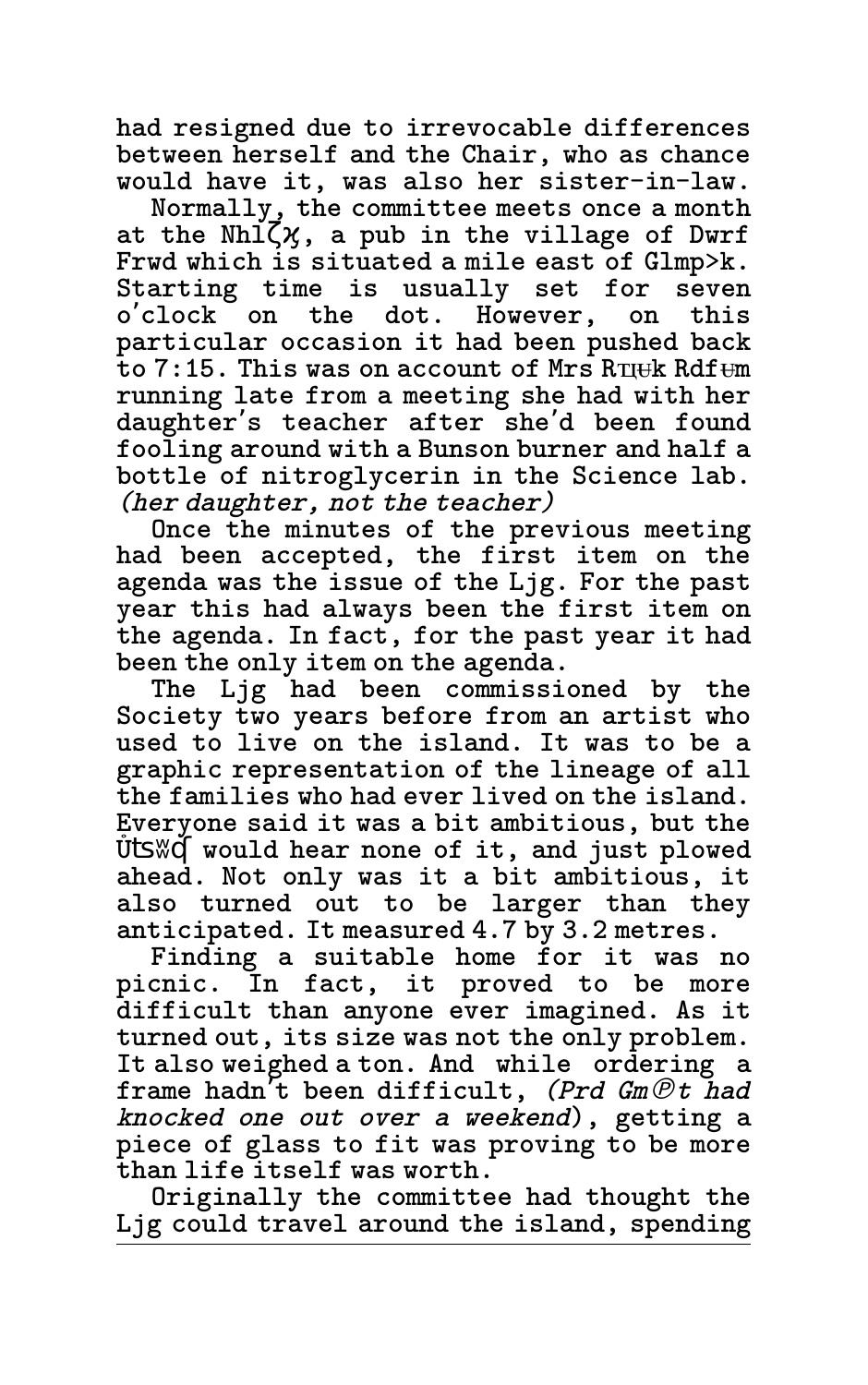a couple of months in each town before moving on to the next. This idea was immediately quashed when they saw just how difficult it would be to move it, not to mention the lack of suitable venues for hanging it.

Sadly the only place with that kind of wall space and steel reinforcements was the police station. The committee felt this was totally unsuitable. It now resided in Mrs Fndslngr's shed, as it had done so ever since its arrival. This was definitely not what the committee had intended. But even finding a suitable place for it turned out to be the least of their worries.

At this particular meeting it was decided to invite the community to have a peak. As one might expect, there was a fair amount of hullabaloo when word got out there was to be an unveiling, even without the glass. It was agreed that Glmp>k's Town Hall was as good a place as any. It was also just around the corner from Mrs Fndslngr's shed, which had been the determining factor. (Town Hall makes it sound grander than it actually is  $-$  during the week it serves as a pre-school nursery, while Friday nights it's home to Bingo)

Dignitaries from all over the island were invited, and a speech was made by the Mayor welcoming everyone. (the Hall legally holds 65, but after some arm twisting the Fire Chief bumped it up to twice that) After thanking the members of the UtSWQ for their tireless efforts, he went on to thank all those who had helped fundraise with bake sales and raffles for what would surely become one of the island's major attractions. He then suggested everyone dig into the baked goods on offer after the Ljg was unveiled. This was met with a round of applause.

And then, the moment everyone had been waiting for. Well, not quite everyone. By this time the members of the committee were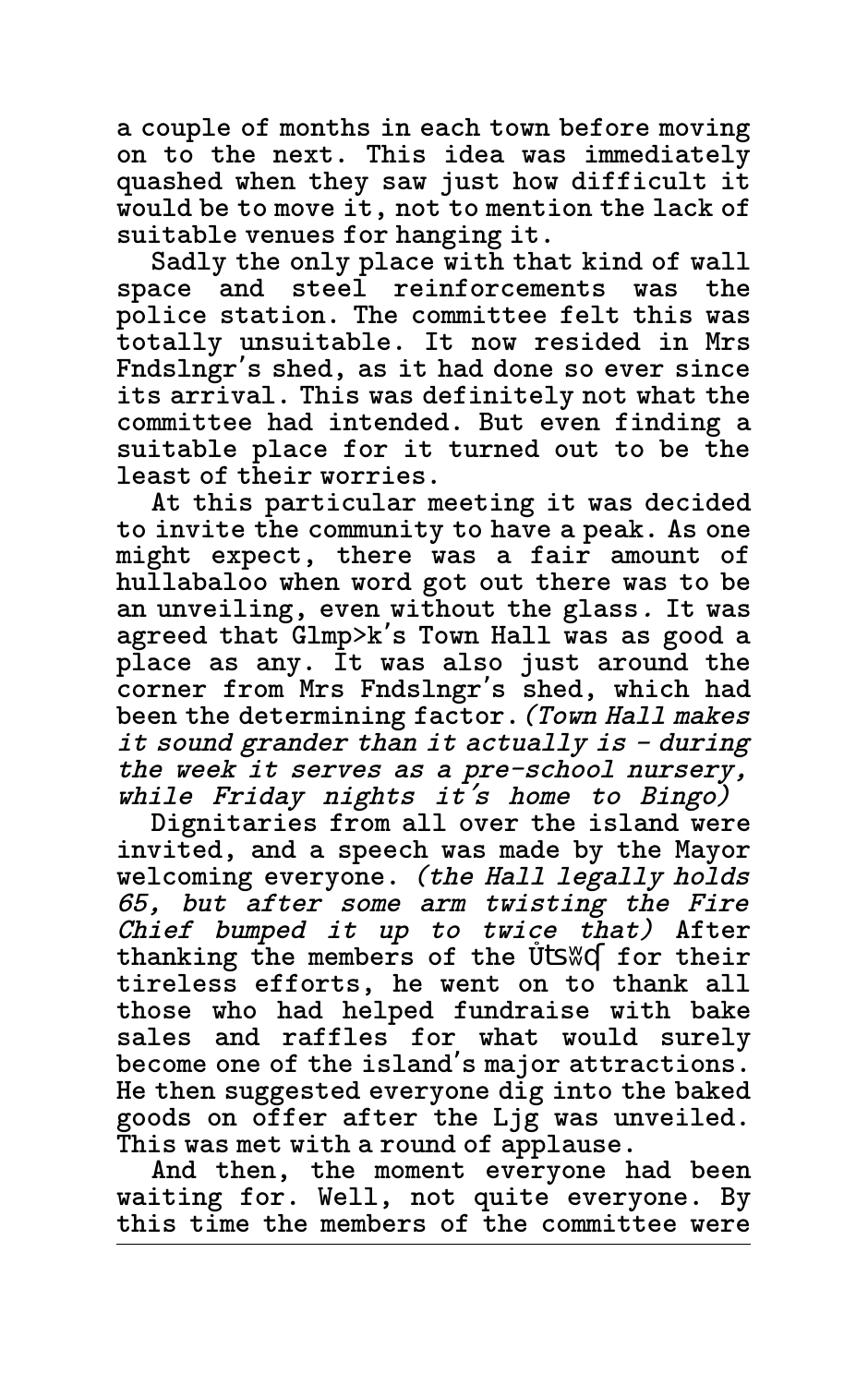pretty fed up with the whole business, but they weren't going to let it show. There was a drum roll, provided by Tmnk Jb WKfv, a high<br>school student who'd been considering who'd been considering dropping out and forming a band. This had been kiboshed by his mother with the promise that if he ever mentioned the pea-brained idea again he wouldn't know what hit him.

And then, the Ljg was revealed. This was followed by considerable oooing and ahhhhing as everyone crowded in to get a closer look. Head shaking and nods of approval were very much in abundance. That is until Mrs Puts let out a screech and shouted, "*λ<sup>ζ</sup> . <del>X</del> Π ω <sup>δ</sup> . <sup>2</sup>΄</del> . <sup>2</sup> . <sup>2</sup><sup></sup> . <sup>2</sup> . <sup>2</sup> . <sup>2</sup>* 

The ooo's and ahhh's fell silent, and almost seamlessly transitioned into the sound of disgruntlement. Something along the lines of a volcano in the moments before it erupts. Nodding and shaking ceased as the crowd focused its attention on what Mrs Puts was now pointing to.

The following week's  $GzGzt$  ran a four page spread on the unveiling ceremony, complete with statements from some of those making the accusations, apologies from each of the committee members, and several photographs taken on the night, including one featuring the three committee members being chased from the building by an angry mob.

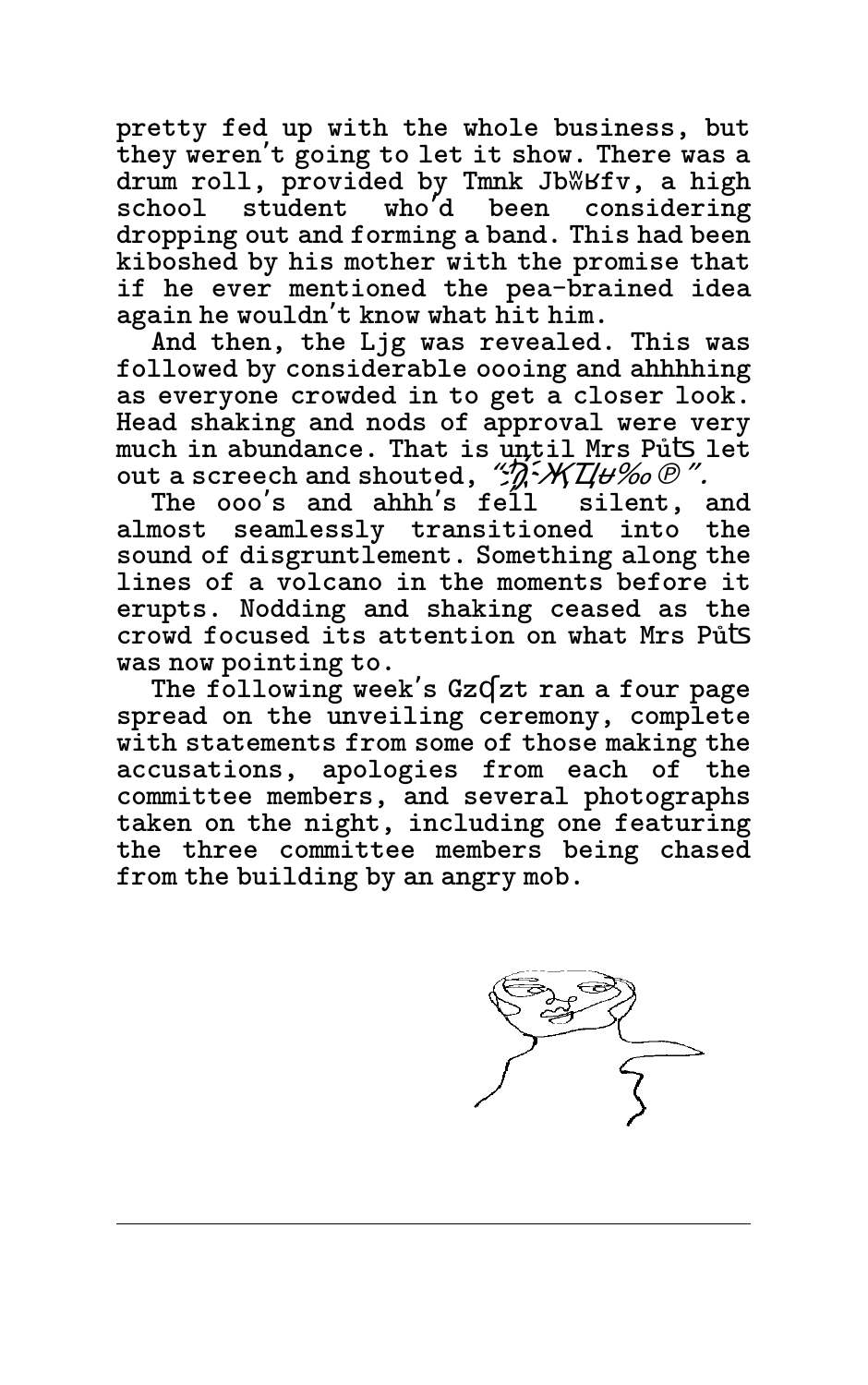You might be tempted to think the people of Bpjrk $\mathbb{C}$ w aren't all that interested in life off the island. Of course, to a certain degree you'd be right. For starters, there's quite a bit already on offer what with the Festival of Noodles, the Annual Potato Fair, the Flower and Veg Show and of course, the Fish Awards. Not to mention the various societies that seem to take up a lot of time if you ever get swizzled into joining one of them.

That said, a few have managed to disappear over the horizon never to be seen again. In a couple of cases it's hard to say if it was by personal choice or family encouragement.

For those who succumb to the temptation of advancing their academic learning, the only real option is the mainland. Once they get that out of the way many decide to have a little wander around. Most return with the knowledge that whatever is on offer out there is just not worth the price. And yet, the reality of living back home with their parents presents its own challenges. The old<br>saying: "WXXICkn ldp st@ng" or "You can't *"W. XXI* ckn ldp s +  $\mathcal{P}$ ng" or "You can't eat bright lights" turns out to be small comfort to a returnee, who after a couple of years of unbridled debauchery and months of vagabonding has come to the conclusion that lying around in their underpants all day is somehow acceptable behaviour for a university graduate. Especially when their mother insists they get dressed or else there'll be no supper.

Of those who've left with the hope of attaining fame and fortune, reality often kicks them in the teeth once they realise that living cheek to jowl with six former uni mates, all of whom have some questionable hygienic habits, in a two bedroom flat,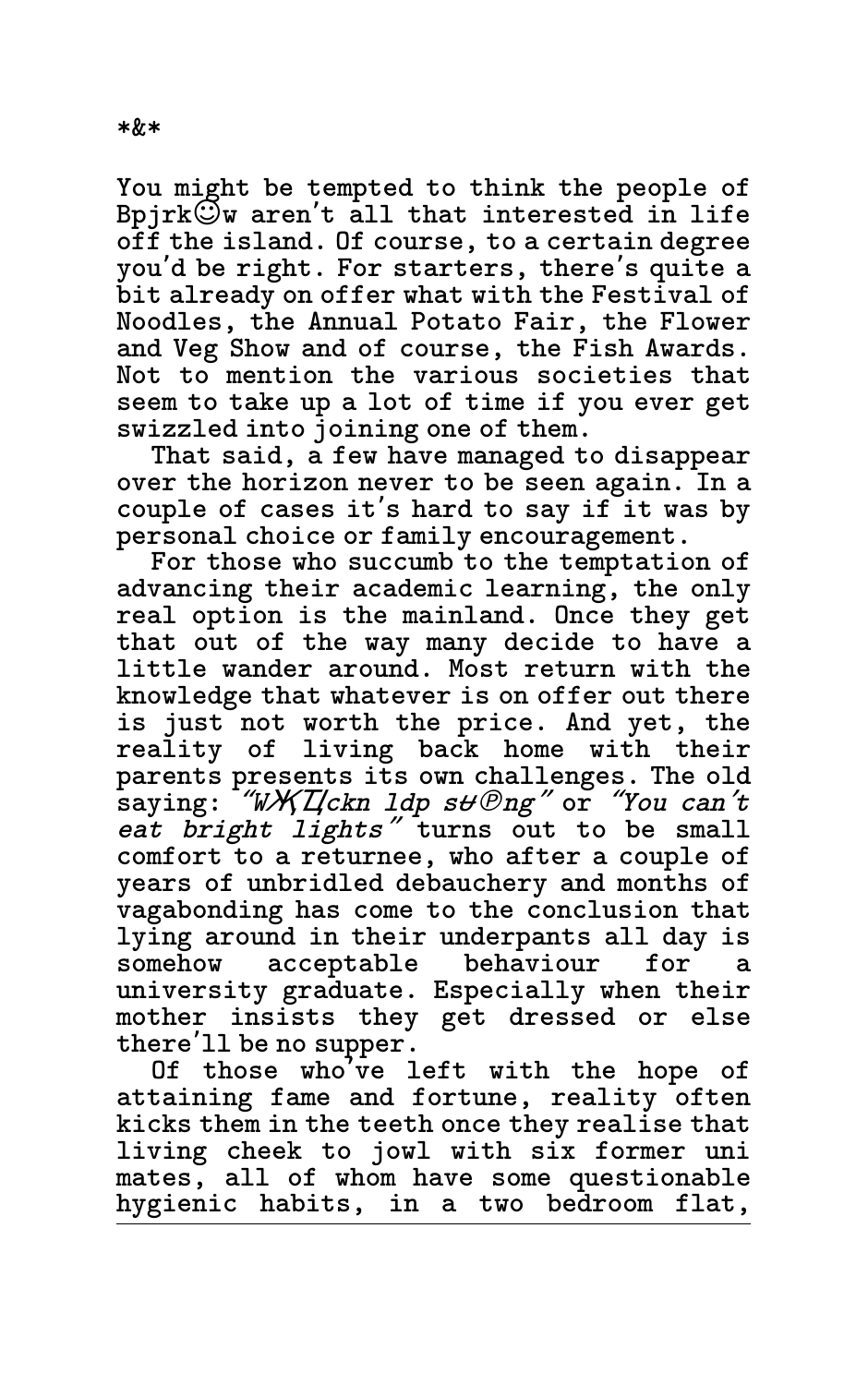working a job that pays minimum wage, *(if* they're lucky) wasn't quite what they had imagined. Returning home with nothing more than a few burst balloons and a pile of dirty laundry in their hand luggage, these are often the ones who seem to hold a permanent grudge. A grudge against what is anybody's guess. Perhaps life itself. They're usually the same people who join societies where they can unleash their sheer cantakerosity on others, and in time become the committee members who rule their minions with an iron fist.

Those that do make a go of it and succeed tend to fall into two distinct categories. The first group you never hear of again. For whatever reasons, they choose to ignore any pull the island ever had on them. Or of loved ones, for that matter. Like a puff of smoke, they're here one minute - and gone the next. Remembered, but not always sorely missed. As for the loved ones they'd left behind, sometimes it proves to be a welcomed relief. Particularly if they'd been tearaways as kids. No doubt it was likely there had already been some disharmony within the family unit prior to their departure. Of course, had there been a more regular ferry service, or Skype, or the internet, well, who knows? Things might have been different. But then, having been raised on an, island whose<br>unofficial motto was *Htsk?, I\*^nPs',* (*Be* Careful What You Wish For'), nobody was going to be sending out the Missing Person's Squad.

The second group were those you never stopped hearing about. Even those who had managed to secure a job cleaning out the toilets in a hamburger joint were touted out at every available occasion, as if they'd devoted their lives to some noble cause. And while it was often their mothers who could be heard extolling the virtues and self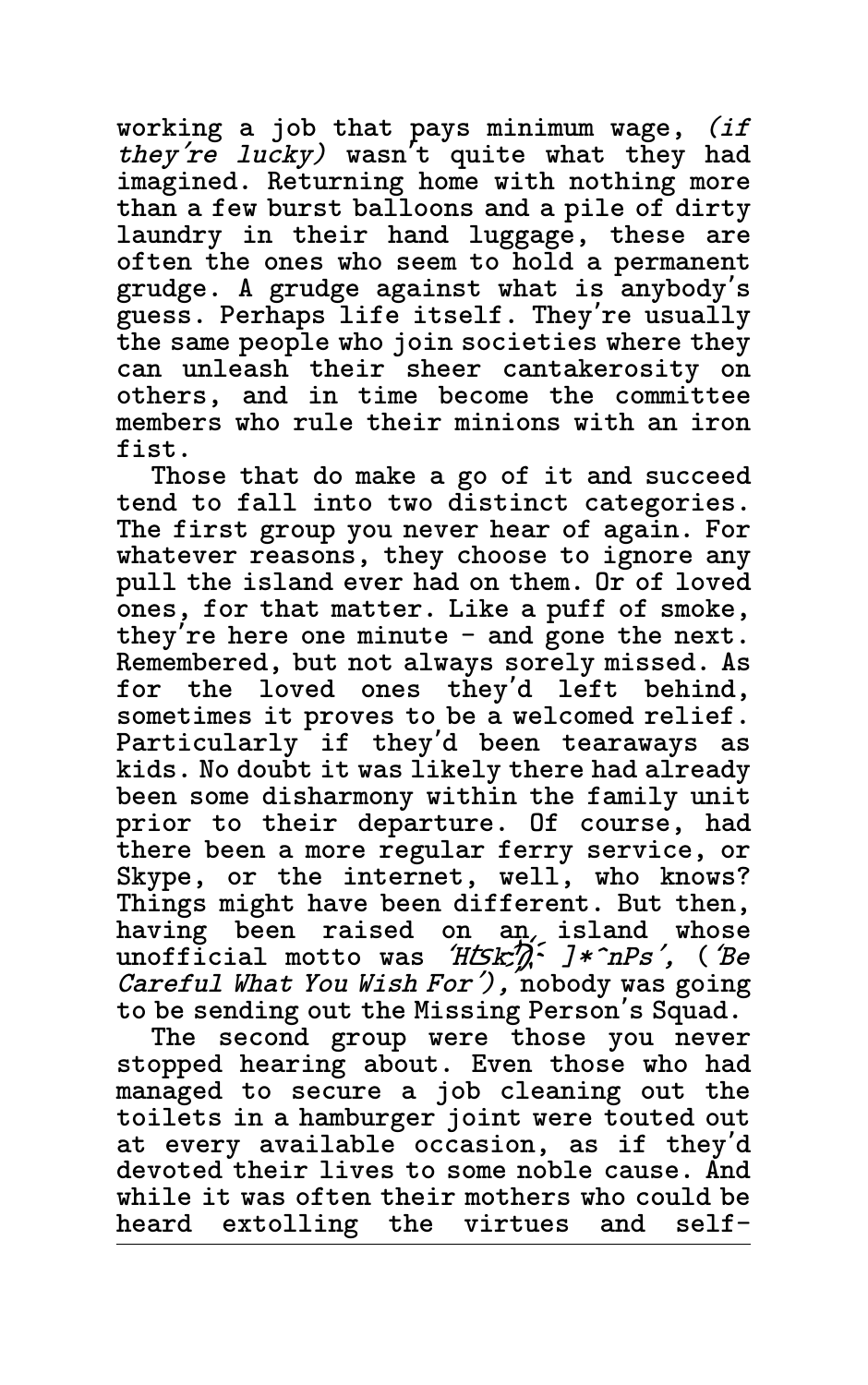sacrifices of their precious little toilet scrubbers, to be fair there were just as many fathers who saw the products of their loins spreading their DNA far and wide as something they could carry to their graves with pride. They just didn't talk about it that much.

 $F1$ <sup> $#$ </sup>k Mwzl was one of the luckier ones. The daughter of Pdwr and R tuk Mwzl, she had gone off to study engineering. Although unlike so many others before her, the idea of spending the year after graduating sharing a house with a pack of hygienically-challenged unhinged fellow graduates was the last thing on her mind. Instead, she applied, and got, an internship with an architectural firm.

The pay was enough to cover her rent on a studio apartment, though not enough to cover the rest of her expenses. To supplement her salary she waitressed most weekends at a cafe just around the corner from her flat. Bicycling to work meant she didn't have any travelling expenses, except for the cost of going back to Bpjrk $\mathbb{G}_W$  for the Potato Festival and Christmas holidays, which her parents had generously stumped up for. The best part of that year was being able to close and lock the door after a long day, put her feet up and have a couple of bottles of Prosecco (which, together with Scandi crime boxsets, were her only serious indulgences). If there were any smelly socks to be smelled, she was secure in the knowledge that they were her own. All the drama of a group house she could live without. She'd done that the last year of her studies and there was no way she was falling into that rathole again.

Fluk's first month at the architectural firm was spent in the role of general dog's body to one of the company's hot shots who, if first impressions were anything to go by (not to mention second, third, fourth...), saw himself as god's gift to womankind.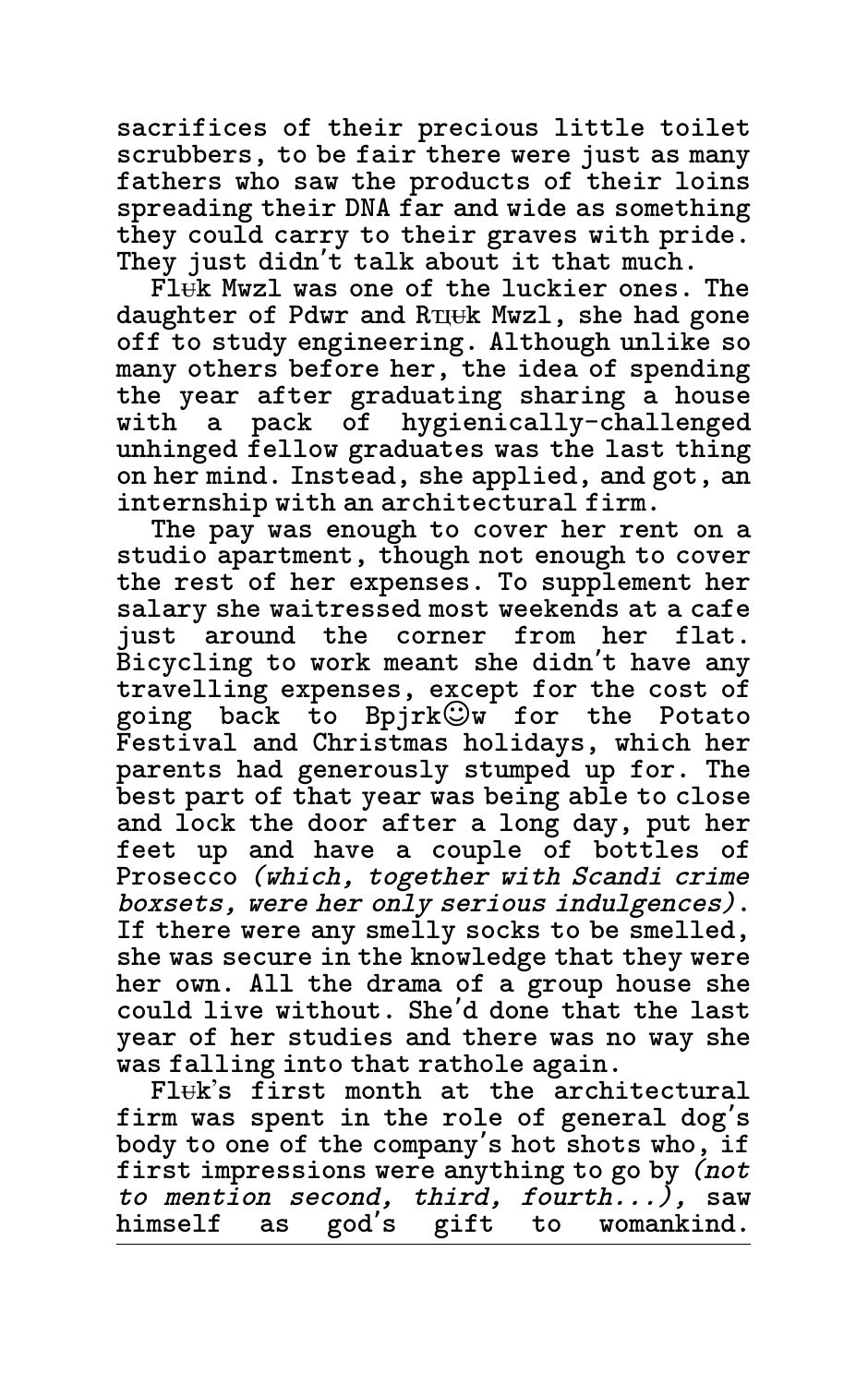Fortunately for her, he came down with a stinking case of food poisoning while on a 'dinner date' he had 'encouraged' her to attend.

During his absence, Fl<sub>Uk</sub> was sequestered to the junior partner's office who must have seen she had some potential. Taking her under his wing, he was soon giving her more responsibilities, and by the end of the second week had her joining him in meetings with clients. By month's end, he was asking her for suggestions on upcoming projects.

Of course, it would have been easy for  $Fl#k$ to fall for the guy, (he was quite a dish and just a bit older, but not in a creepy way) just as it would have been easy for him to take advantage of the situation. But she didn't, and neither did he. Fl $H$ k may not have had the high cheekbones and skeletal frame of a catwalk model, but neither was she unpleasant to look at. Having reaped the benefits of all the precipitation Bpjrk $\mathbb{C}$ w had on offer, her skin, not unlike many of the island's youth, absolutely glowed. More important was her self-confidence and a general bonhomie that radiated through it.

That's not to say she was a pushover. Far from it. She had a black belt in Akido and could have easily taken out half a dozen lugheads twice her size. Not that she'd ever had to test her skills, but there was no question who would be left standing had such an occasion presented itself.

As the end of her internship neared, her boss offered her a position with the firm. With a very attractive pay packet. She said thanks, but she said she'd already decided to go back to  $Bpirk\mathbb{C}$ w. She had some other plans.

The food poisoning incident remained a mystery.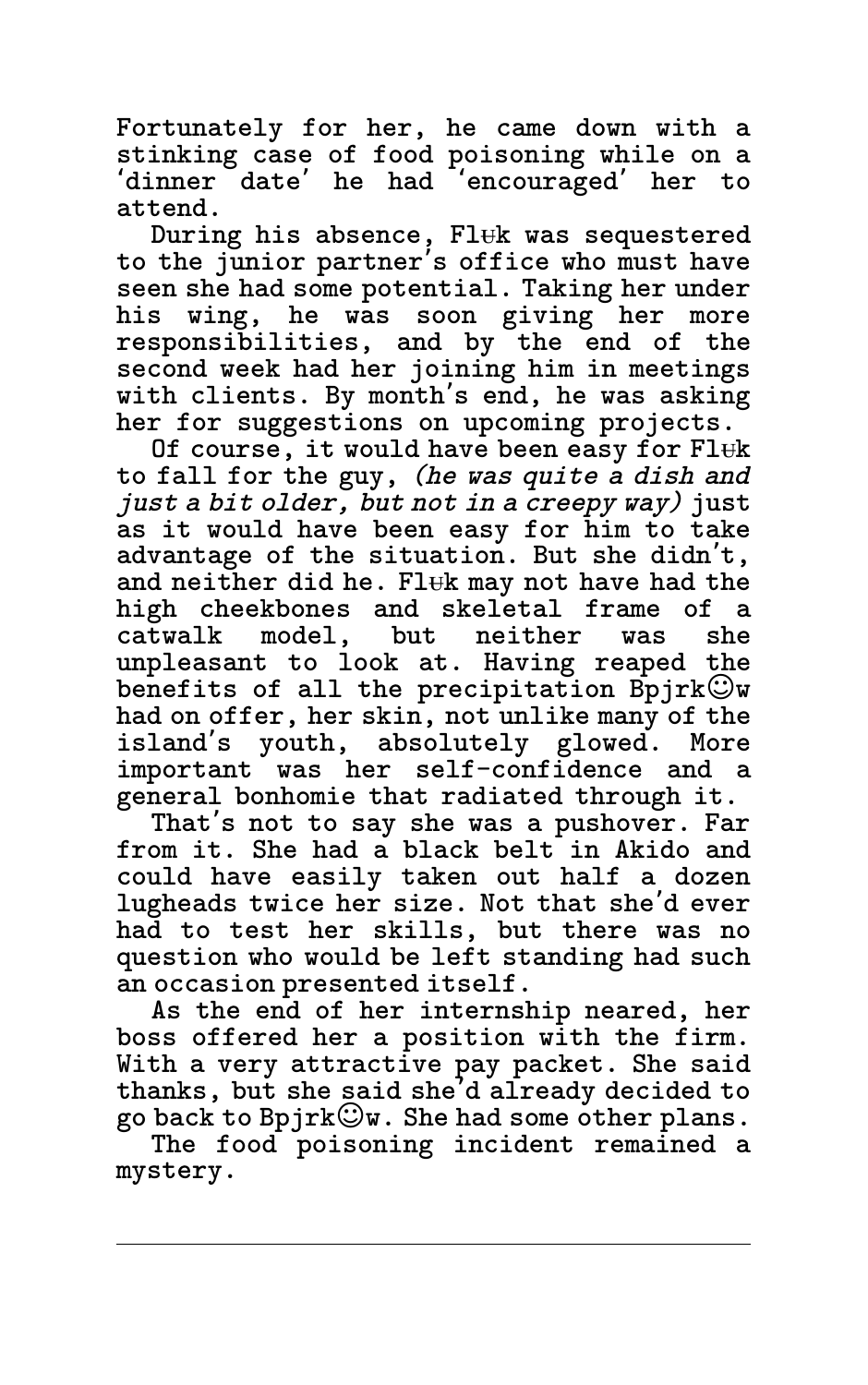Having returned to Bpjrk $\mathbb{C}$ w without any warrants or convictions (always a worry for parents), Fl $\forall$ k's folks were over the moon. And yet, their joy was tempered with feelings of regret. Had they done enough to prepare her for some of the pitfalls life would throw at her? Would their little princess cope now that she was back? Limiting her breakfast cereals to the ones without prizes seemed like a good idea at the time, but had it made her bitter? They weren't aiming for fabulous. Good enough would do. Good enough would be great. No one wanted to be remembered for being just 'ok' parents?

Of course, for those who had fallen out with their kids regret was the last thing on their minds. The hard truth was, there weren't that many jobs on Bpjrk $\mathbb{C}$ w. Having something like an engineering degree on the island didn't make a lot of sense. But for Pdwr and RTH that didn't matter. Just having their daughter back in the fold was enough. They'd cross that 'what to do next' bridge when it arrived. For now, her return had brought back their smiles, and that was plenty.

Less smiley were they when one morning she announced her plans to move out. Having shared the past six months with them had been great. Really great. But she had come to the conclusion it was time to make her own way. When they asked why, she said "I don't know, it just is," and left it at that.

What Fl $H$ k hadn't told them was that they were driving her stark raving bonkers. Not that she showed any outward signs. Her Akido training had enabled her to maintain a certain degree of self-control. It was only when she thought about it that she realised both she and her parents had all too easily slipped back into those all too slippery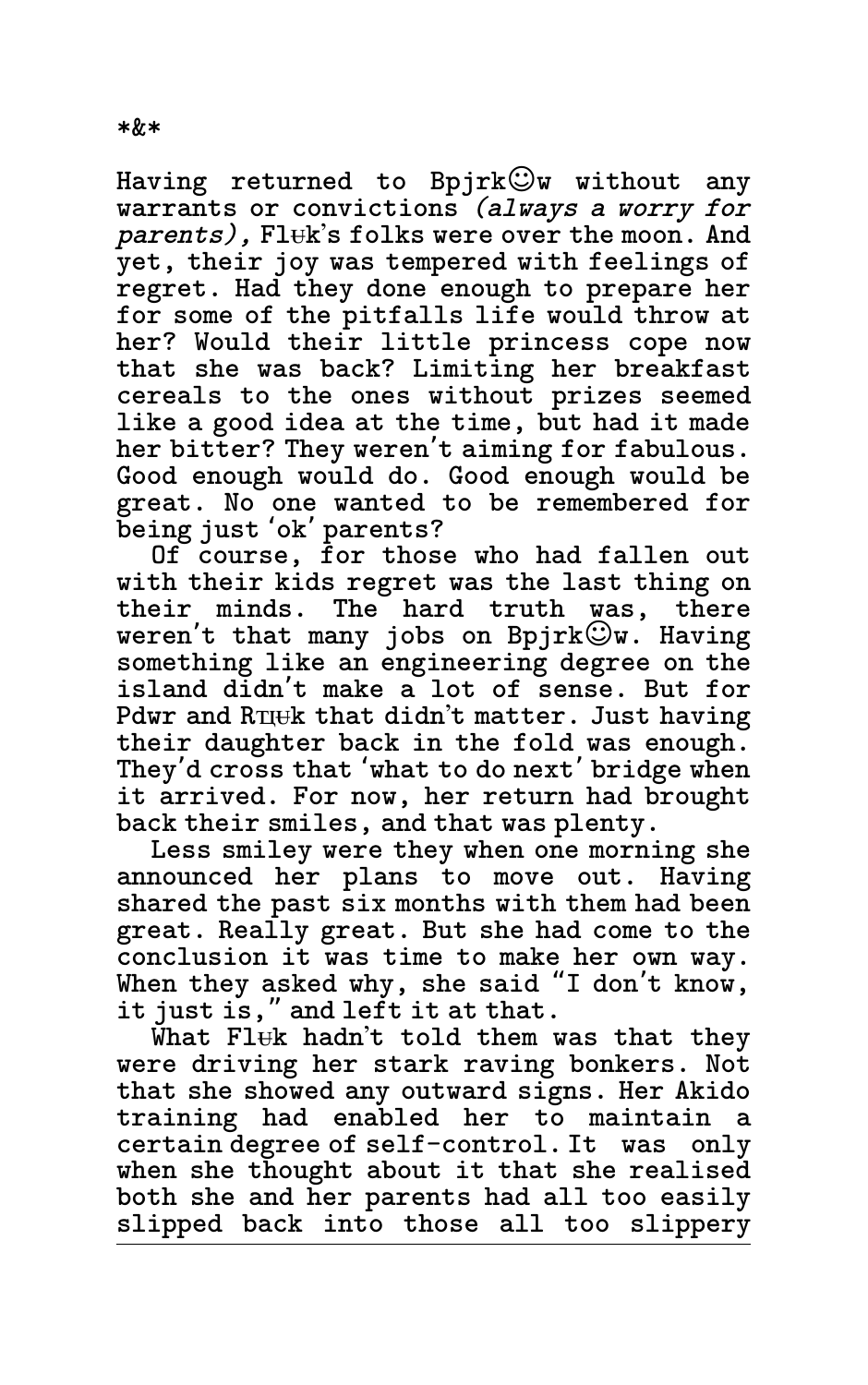parent-child patterns they had established years before. And while there was nothing specific she could point to (except her mother staying up late to make sure she got home safe, which Fl<sup>+</sup>k definitely regarded as checking up on her, or her father painting her room mauve - a colour she absolutely loathed), the time had come for her to stand on her own two feet.

This was easier said than done. Not only were jobs thin on the ground, so too was accommodation. This meant there were any number of adult 'children' who had little option but to continue living in their parents' home longer than either parties would have wished. Given that she wasn't the only one, it wasn't long before she and a few of her friends hatched a plan. Actually, the plan had already been hatched when she was at university. Now all that was needed was some serious activation.

This came in the form of some late nights quaffing down copious amounts of beer with a few others who were in the same boat. Since bicycles were the main form of transport on Bpjrk $\mathbb{G}_W$  (there were no cars), the issue of drink driving never came up, even though riding over bumpy roads on a two wheeler after several hours of getting rat-arsed could easily have led to some serious mishaps.

Her plan hinged on getting one of the councils to provide a small plot of land on which the Consortium (that's what the group had decided to call itself, though she would have preferred something less pretentious) would build small houses, suitable for one, or in some cases, two. The idea was that there would be no more than a dozen or so (each one different but in the same style of the larger houses on the island). There would also be an open covered area which would serve as a sort of community centre (barbeques were suddenly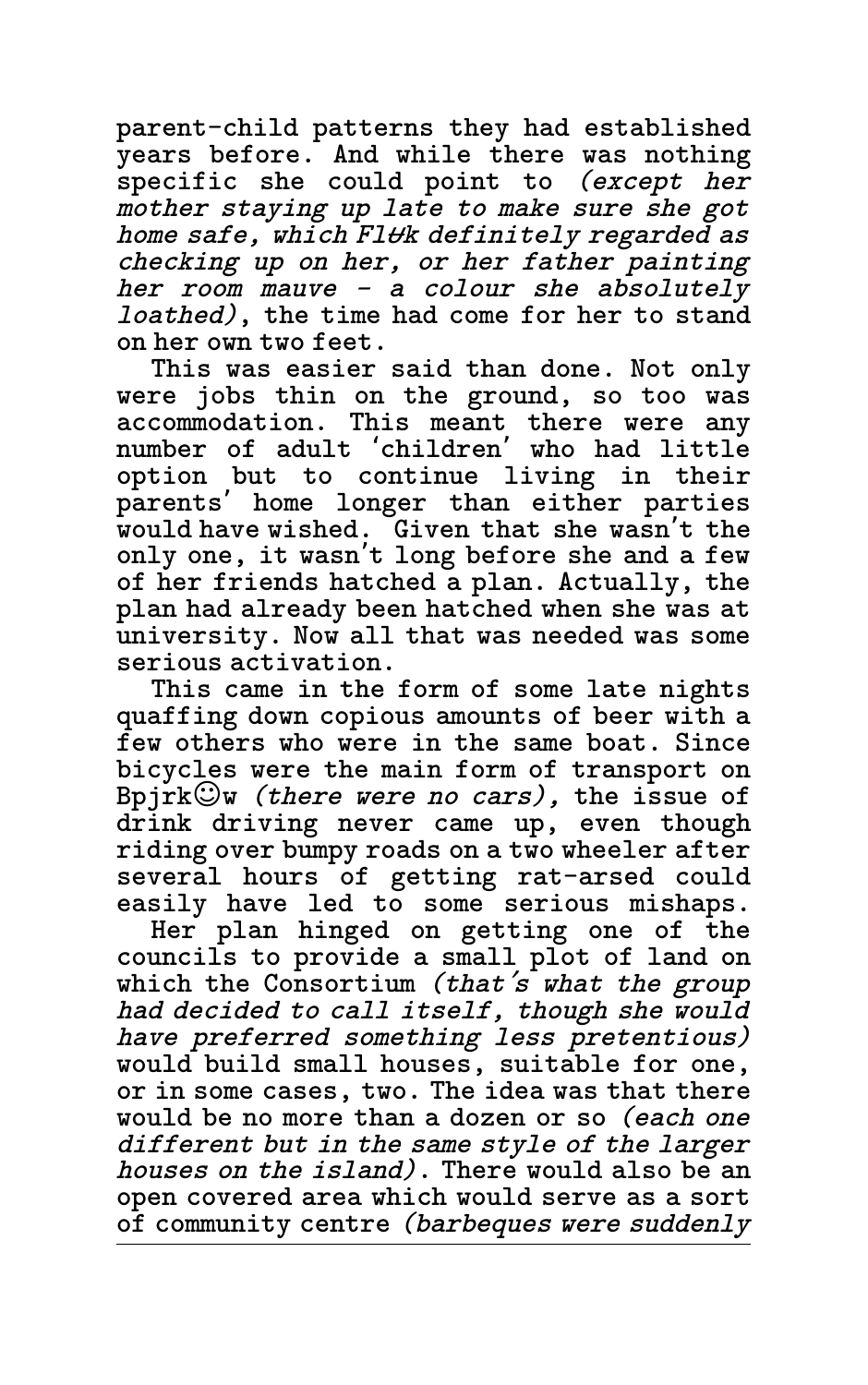a very real possibility). Those interested would have to stump up the cost of materials, plus a bit extra to cover the fees of a professional builder who would act as site manager. They'd also be expected to lend a hand in the construction of the houses. Having honed her architectural skills by this time, Fl $\#$ k volunteered her services to prepare the blueprints free of charge.

Seeing how many of those who sat on any one of the town councils experienced the same problem of having their own adult children living at home, the Consortium were soon inundated with offers. Having settled on a plot just outside Lk/vk, they got to work.

Within three months all twelve houses were completed. Considering how fast they had sprouted up, it wasn't long before building was started on another site. There was a palpatable sensation of relief experienced by both parents and adult children who now realised there was a light at the end of the tunnel. The idea that they would no longer have to see each other 24/7 brought a spring into many a step.

An added bonus came when a couple of months later two of the new homeowners found themselves making the most of a rainy weekend. A few weeks later one of them discovered she was pregnant. Under any other circumstances, this could have proved disastrous, but it turned out that the grandparents of the other prospective parent (not the pregnant one) had a good sized house on the other side of D u+bt and were more than willing to make a swap with the young couple. (after forty eight years of marriage they had just about enough of each other, and it was either swap houses or end up in divorce court - in the end it turned out to be a perfect solution for all)

In time, each town had a small house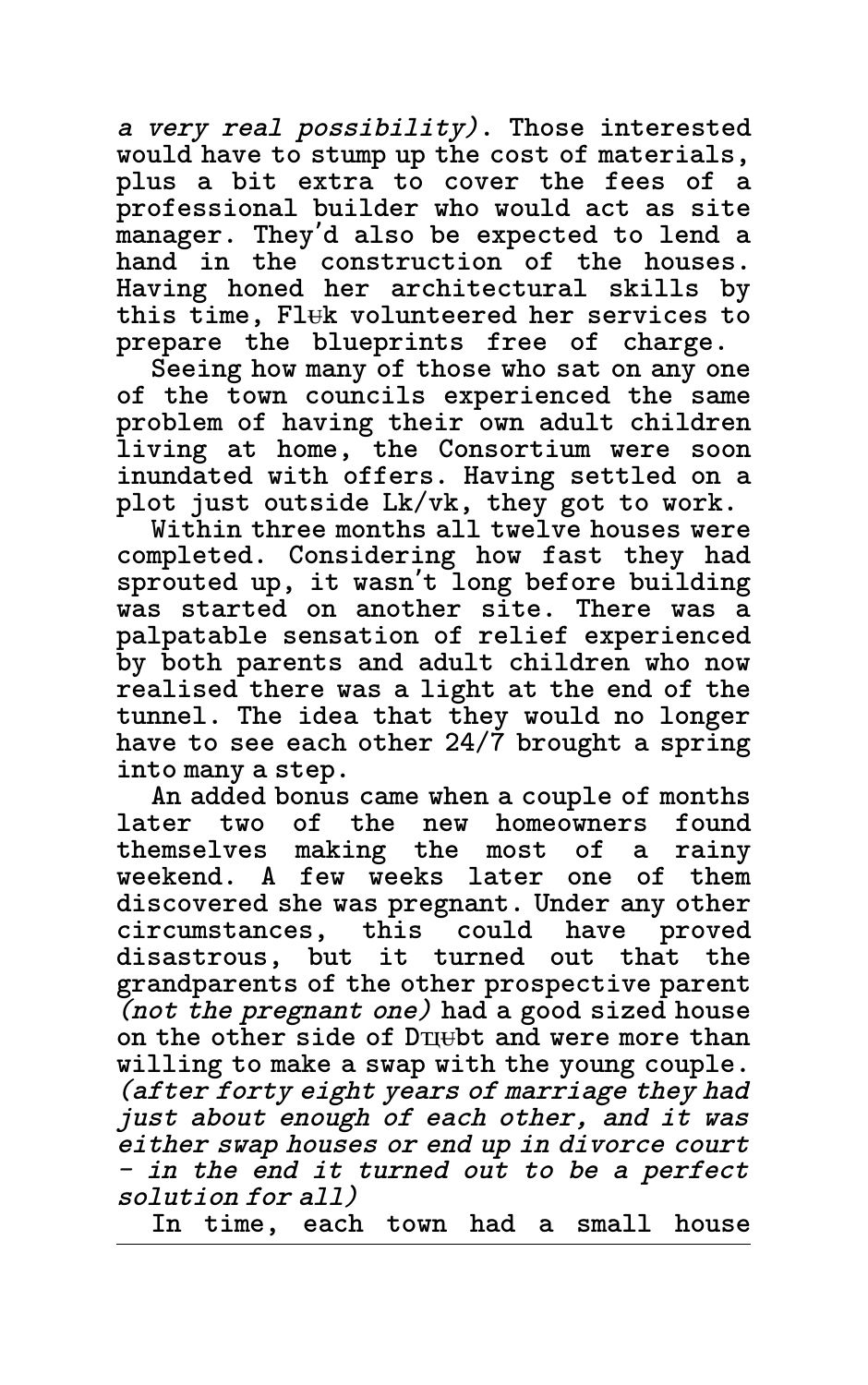community on their outskirts, and it didn't take long for them to fill up. Not only that, but there seemed to be a ready supply of older Bpjrk $\mathbb G$ ws eager to turn over the keys of their big house for something more manageable. Divorce rates, which had never been very high on the island, soon plummeted. The only question on everyone's mind was  $\sqrt[G]{\mathscr{C}}\mathscr{A}obd\mathscr{D}T^{''}$ -

Why hadn't anybody thought of this sooner?"  $\,$ The following year a proposal was put forward (which was unanimously accepted), that henceforth, the first Friday of July would be known as Fluk Mwzl Day.



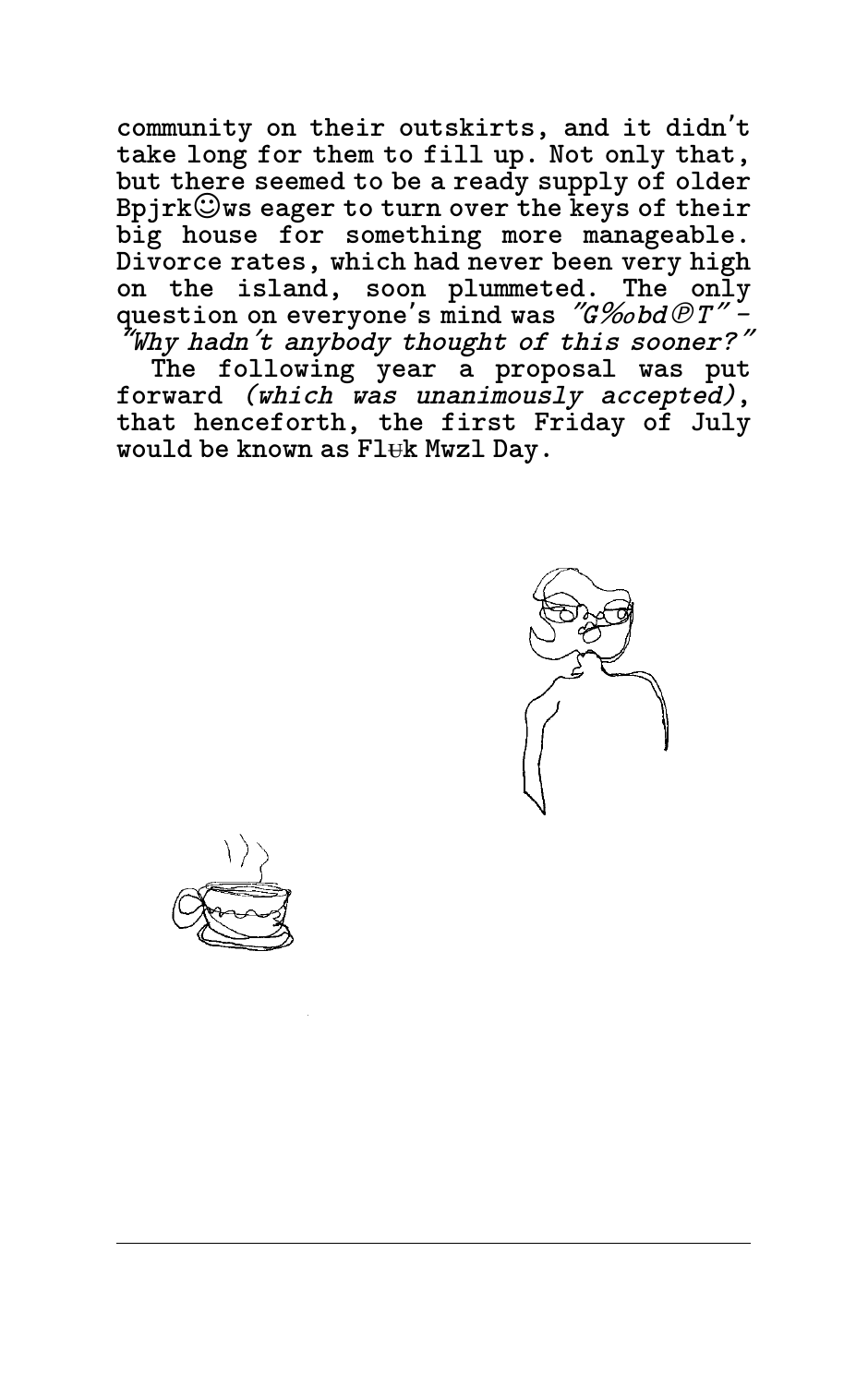Rainy days figure greatly in the lives of those who call  $BpirK\mathbb{C}$  w their home, and they come in a variety of styles. The most common is what they call  $\tilde{L}V\%$  **OB**, or By the Bucketful, which can go on for days on end, eventually turning the ground to  $psOnch$ , (something resembling overcooked spinach). Of course, this makes getting around more than a little difficult. That's not to say the people of Bpjrk $\mathbb{G}_W$  just sit inside moping around the place wishing they lived somewhere with less rain. One thing you can say for  $Bpirk\mathbb{C}$ ws, they are not mopers.

Take umbrellas for instance. A few years ago there was a problem with a delivery of umbrellas, an item most Bpjrk $\mathbb {C}$ ws regard as a natural extension of their arm. Except of course if you're a teenager. In that case, anything as practical as a device that keeps you dry is so last week. Or as they'd say: " $Sgk$ <br>%  $\emptyset$  b bypht".

Teenagers aside, most islanders already have any number of umbrellas scattered about their homes. Nor should it come as any surprise that just as many umbrella owners leave them in places where they can't remember, for love nor money. Or else they've loaned one to a friend, never to be seen of again. And then there are those given as gifts, especially in the days leading up to the annual parade. And of course, even the best umbrellas wear out in time. That's why for as long as anyone can remember, there's always been a healthy trade in umbrellas.

Normally, there are two deliveries per year - one in March, the other in September. You wouldn't think there'd be that kind of demand given the population, but what with normal wear and tear, a frightfully high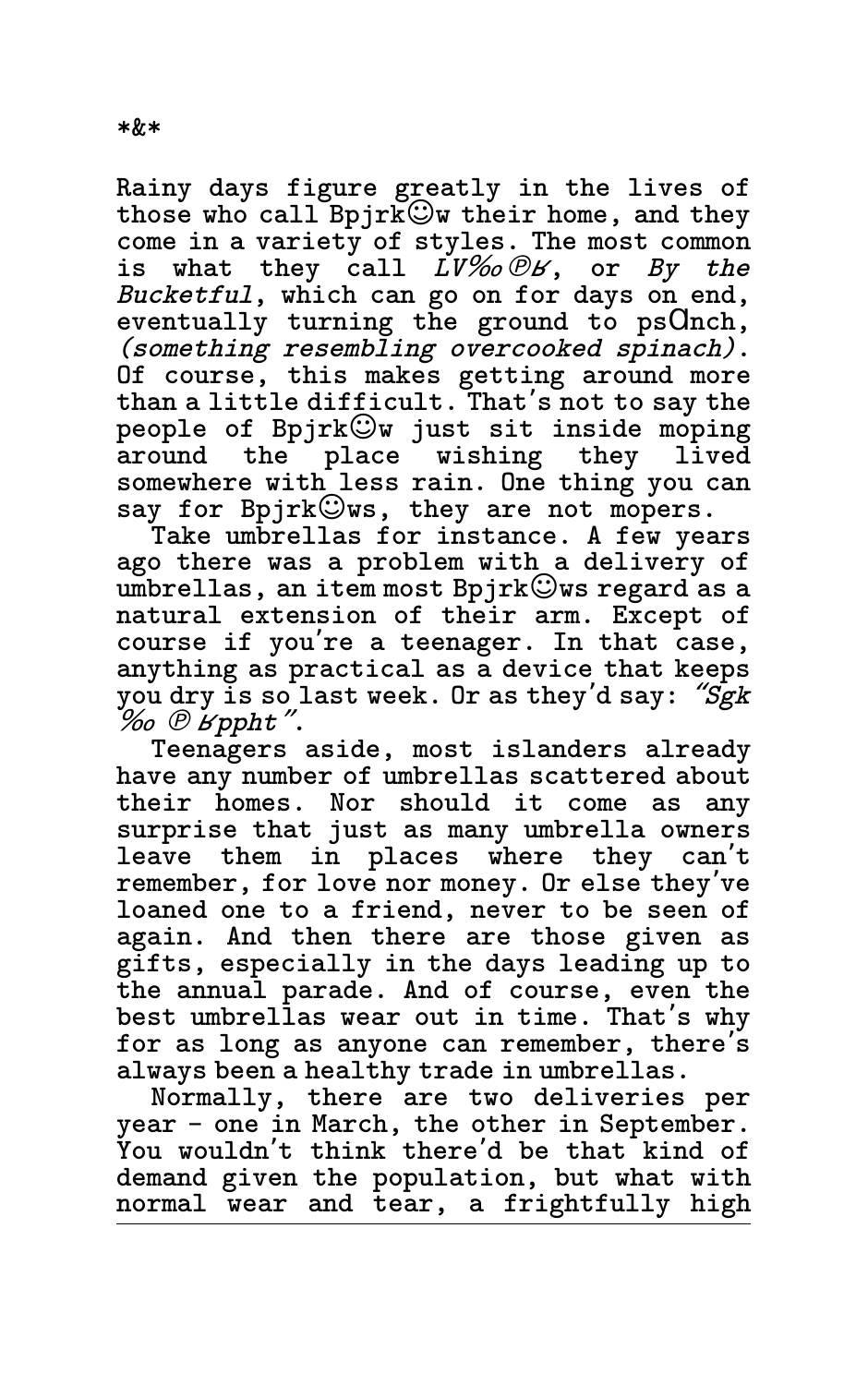incidence of forgetfulness, and gift giving there was. That's why when the March delivery didn't arrive one year without so much as a 'Howdy Do' from the supplier, most people thought it a bit odd, but didn't lose any sleep over it. Given the number of umbrellas already under beds, behind cupboards, and up in attics it was far from what anyone would describe as a 'crisis'. Even so, letters began appearing in the  $GzGzt$ , most of them asking the same question:  $"$ Ltu $''$ X ( $I$ + Mph  $\mathcal{P}$ ?" - $\emph{``Where the check are the umbrellas?''}$ 

Being the island's sole distributor, Old<br>Man  $Kv^{\eta}_{\mathcal{M}}$  tch had tried contacting the Kv n'tch had tried contacting the supplier, but to no avail. Which meant he didn't know anymore than anyone else did. Not that that stopped people dropping by his shop and asking just what exactly was going on.

The March non-delivery was bad enough. But when September came and went and there were still no umbrellas, panic began to creep in. Old Man Kv nitch was 'invited' to appear before the island's Main Council in the hope of shedding some light on what was now being treated as a serious issue. Unfortunately, he still didn't know any more than anyone else (he'd given up trying to contact the  $supplier$ ). It was his opinion that no new umbrellas were coming anytime soon. He predicted it was going to be a long winter and people would just have to make do. Whether the the annual parade on the last Saturday in October would take place, well that wasn't his decision to make. That would be up to the Council.

In the end the parade did take place, but everyone had to admit, it was a pretty sorry affair. And it hadn't even rained. The line of tattered umbrellas zigzagging its way across the island brought the tone down, big time. But, being of hardy stock, the good folk of Bpjrk $\mathbb{G}_W$  just got on with things, and, as was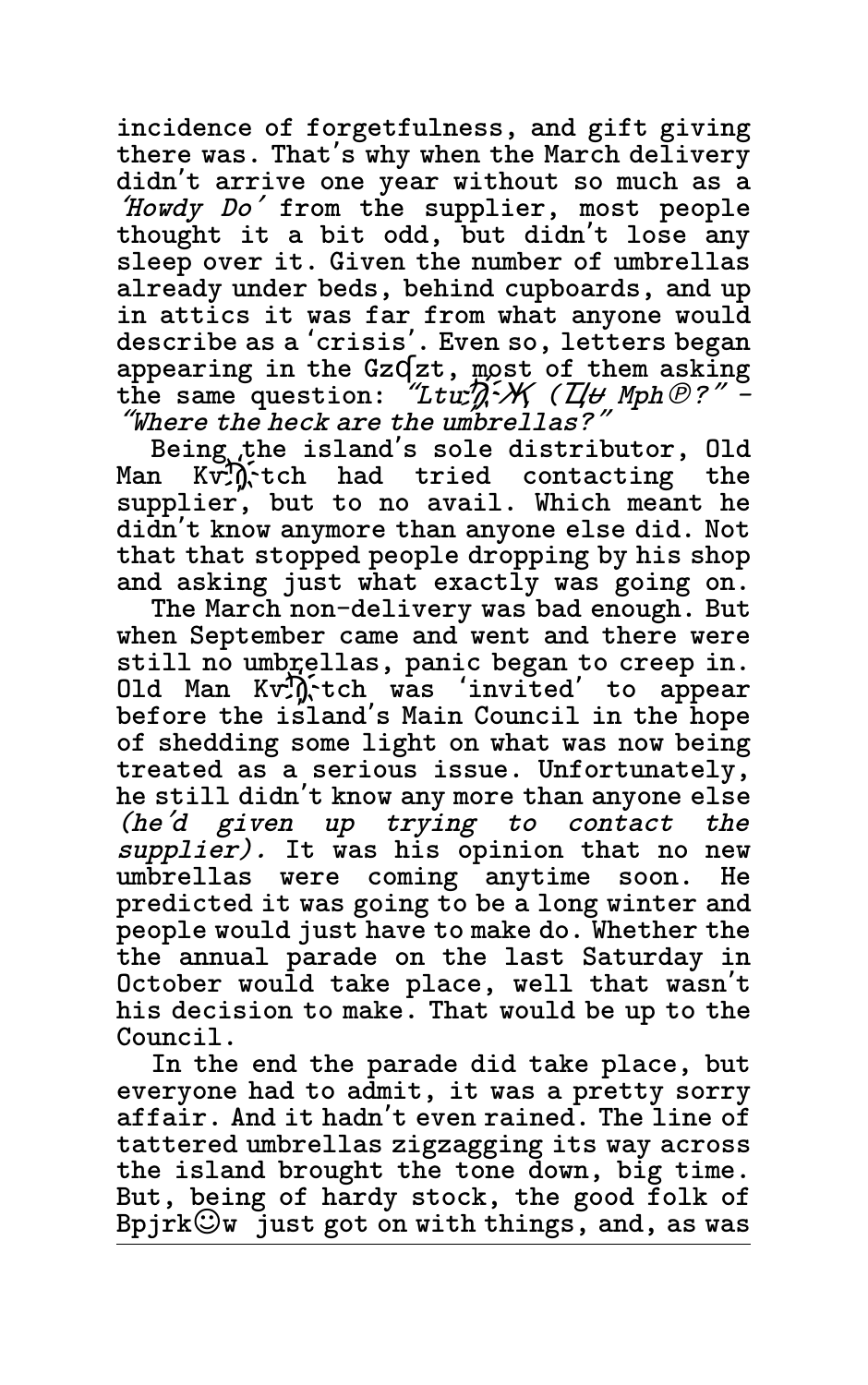their custom, just made the best of a bad situation.

It wasn't until mid-December that Old Man Kv $\tilde{N}$ : tch finally learned the supplier had moved its operations to China. No letter of explanation. No sincerest apologies. No nothing. Accompanying this non-existent apology/explanation was an order form which invited him 'as a loyal customer' to place a new order. "Well, nuts to that, "he told his wife. There was no way he'd be having anything to do with them anytime soon. She suggested he ought to type them a letter expressing his dissatisfaction, but in the end he said he  $\text{couldn}'$ t be bothered.

The other reason he wasn't prepared to place an order with them was that in the interim he had found another supplier, and had already placed an order with them. This new company promised they could provide the same umbrellas at twelve percent less what he'd been paying for them. What's more, they guaranteed delivery by early March.

One of the people most affected by the nondeliveries was Mrs Fr‰®. Over the years, she had relied on the March order which had given her plenty of time to personalise several gift umbrellas, (for her nieces and nephews  $\frac{1}{\pi}$  she has six of each) so they'd have them in time for the parade. As as result of the non-delivery she found herself scurrying around door to door begging her neighbours for any spares they might have. She also found a couple in her own attic, though what they were doing up there was anyone's guess. But she wasn't asking any questions, and even if she had been, nobody was giving any answers.

There were a few others who suffered more than most owing to the March non-delivery. Most notably Grrr $\tilde{M}$  d P $\mathcal{P}$ p. During the months of July and August he showed silent films every Friday night on the court house wall in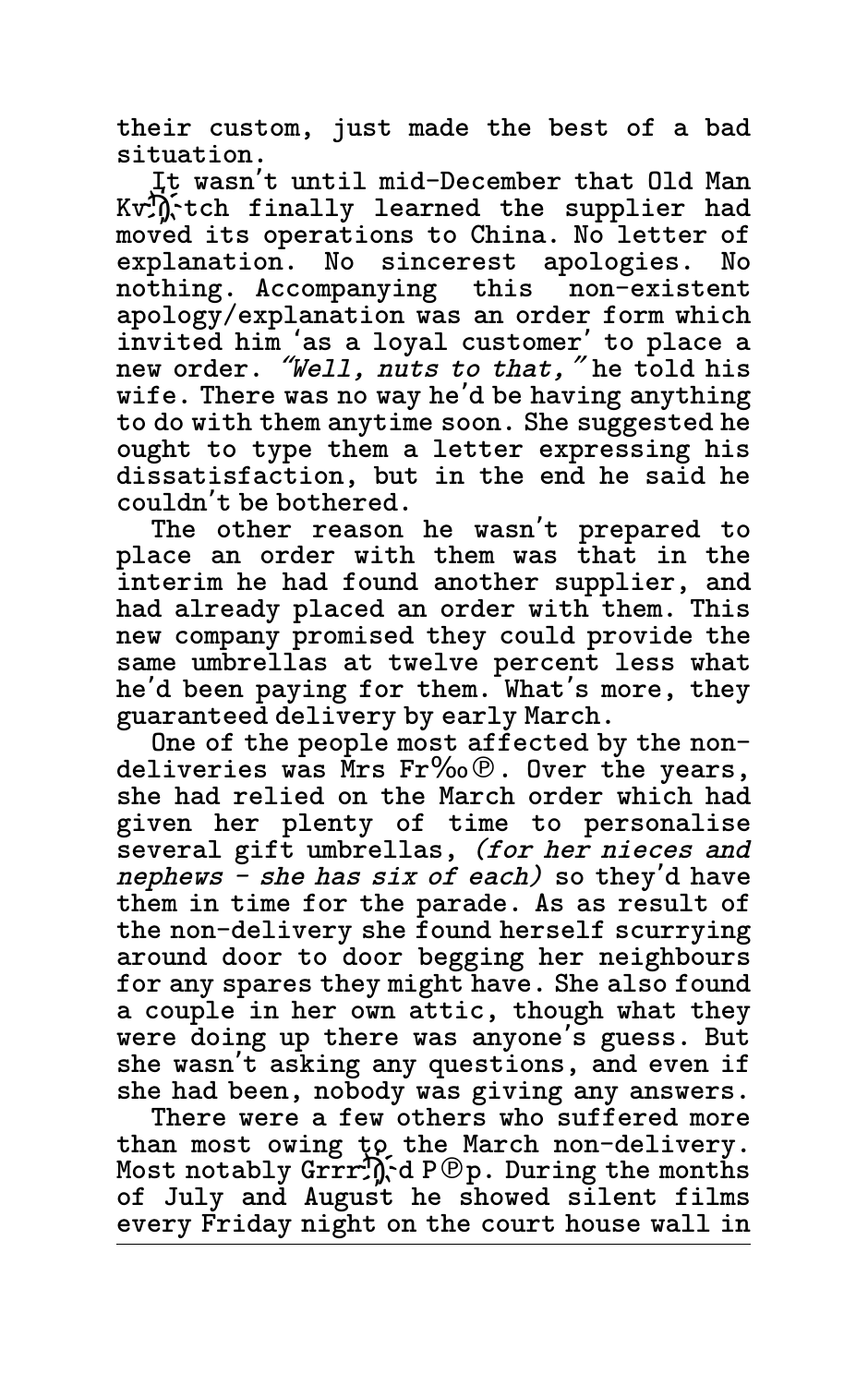Cw#?k. As he had anticipated, numbers were somewhat down over past years. He put it down to the umbrellas, or rather lack of. Still, those that came seemed to enjoy themselves.

Thinking his regular customers might not want to get caught short again, Old Man Kvhitch had ordered twice as many from the new supplier as he normally would haveue. It turned out to be a very wise move.

True to their word, the delivery arrived that first week in March. Sales went through the roof. As a result of the increased trade, he bought Mrs Kv $\vec{m}$  tch a new washing machine, which to be fair, he was going to buy anyway.

If there is one thing  $B$ pjrk $\mathbb {C}$ ws don't like, it's being caught short. Living on an island people tend to take that kind of thing seriously.

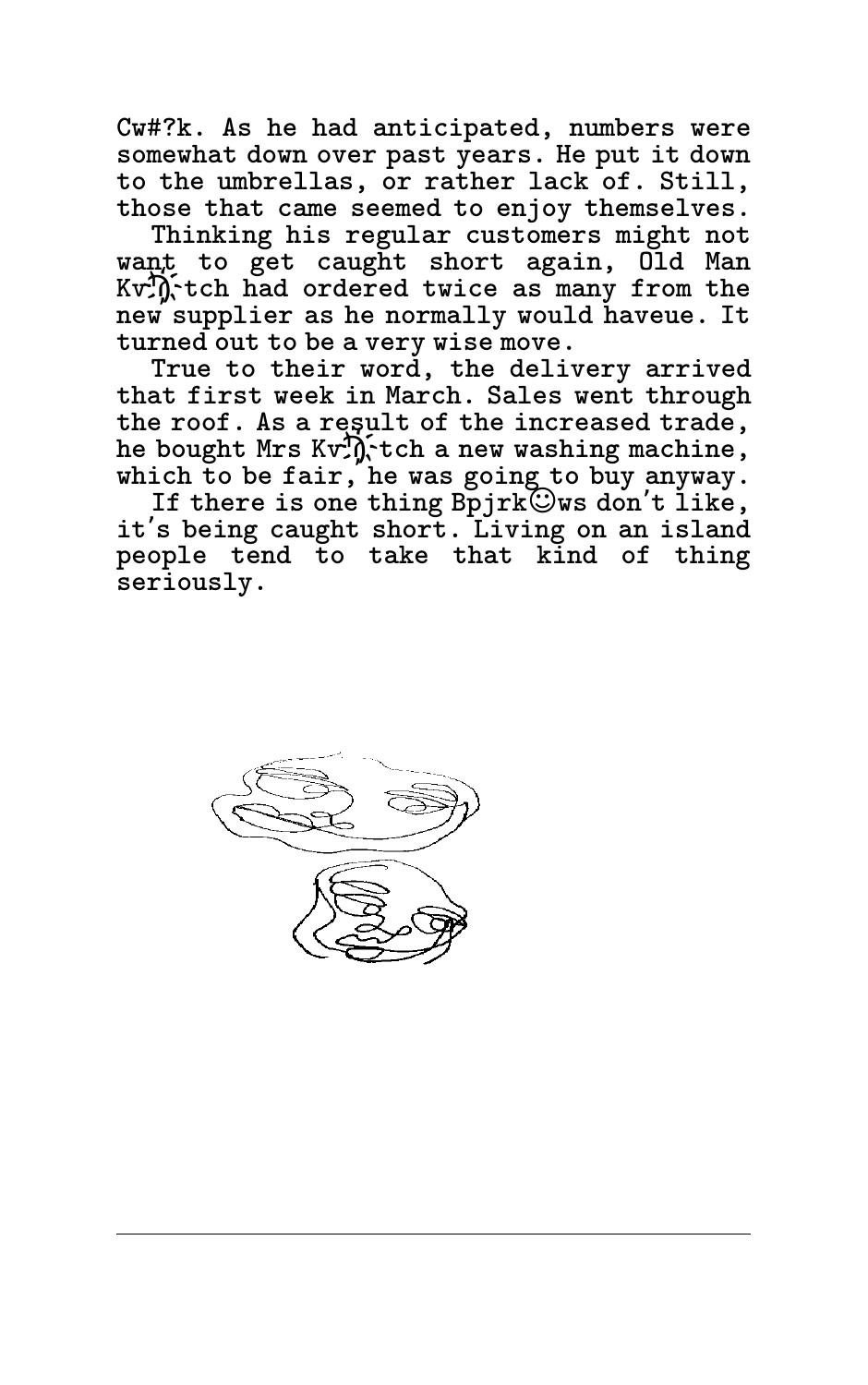

\*&\*

In addition to showing silent films on Friday nights during the summer months, Grrrn, d  $P \overline{P}$  p also owned the island's six cinemas. Now that might seem like an awful lot of cinemas for such a small island, but what with there being no television or internet connections, people weren't exactly spoiled for choice. And they were usually well attended. Not that any of them were all that big. Most could only seat about two dozen at a time.

Since each town had its own cinema, people didn't have to travel that far to see what was on offer. And since the films were usually shown in round robin rotation, if you missed the one showing in your town, you could probably catch it the following week just up the road.

Of course, what with it being a pretty big operation he had employed managers, submanagers and even sub-sub-managers who attended to the everyday running of them. Even so, he was a pretty 'hands on' kind of cinema owner. Long a fan of silent films he realised a business such as his couldn't survive on silent films alone. To address this, he had hired a dozen or so 'shouters'.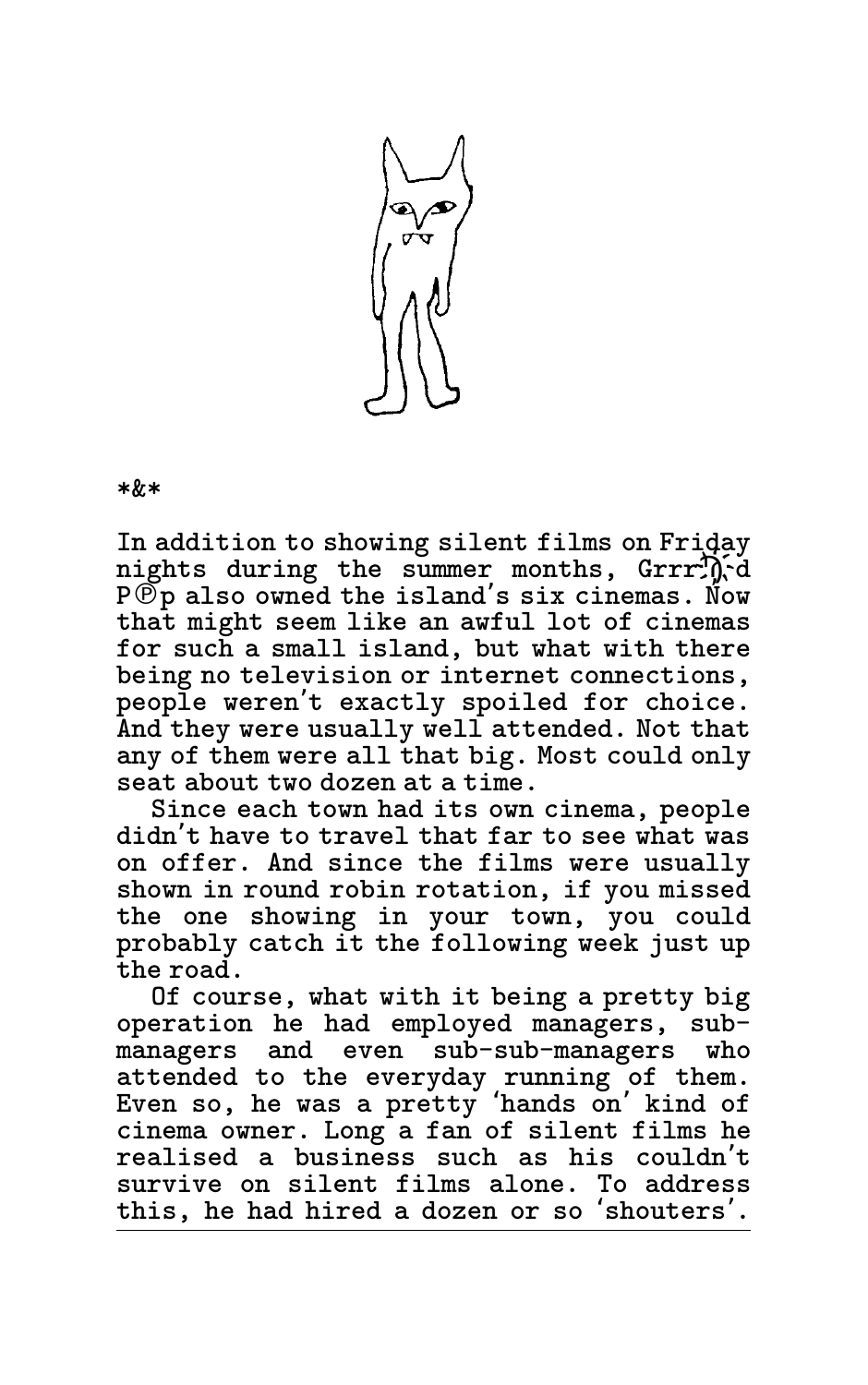Their job was to supply the dialogue taking<br>place on screen. Or at least a loose place on screen. Or at least a interpretation of it. Most films required at least two or three shouters, though owing to sickness and family commitments, on some nights there might only be one. Whatever the number, they would sit off to the side of the screen, and, as their title suggests, shout the lines out as the film progressed.

Since there was usually a soundtrack accompanying most modern films, this demanded a clever solution. Never one to think inside the box, Mr  $P \mathcal{D} p$  had the bright idea of having the projectionists turn the volume down whenever the actors on screen were talking, and up again when the music resumed. It was a system that worked most of the time.

The modern films he had to order in special, although to call them modern would have been stretching it a bit. Not that anyone seemed to mind, or if they did they didn't make a big deal about it.

As for his silent film collection, Mr P @p had quite possibly every silent film known to man. These he kept in a climate controlled room of his house, much to the annoyance of  $Mrs$   $P^{\textcircled{p}}$  who on numerous occasions had indicated she would have preferred he stored them somewhere else (her exact words: "XCC <"\*">l&Kp#!"-meaning: "Anywhere else!") so she could use the room to store her own collection of porcelain statuettes, many of which had been handed down from her mother and grandmother, or else picked up at jumble sales and the odd trip off the island. Needless to say, with over six hundred statuettes, this was no small matter. It was an issue that brought a certain amount of tension to the household. In the end she agreed to storing them in a shed at the bottom of the garden which Mr  $P \circledP p$  had constructed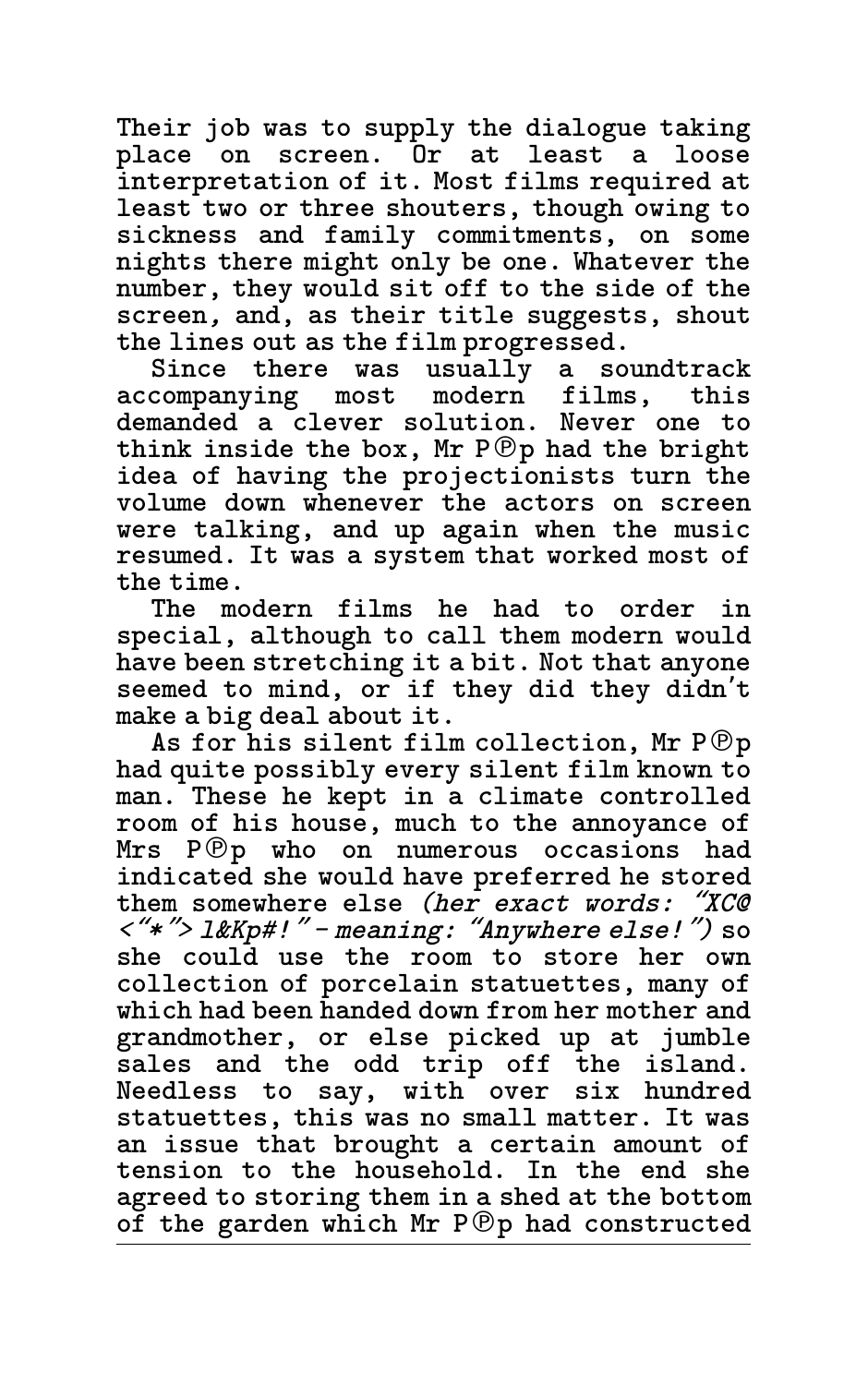especially for that purpose, with the added bonus of having her stop nagging him about it.

While never completely giving up the idea of having them closer to hand ( $\tilde{L}$ ike in that bloody room he keeps his film cannisters, she had been heard to remark on more than one occasion), Mrs P ®p had become more or less resigned to trekking out to the shed whenever she felt the need to attend to them. And while she had become somewhat philosophical about it all, she rarely let it get in the way of some seriously passive aggressive behaviour<br>directed at her husband. whenever the her husband, whenever the opportunity arose.

Of all the islanders, no one appreciated Mr  $P \mathcal{D} p$ 's efforts more than Mrs  $Krf$ )-t, the editor of the Gz $Q$ zt. If there was anything she liked more than sitting in a darkened room with images of movie stars flashing before her, well she hadn't discovered it yet. This was also true for many other Bpjrk $\mathbb{G}$ ws, even though some regarded a trip to the cinema as more of a social outing. Something you might do with friends and family. Or both. Either way, you didn't think too much about afterwards. Or before for that matter. The only problem with this sort of attitude was that there were always bound to be some people who forgot there might be others in the audience who had come to actually watch the film, rather than listen to gossip.

For Mrs Krf)-t, a widow for some twenty four years, it was more of a spiritual experience. And while she wasn't what you'd call a religious person, (she swore like a sailor, for one thing) the hours she spent in front of those screens (she was what was what<br>islanders called a 'flm flmP' or 'film islanders called a  $\emph{chaser}'$ ) was nothing short of an existential journey into her inner most being. It was her home away from home.

Nowhere else, not at the paper, not among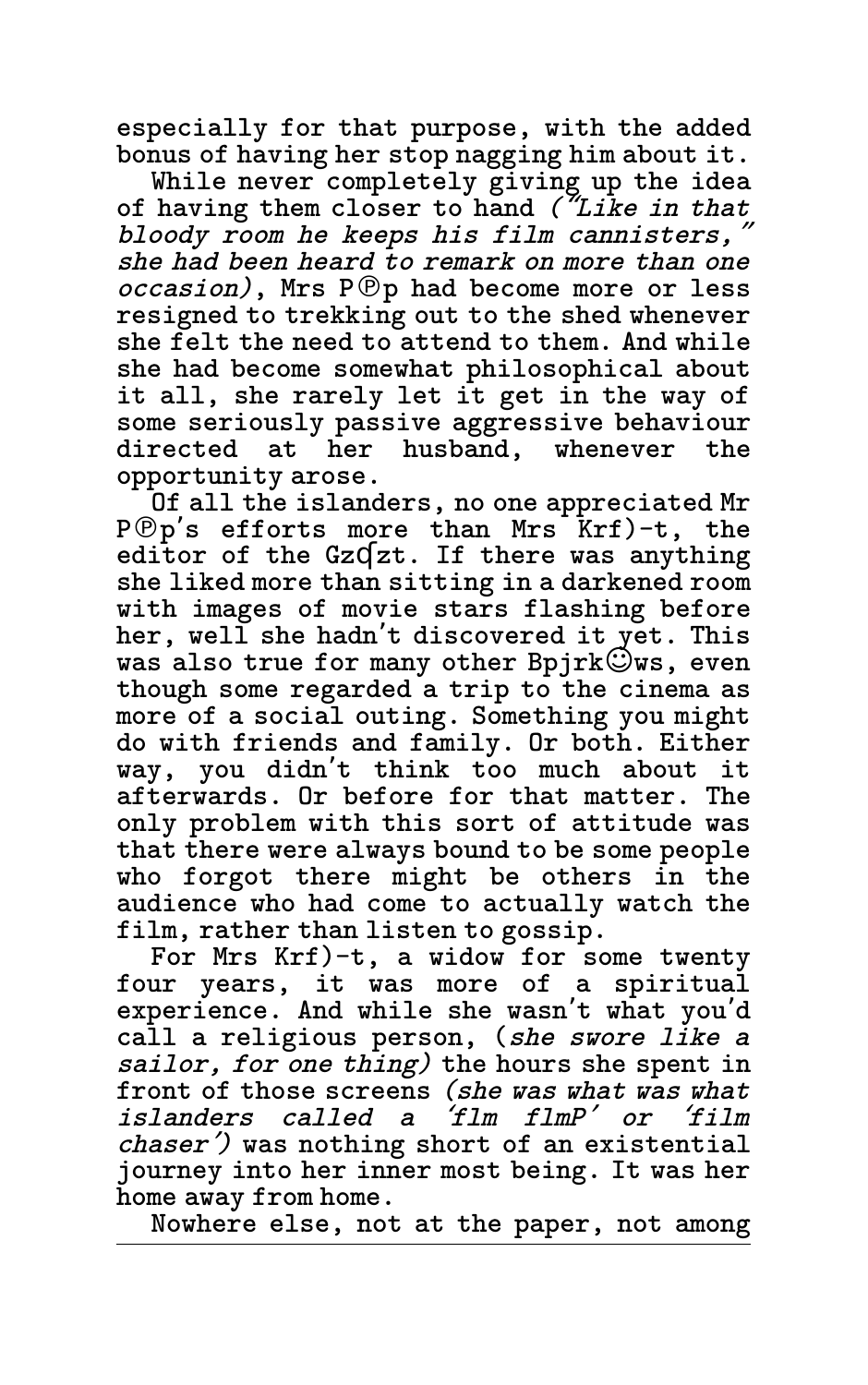her bi-monthly Stitch & Bitch compadres, not even those times when her grandchildren,  $R$ © $\mu$  and  $K$ © $\overline{H}$ , came for a sleepover during the summer holidays (they lived in the next town over, but her tolerance for small children had long gone south - a couple of ni*ghts a year was plenty)* did she experience that unification of body and soul which she had read so much about when studying 19th century French philosophers at university.

Faced with an increasingly absurd world (not that Bpjrk $\mathbb{C}$ w was all that absurd, but being the editor of the island's only newspaper, she, unlike many of her fellow  $B$ pjrk $\mathbb {C}$ ws, liked to keep abreast of world events as well), it was not unusual to find her in one of Mr  $P \mathcal{D} p$ 's cinemas on any given night of the week.

Most of the films she had already seen any number of times. She found them reassuring. Something she could depend on. So different from the real world. Her world. A world that was spiralling out of control right in front of her nose. Stress levels of Bpjrk $\mathbb{G}_W$  tended to be on the lower end of the spectrum, but that didn't mean it was all ice cream cones and party cake.

Stuff happened. Stuff was happening. All around her. Bpjrk $\mathbb{C}$ w was a refuge. The outside world frightened her. But how long would her island remain a refuge? Most of those who called  $\mathtt{Bpjrk}\mathbb{C}$ w their home chose to ignore all that stuff. But she knew what was going on. Oh, she knew all right. Just like she knew what was playing at every cinema every night of the week. Oh, she knew.

And yet, sometimes it was easier to sit back in one of Mr  $P \mathcal{D} p$ 's overstuffed arm chairs and be transported to another world. She preferred the silent ones. There was something reassuring about a world in black and white. Strange, yet familiar. Each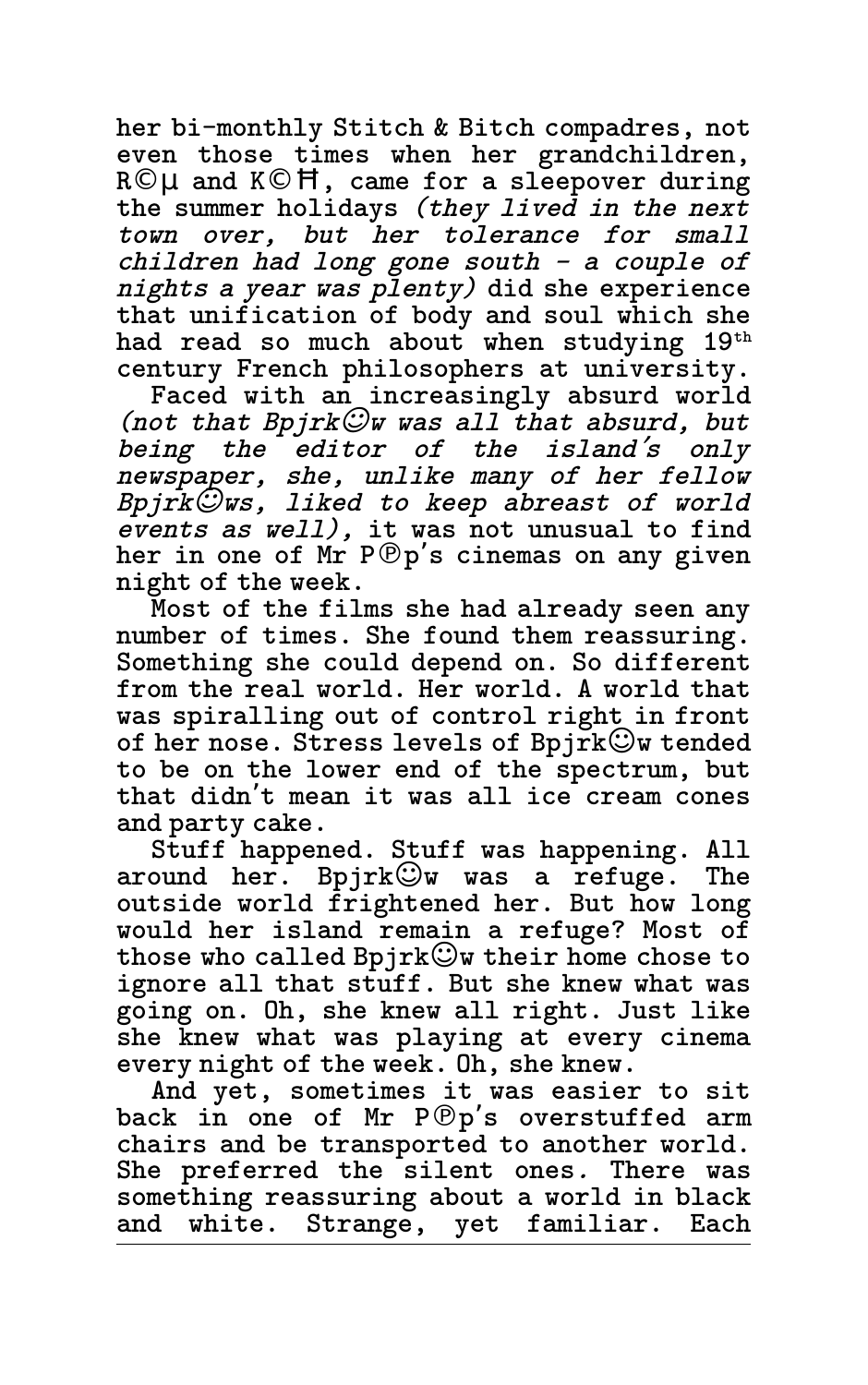viewing brought a new insight, a new discovery that drew her ever closer to an understanding and acceptance of who she was. Who she had become. Unfortunately, this<br>increased awareness didn't necessarily didn't necessarily extend to those around her.

Bpjrk $\mathbb{G}_W$  might seem a pretty tame place compared to many others, but it was not without its turmoil. Personal fulfilment came in many forms. Hers arrived in images projected on a screen.

Once the film had finished and the lights came up, she would often remain seated, taking a few minutes to absorb it all. There she would sit, wondering what it would be like to disappear into that screen and discover another world.

It was a world she longed to be a part of.

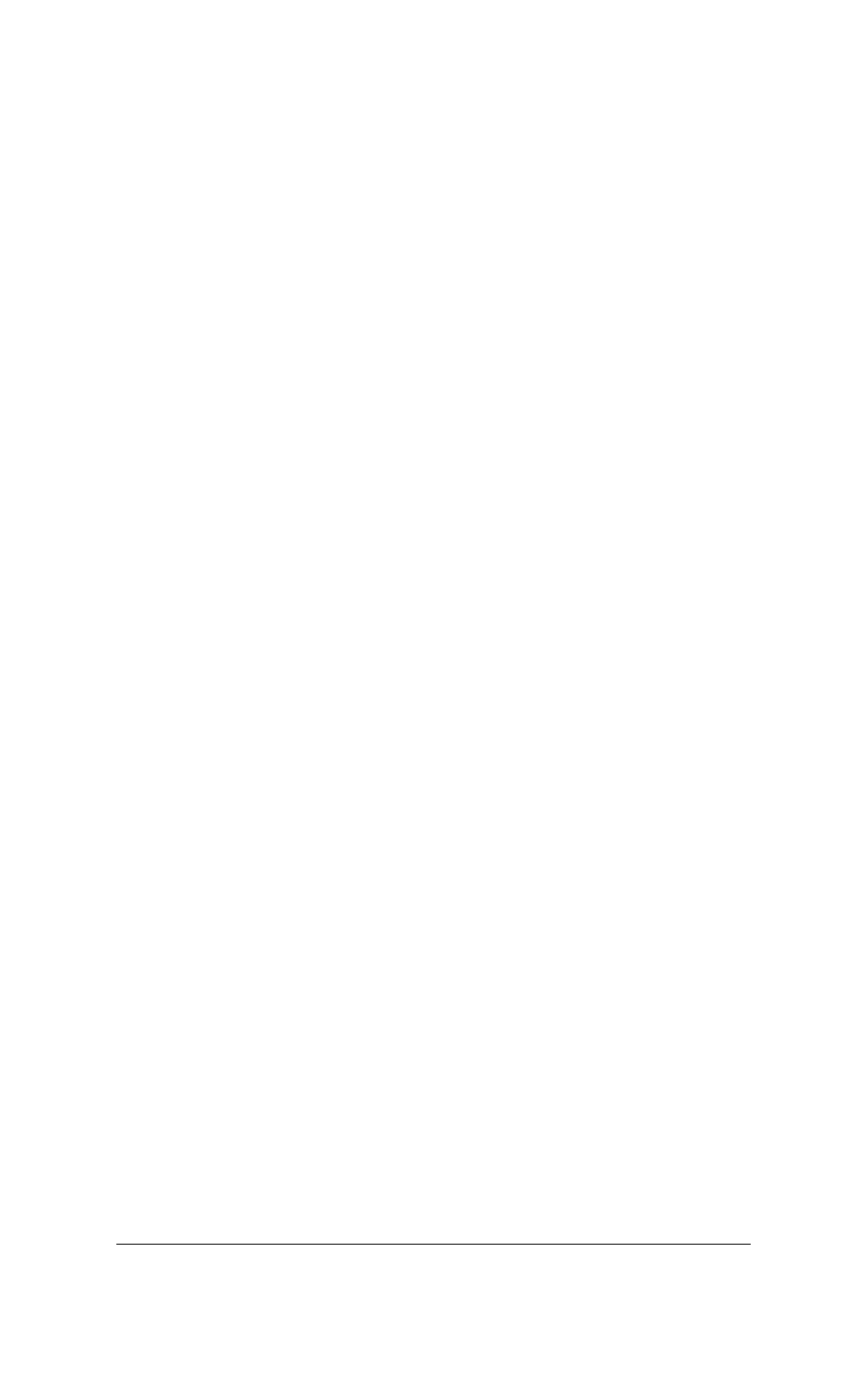\* Note from the author:

I hope you enjoyed reading about the island and people of  $B$ pjrk $\mathbb{C}$ w. As you can see there are quite a few blank pages left. Feel free to get your typewriter out and add to the story. Or you can use them to write your own story. Or use them for doodling. It's up to you. They're all yours. Free of charge.



portrait of the author as a young man